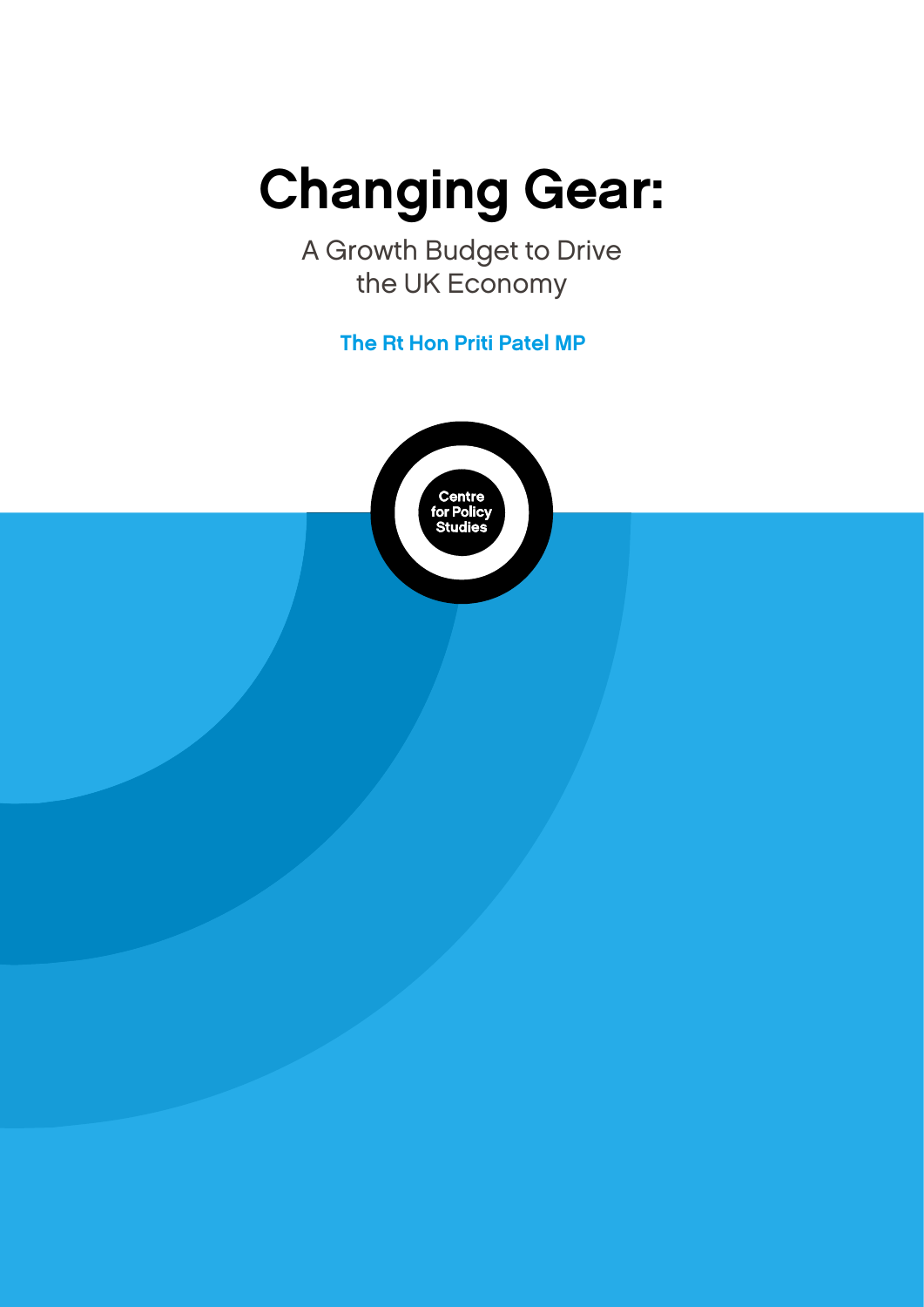### About the Author

Priti Patel is the Member of Parliament for Witham. Elected in 2010, she served as Exchequer Secretary to the Treasury from 2014 to 2015, and then as Minister of State for Employment at the Department for Work and Pensions. Promoted to the Cabinet by Theresa May in July 2016, she served as Secretary of State for International Development until November 2017.

Priti studied economics at Keele University, and went on to complete postgraduate studies at the University of Essex. Before becoming an MP she worked in the private sector with a career in corporate relations and public affairs for a number of major international businesses. She played a leading role in the 2016 Brexit referendum where she campaigned for Leave.

#### About the Centre for Policy Studies

The Centre for Policy Studies is the home of a new generation of conservative thinking. Its mission is to develop policies that widen enterprise, ownership and opportunity, with a particular focus on its core priorities of housing, tax, business and welfare.

Founded in 1974 by Sir Keith Joseph and Margaret Thatcher, the CPS is primarily responsible for developing a host of successful policies, including the raising of the personal allowance, the Enterprise Allowance, the ISA, transferable pensions, synthetic phonics, free ports and the bulk of the Thatcher reform agenda.

#### Acknowledgements

I would like to thank the policy team at the CPS for their help with researching and editing this report, in particular, Alex Morton, Conor Walsh, and Tom Clougherty. I would also like to thank my own researcher, Randall Heather for his invaluable assistance in researching and drafting the paper, and many colleagues and others whose thoughts and suggestions have contributed to the ideas contained within it.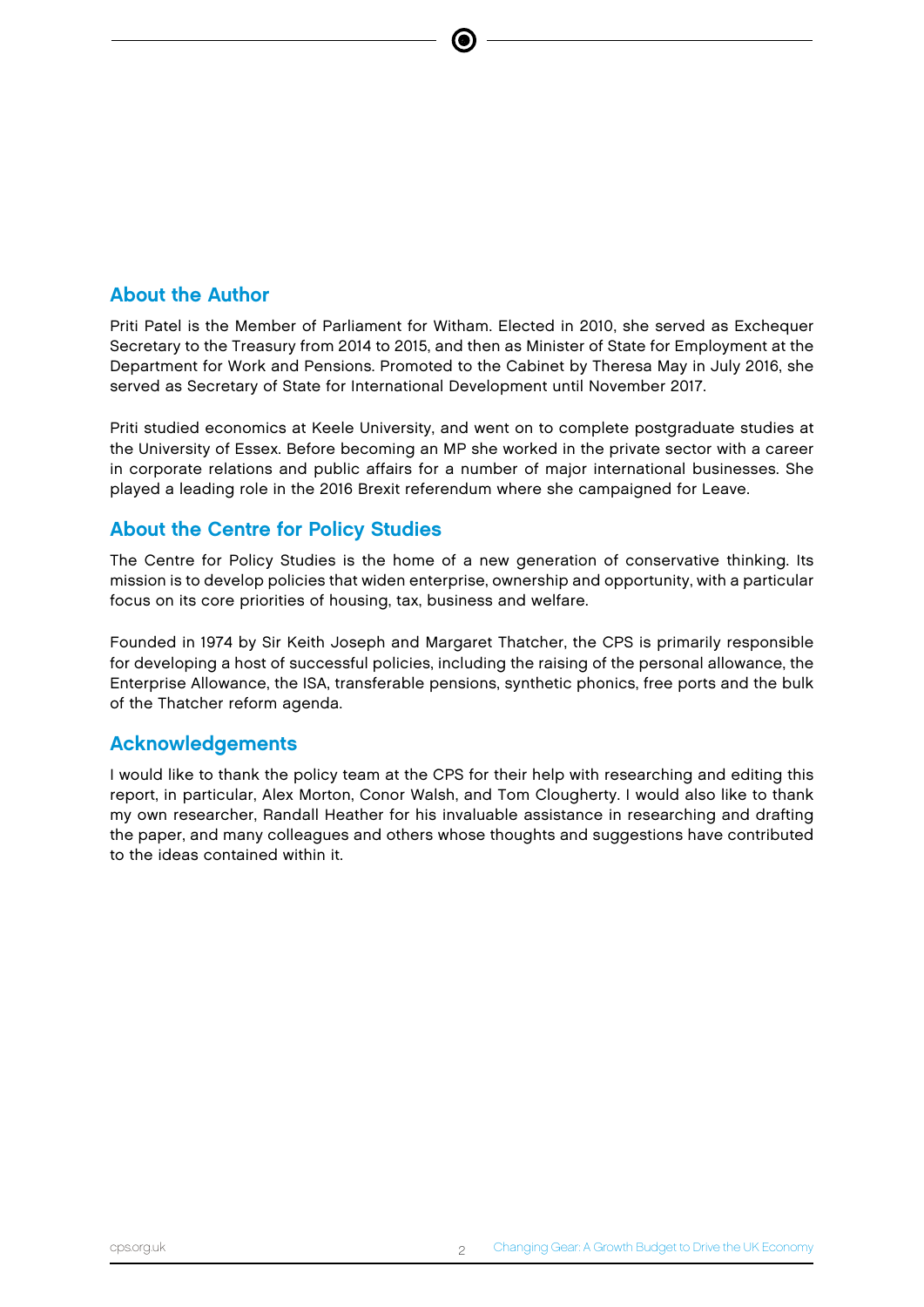# **Introduction**

Recent Conservative governments faced enormous macroeconomic challenges in the wake of the financial crisis of 2008-09.

e

After forming the Coalition government in 2010 we prioritised stabilising the economy, restoring the confidence in markets and developing a plan to reduce the deficit. As a result, Britain's growth has been generally higher than other nations, and Britain has record numbers in work. Similarly, the fiscal deficit, which in 2010 was 10% of GDP, is now close to balance and the national debt, as a proportion of the national income, is broadly stable again.<sup>1</sup>

However, there can be no doubt that the UK economy needs a change of gear. As things stand, the UK risks falling into a pattern of moderate expansion, low productivity and income growth, along with limited savings and falling home ownership. This has created economic and social challenges which we cannot ignore. While some seek to blame Brexit for this state of affairs, other large economies such as Italy, Germany and France have all seen growth fail to consistently return to "normal" rates of between 2% and 3% a year. We are doing better than our competitors. Something deeper is at work.

Post-war GDP growth in the UK has drifted downwards over time, averaging 3.3%

through the 1950s and 1960s, down to 2.5% from the 1970s through the 1990s, and only 1.8% since the start of this century.<sup>2</sup> The equivalent numbers in the United States are 4.5%, 3.2% and 2.5%. $3$  On a per capita basis the pattern is similar – but the figures take a real downturn from 2000. Average annual percapita GDP growth in the UK was 2.5% from the mid-50s to 1969, 2.3% in 1970-99 and only 1.2% in 2000-18.<sup>4</sup> Most Western countries have experienced a parallel decline in productivity. Total multifactor productivity growth in the UK between 2010 and 2018 was 0.9%, in Italy it was only 0.5%, and in the United States it was 1.5%.<sup>5</sup> By historical standards, all of these rates are low.

The original thinking of the Coalition government was that expansionary monetary policy combined with fiscal discipline would eventually result in growth taking off again and reaching more normal rates. Yet this approach has delivered underwhelming results, and appears to be insufficient to catalyse a return to robust economic growth.

Furthermore, ultra-low interest rates, even if initially necessary, appear to have helped create negative unintended consequences over time. These include weaker savings, the creation of zombie companies, and asset price inflation in the housing and equity markets that has widened the gap between asset holders and everyone else in society, damaging the dream of home ownership.

cps.org.uk 3 Changing Gear: A Growth Budget to Drive the UK Economy

<sup>1</sup> OBR, Public finances databank. [Link.](https://obr.uk/download/public-finances-databank/)

<sup>2</sup> ONS, Gross Domestic Product: Year on Year growth. [Link](https://www.ons.gov.uk/economy/grossdomesticproductgdp/timeseries/ihyp/pn2).

<sup>3</sup> Kimberly Amadeo, U.S. GDP by Year Compared to Recessions and Events. [Link.](https://www.thebalance.com/us-gdp-by-year-3305543)

<sup>4</sup> ONS, GDP (Average) per head, year on year growth rate. [Link](https://www.ons.gov.uk/economy/grossdomesticproductgdp/timeseries/n3y6/ukea).

<sup>5</sup> OECD, Growth in GDP per capita, productivity and ULC. [Link.](https://stats.oecd.org/Index.aspx?DataSetCode=PDB_GR)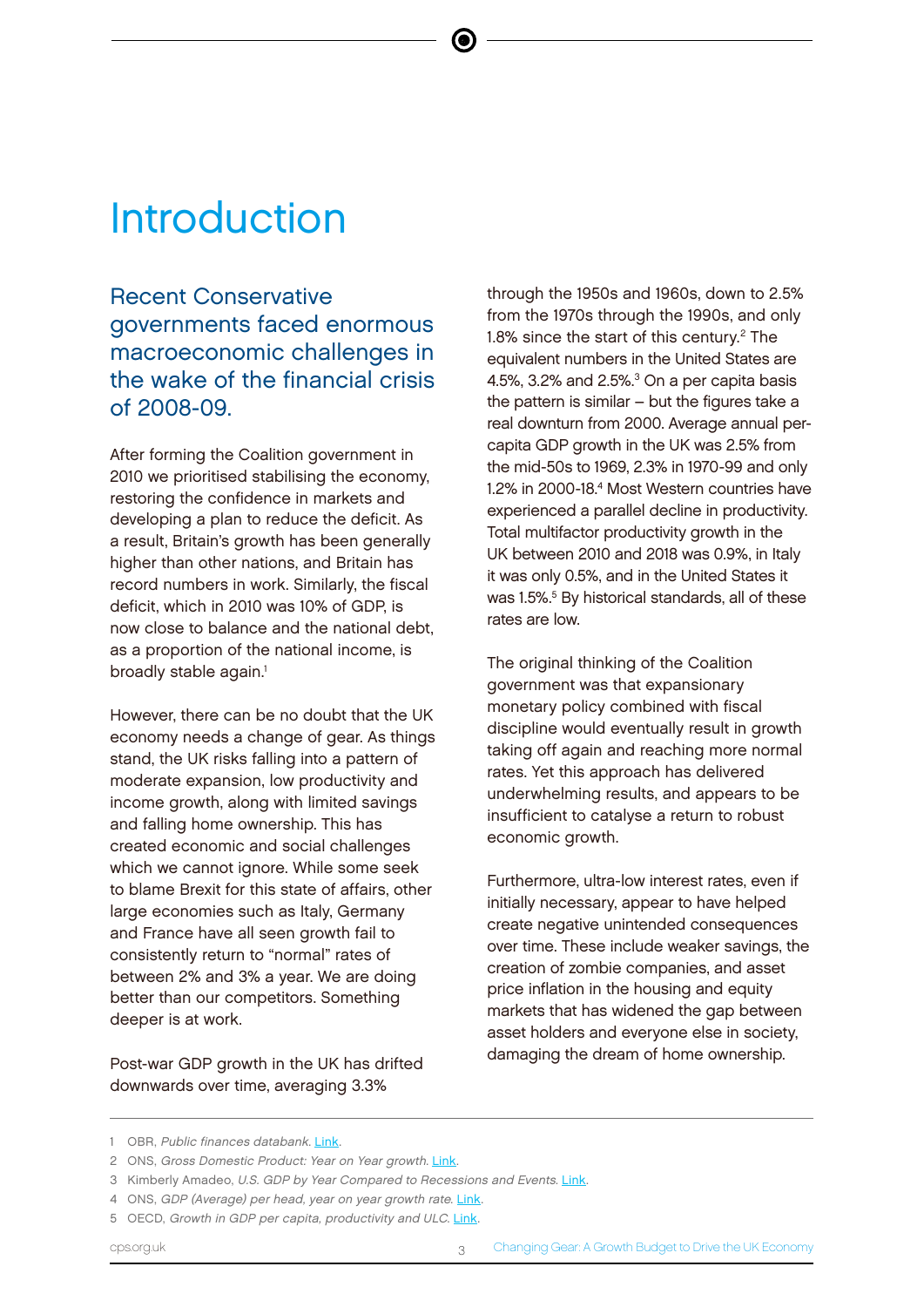The post-2008 economy increasingly resembles a medical patient who survived a near-death experience aided by some exceptional interventions (massive deficits, QE, and ultra-low interest rates) but is now addicted to the medication that saved them, and refuses to take the next steps toward recovery.

But just pushing up interest rates and expecting this to solve our problems would be as foolish as holding them down indefinitely. What we need is a budget for growth, consisting of a radical supply-side agenda in both the public and private sectors and pro-growth tax cuts to shift UK growth up a gear, allowing a steady normalisation of monetary policy.

This paper does not set out every detail of what such a budget for growth could look like, but it does outline some of the key areas for action:

- Supply-side private sector reforms that focus on free market regional policies, reducing legal and tax complexities, removing regulatory barriers to good childcare and housing, which taken together boost the rate of private sector growth.
- Supply-side public-sector reforms that focus on improving worker productivity, improving IT capacity in the public sector, and spending more on infrastructure – all more effectively and efficiently, in order to create a better state sector at lower cost.
- Pro-growth tax cuts focused on improving incentives to work, invest, and increase housing mobility.
- Normalisation of monetary policy through changes to the Bank of England remit that would encourage it to take into account wider financial considerations.

I believe that Britain's current economic and political malaise must be addressed immediately by a reforming free-market Conservative government. The anger people feel over Brexit is compounded by the sluggish growth we have seen in recent years, and the negative consequences that low rates are having on savers, productivity and those who want to own their own home.

Without a bold growth agenda, the public will be susceptible to the siren song of free money and big state solutions offered by the radical Left – which, as history has shown repeatedly, will end in economic disaster. The goal of this paper is to explain why we so desperately need a budget for growth, and outline some of the specific policies such a budget should include. I believe that the time for bold action on the domestic front is now, and hope this report helps catalyse support for such action.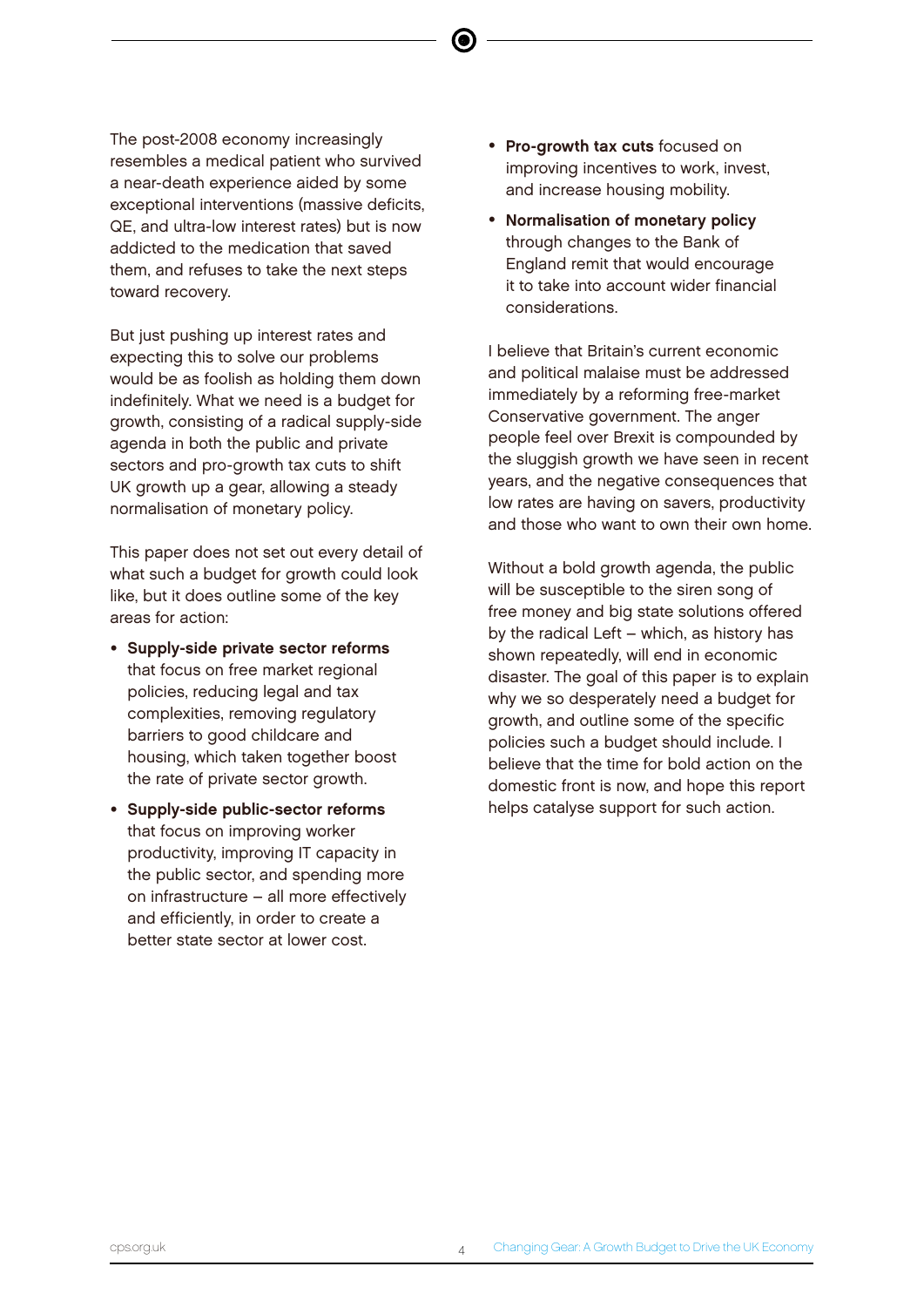# **Contents**

| <b>Executive Summary</b>                         | 06 |
|--------------------------------------------------|----|
| PART 1 - Back from the Cliff Edge                | 10 |
| PART 2 - Stuck in Low Gear                       | 14 |
| PART 3 - A Growth Budget to Drive the UK Economy | 23 |
| Conclusion                                       | 39 |

 $\bigcirc$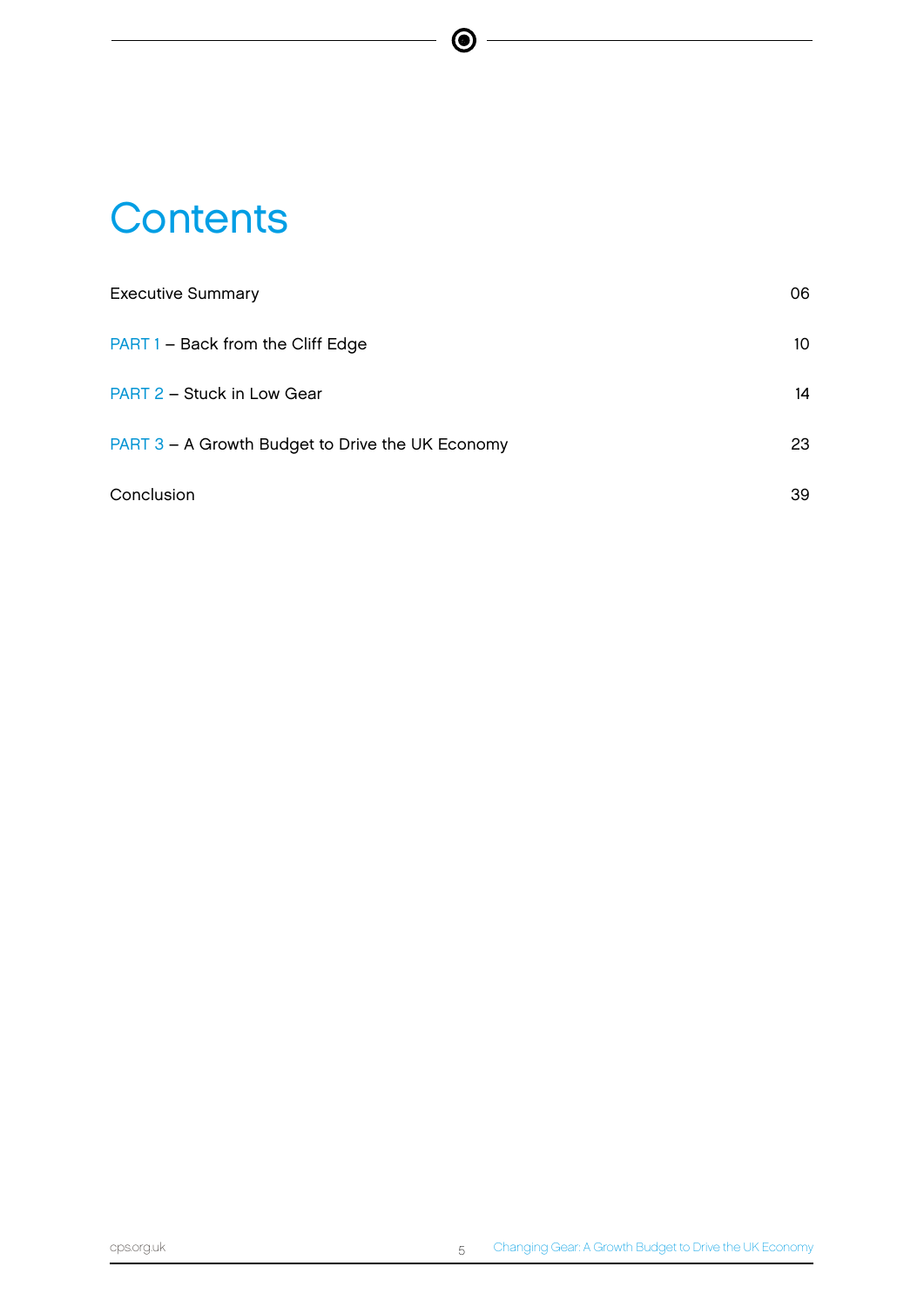# Executive Summary

### Part One: Back from the cliff edge

- The Coalition government stabilised the UK economy from 2010 onwards.
- The recession in 2008-09 was the deepest since the Great Depression with a fall in output of 6.3%, real wages falling by nearly 6%, and unemployment rising to 8%.
- The Coalition government had limited fiscal room for manoeuvre due to borrowing by the previous Labour government worth nearly 3% of GDP in each of the two years before the recession.
- Since the financial crisis, we have racked up deficits totalling £1 trillion, trebling the National Debt, which rose as a share of GDP to over 86%.
- This occurred alongside ten years of the lowest interest rates in history, as well as quantitative easing, a new uncharted policy that saw £435 billion in government debt purchased by the Bank of England with freshly-printed money.
- These measures appeared to have had positive effects. Employment rates rose to the highest levels ever recorded.
- Growth too rose from 1.6% in 2010-12 to an average of 2.5% across 2013 and 2014. It appeared that the economy was not just on the mend as we entered the middle of the decade but moving toward a period of strong and robust growth.

### Part Two: Stuck in low gear

- Expansionary and extraordinary monetary policy has continued, alongside heavy deficit spending throughout this decade.
- Yet growth remains anaemic and the burst of solid growth has tapered off. Far from this being a result of Brexit, growth has been slowing since the end of 2014 – well before the referendum result.
- Compared to other developed economies, both over the period 2008- 18, and more recently, the UK has fairly high growth rates. It appears that there are deep-seated structural issues at play across developed economies.
- The argument from Labour that we did not borrow enough is a strange one. The Coalition government's deficit reduction strategy largely followed the path set out by Alastair Darling, and as noted, resulted in tripling the National Debt.
- Productivity growth has been particularly disappointing – productivity was just 2% an hour higher in 2018 than in 2007. Other issues include low wage growth, falling levels of home ownership, and inadequate saving rates.
- It is impossible to blame very low interest rates for all of this, but the hoped-for positive behaviours from very low rates have not materialised. What's more, these very low rates do not seem to be stopping some negative behaviours. For example: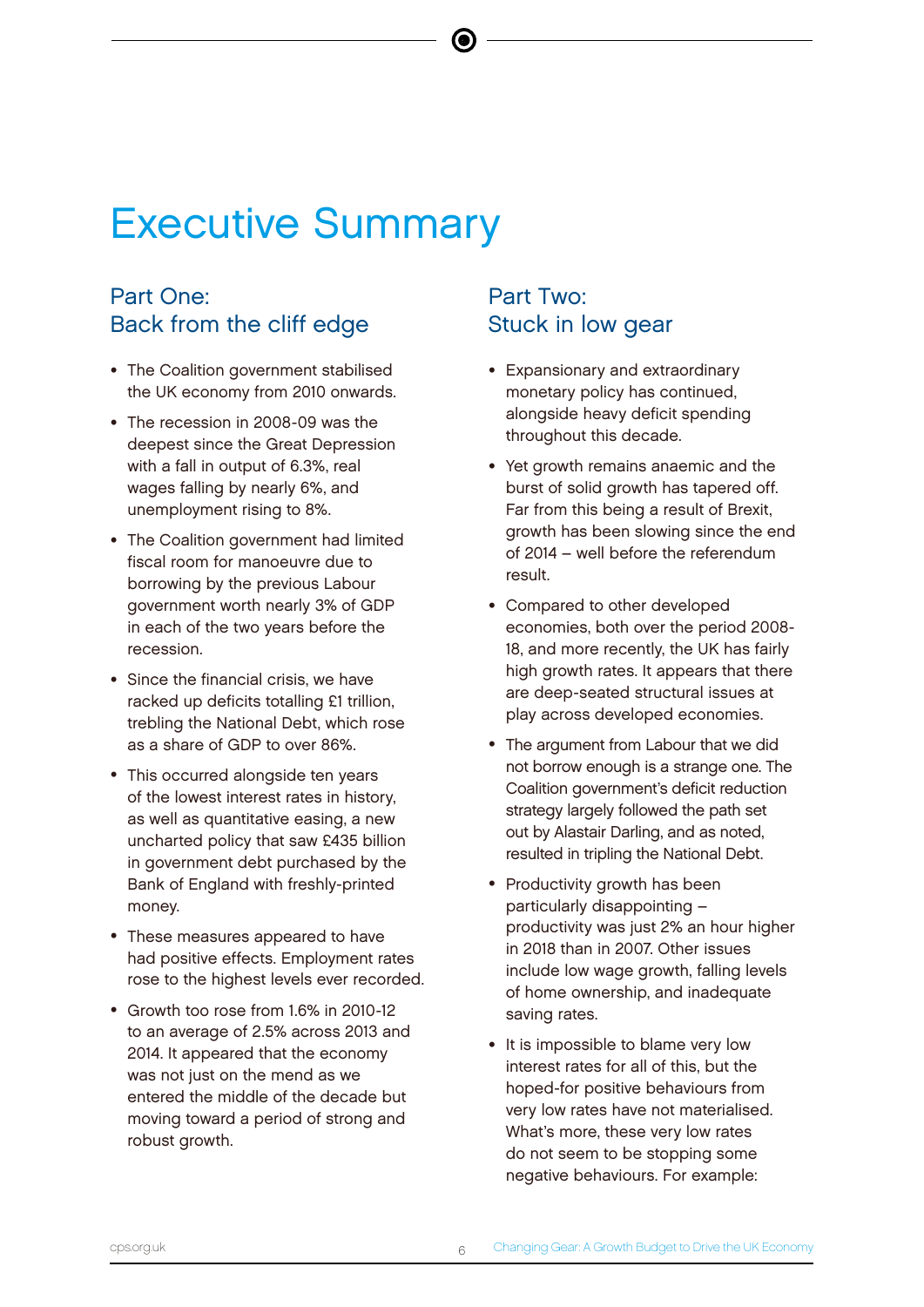- o SME lending fell by 7% while consumer lending rose 30% from 2013-17.
- o Construction has seen only a small uptick to 160,000 homes a year.
- o R&D spending largely continues to fall, while business investment has stagnated since the end of 2014, after only a moderate rise in the period to then.
- o Large corporations are flush with cash but hesitant to invest. Instead cash holdings have grown substantially since 2010 along with higher dividend yields, more share buybacks, and greater merger and acquisition activity.
- o The number of zombie firms, which cannot operate without access to low interest debt, has grown. According to studies by the Bank for International Settlements and Bank of England, this acts as a drag on the economy.
- The current approach has also had negative distributional impacts. A study by McKinsey found that the main winners from contemporary monetary policy were government, corporations, and those who had large debts against assets – as well as those who owned assets – whose prices were boosted.
- Those who lost out heavily were savers – who missed out on interest income of £70 billion from 2012-17 alone, and who have seen negative real interest rates year after year – and potential home owners (since prices rose, making ownership harder, with the 1981-2000 generation seeing the lowest ownership rates for their age since 1926).
- Now, rather than simply redistributing income, we need to eliminate the bottlenecks and distortions in the economy to allow it to expand – and in doing so provide robust real income growth.

# Part Three: A Growth Budget to Drive the UK Economy

- Britain needs a pro-growth agenda and, indeed, a "budget for growth". This would consist of the following elements:
	- o Supply-side reforms in the private sector
	- o Supply-side reforms in the public sector
	- o Pro-growth tax cuts
	- o Normalisation of monetary policy
- Taken together, these policies should shift the UK to a higher rate of growth. They should also be self-reinforcing: producing a virtuous cycle of higher growth, more efficient government, and fewer economic distortions.
- Private sector supply-side reforms include:
	- o Regional free market policy, focusing on Free Ports at the border and Special Economic Zones in deprived inland areas. Over 75% of our main ports are in the least affluent half of the UK; eliminating tariffs and cutting red tape would make importing and exporting easier, and drive development. Special Economic Zones would be able to try a range of regulatory, planning, and tax changes to see what works to boost growth in poorer parts of the country.
	- o Reduced tax and legal complexity. A start here would be a Simple Consolidated Tax for SMEs that would replace business rates, VAT, employer NI, and corporation tax with straightforward turnover tax for companies that opted-in.
	- o Childcare. By benchmarking our regulations to other European countries, we could bring down the cost of childcare from 55-64% of wages (compared to 27% across the OECD), saving families and the state £3 billion a year each.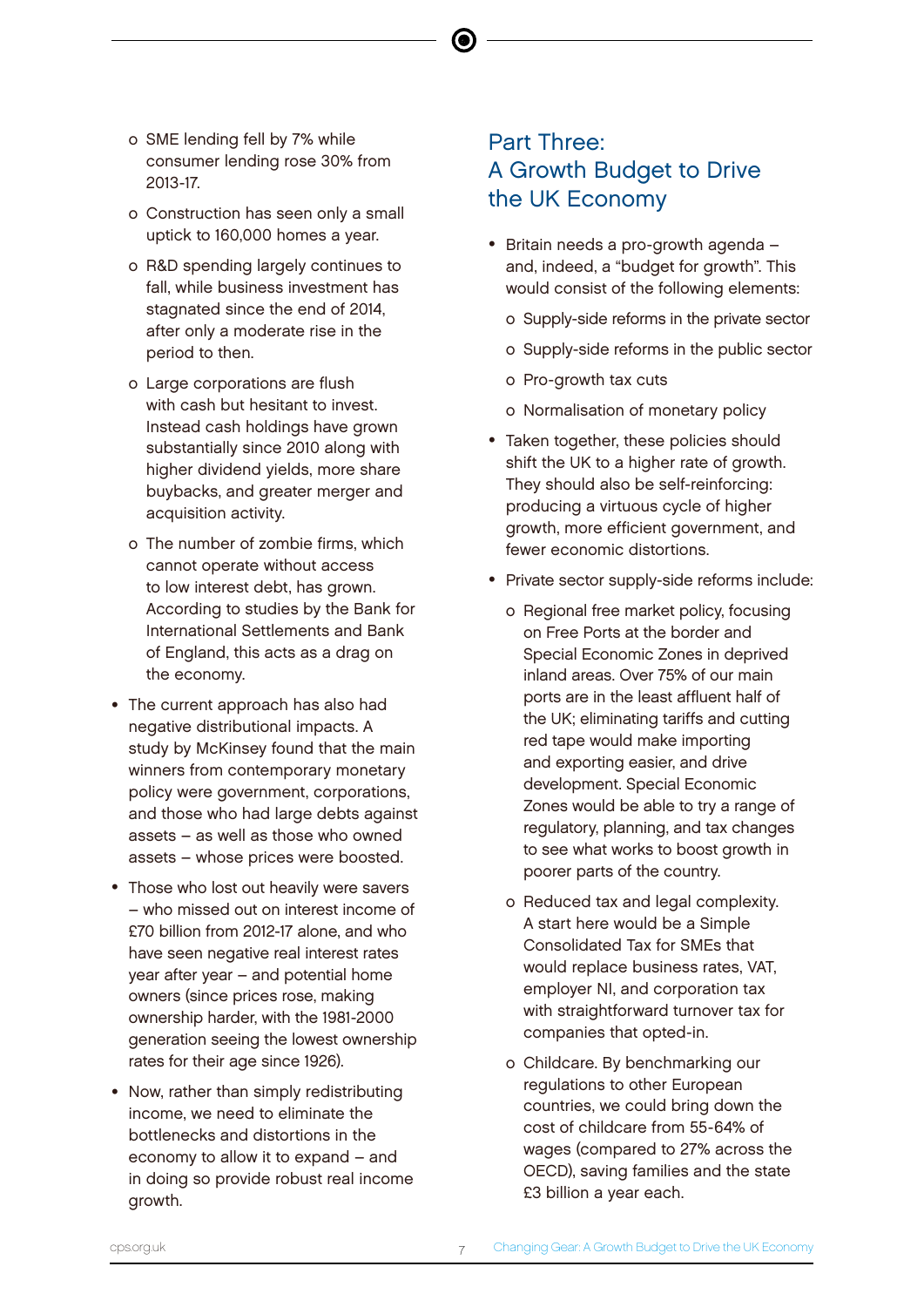- o Housing reform. We should increase the supply of homes through better use of infrastructure, better design, and most of all a major release of land through planning reform. If the planning rules in the South-East were only as restrictive as those in the North-East, we would cut prices by 25-30% over time. This is not about abolishing the planning system, but reforming it to deliver the kind of homes that people want, at a price they can afford.
- Public sector supply-side reforms include:
	- o Boosting employee productivity. From 2010-18, this grew by just 5.2% in total. All Departments must set out a plan for higher productivity as part of their Comprehensive Spending Review process. If NHS productivity matched the best five years of the last twenty, rather than the worst, it could deliver an efficiency gain equivalent to hiring an additional 150,000 nurses.
	- o Better use of IT, through a more sensible, flexible approach. The over-centralised National Programme for IT cost £9.8 billion but had benefits of just £3.7 billion before being scrapped. By contrast, the e-prescription scheme of decentralised, interoperable IT meant 43% of primary prescriptions used this system by early 2016. Leveraging private sector expertise may be helpful here: Amazon's vast commercial operation grew six-fold from 2010 to 2018 and their sales are now comparable to the UK's welfare system – so we know that IT on this scale can be done.
	- o Better targeted spending on infrastructure. The Government should learn from repeated assessments showing that investing in targeted smaller, higher return

infrastructure programmes across the regions provide a stronger economic impact and return to taxpayers rather than grand projects such as HS2. The evidence and economic case for infrastructure spending requires a dynamic shift.

- Pro-growth tax reforms include:
	- o Moving away from outdated static analyses which make tax cuts appear more costly, and tax rises more beneficial, to the Exchequer than they actually are. We should embrace dynamic scoring as a guiding principle for all future tax reform.
	- o A £460 cut for all ordinary workers, brought about by raising the threshold for employee National Insurance Contributions to £12,500 per year – the same level as the personal allowance. This would reduce effective marginal tax rates for the lowest earners, especially second-earners in dual-income households.
	- o Significantly raising thresholds for stamp duty land tax and dramatically cutting tax rates. This would encourage mobility and reduce deadweight costs – one assessment is that stamp duty land tax costs the economy £10 billion, while only raising £12 billion of revenue.
	- o Simplify business rates, so that the burden falls on landowners, not tenants, and on underlying site values, rather than any improvements to the property that landlords or tenants decide to make. Business rates should also be cut significantly, both to reduce the overall burden of the state on business, and to ensure that any reform creates more winners and fewer losers.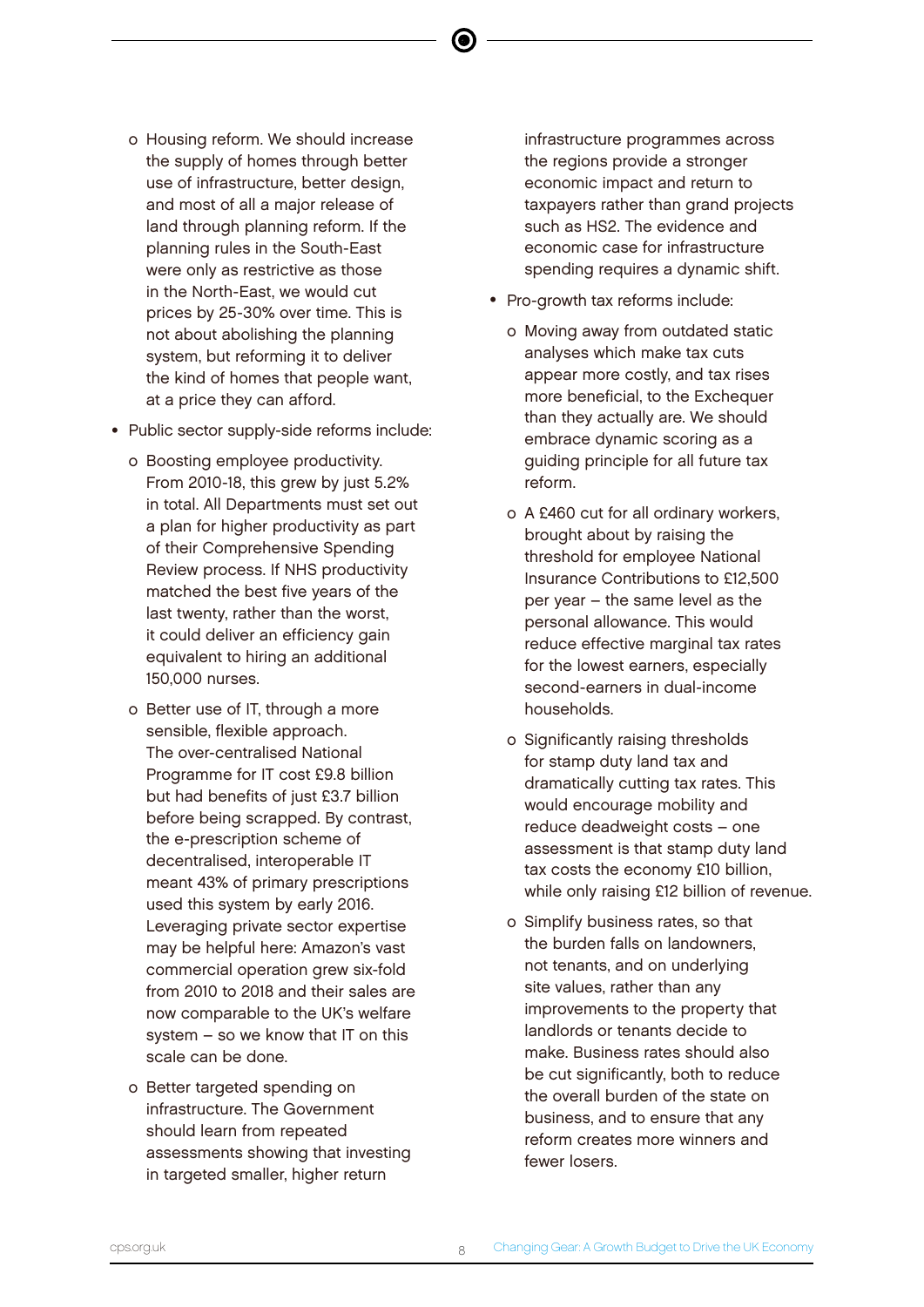- o Introduce a more generous treatment of capital investment in the corporation tax system. To boost business investment, this Government should – at a minimum – make the £1 million Annual Investment Allowance permanent, and introduce a broader, simpler, and more generous system of capital allowances beyond that limit. An even better approach would be to follow the United States' lead and make all investment in shortlived assets immediately and fully deductible against corporate taxes.
- Normalisation of monetary policy means:
	- o Trying to reverse the negative behaviour listed in Part 2 without raising rates so quickly that they are too much of a shock to those who have borrowed. This avoids the risk we go into the next crisis with interest rates pinned to the floor, and the Bank of England's balance sheet still bloated, meaning we won't have the tools we need at our disposal to get the economy back on track.
	- o Avoiding returning to elected politicians giving the Bank of England instructions about interest rates – we do not want to undermine its independence and credibility with financial markets.
- o Therefore, changing the policy framework within which the Bank of England operates. The existing inflation targeting regime should not be seen as sacrosanct – it let monetary policy stay too loose for too long in the 2000s, sent misleading signals during the Global Financial Crisis, and frequently seems to have been ignored since then.
- o The precise rule the Bank should follow in future must be the subject of further research and debate. What is vital is that any future monetary framework should take account of asset price inflation and the wider financial imbalances that expansionary monetary policy can have.
- o Once a rule reflecting those concerns is in place, you would expect the Bank of England to gradually raise interest rates and downsize its balance sheet over the next few years in a way it thinks best.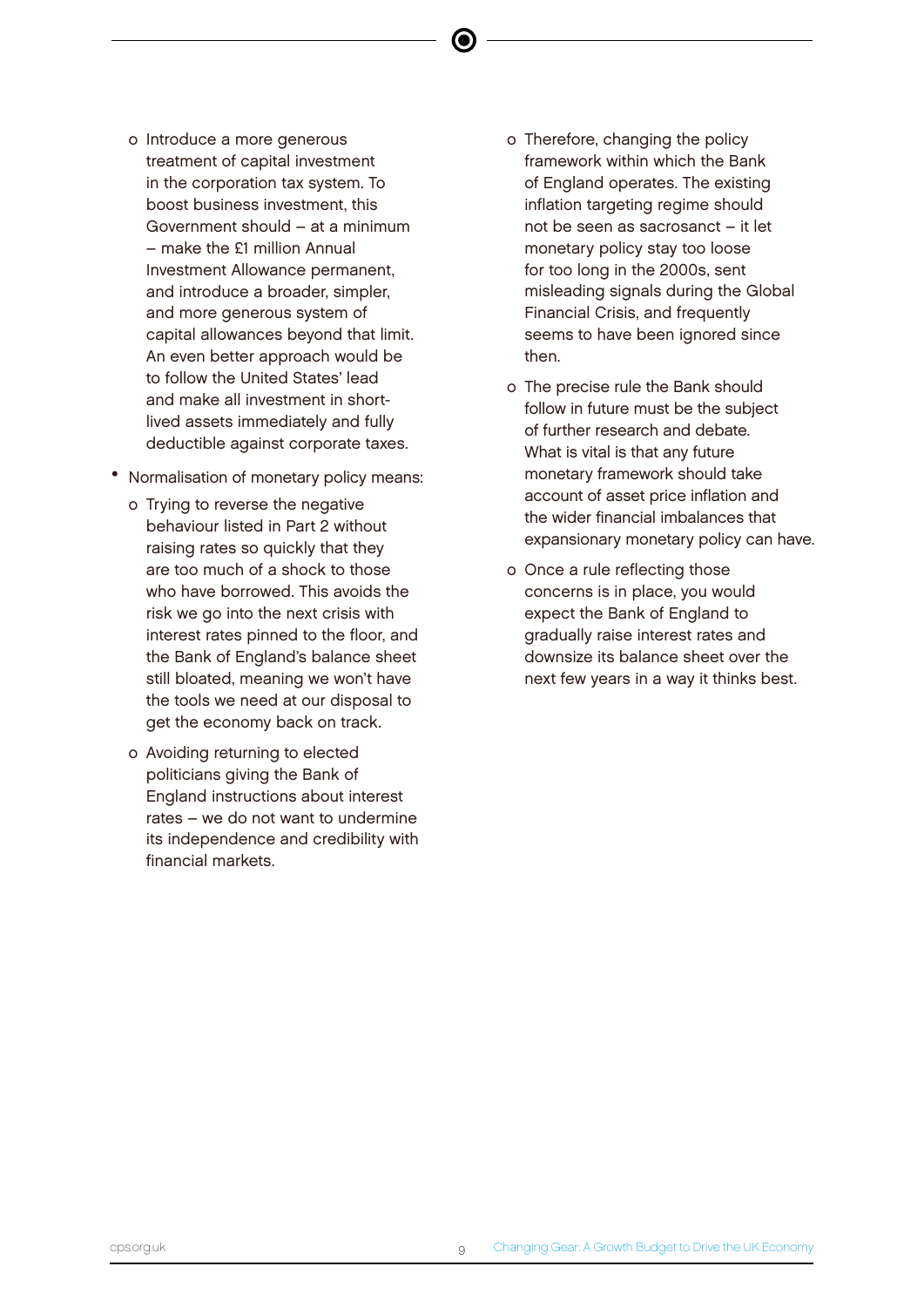# PART 1 Back from the Cliff Edge

The Global Financial Crisis of 2008-09 is the obvious starting point in any effort to understand our current economic situation.

Many of the challenges we face stem directly or indirectly from our collective brush with a global economic meltdown. In the first phase of the response, emergency measures applied by the UK government and the Bank of England stabilised the banking system, and avoided a more serious economic collapse.

It fell to the Conservative-led Coalition government to rebuild the economy and repair the fiscal balance sheet. For the first few years things appeared to go well and by 2013-14 there were indications that we had reached a post-crisis economic recovery, similar to those in the mid-1980s and 1990s, albeit at a cost of massively increased government debts.

The situation in May 2010 when the Coalition government took power was the worst since the Great Depression. The UK had gone from moderate growth in the mid-2000s into a deep recession. The economy contracted

by 4.2% in 2009 and output fell for five consecutive quarters with a peak to trough drop of 6.3%, wiping £91 billion off GDP.<sup>6</sup> By the time GDP returned to pre-crisis levels in Q2 2013, the cumulative economic shortfall from the pre-crisis peak totalled £309 billion.<sup>7</sup>

Not only was the output drop the deepest on record, the recovery was slow and the prerecession output peak was not reached again for five years, longer than after the recessions of the early 1970s and 1980s (3 ¼ years), and the early 1990s (2 ¾ years).Real wage growth fell by 5.7% from its peak in February 2008 to May 2010 and unemployment climbed to almost 8%.<sup>8</sup> The magnitude of the fiscal challenge was exacerbated by the fact that Labour borrowed a cumulative £233.6 billion in the years prior to the Global Financial Crisis even as the economy grew by an average of 2.7% a year.<sup>9</sup> This was in stark contrast to the period leading up to the recession of the early 1990s, when Nigel Lawson was chancellor in a Conservative government. Then, the public sector was paying down debt just before the recession hit, with a net surplus running at over 1% of GDP.

The weaker fiscal position in 2008/09 meant that the UK's debt spiral was much steeper than in the 1990s, with the budget deficit reaching roughly 10% of GDP in 2009/10, compared to a peak of just 6.6% in 1993/94.

Public Sector Surplus as a share of GDP, pre-1991 downturn and peak<sup>10</sup>

| <b>Financial Year</b>               | 1988/89 | 1989/90 | 1990/91 | 1991/92 | 1992/93 | 1993/94 |
|-------------------------------------|---------|---------|---------|---------|---------|---------|
| Public Sector Net Borrowing/Surplus | $+1.1%$ | $+0.1%$ | 0.9%    | 3.2%    | $-6.4%$ | 6.6%    |

6 ONS, GDP First Quarterly Estimate, UK, February 2019. [Link](https://www.ons.gov.uk/economy/grossdomesticproductgdp/bulletins/gdpfirstquarterlyestimateuk/octobertodecember2018); OBR, Fiscal Risks Report, July 2017, p52. [Link](https://cdn.obr.uk/July_2017_Fiscal_risks.pdf)

7 ONS, GDP: chained volume measures: Seasonally adjusted £m, June 2019. [Link](https://www.ons.gov.uk/economy/grossdomesticproductgdp/timeseries/abmi/qna), World Bank, Employment to population ratio, 15+, total (per cent) (modelled ILO estimate), April 2019. Link. ONS, Unemployment rate (aged 16 and over, seasonally adjusted), [Link](https://www.ons.gov.uk/employmentandlabourmarket/peoplenotinwork/unemployment/timeseries/mgsx)

<sup>8</sup> OBR, Fiscal Risks Report, July 2017, p52. [Link,](https://cdn.obr.uk/July_2017_Fiscal_risks.pdf) ONS, Analysis of real earnings and contributions to nominal earnings growth, GB, July 2018, [Link.](https://www.ons.gov.uk/employmentandlabourmarket/peopleinwork/earningsandworkinghours/articles/supplementaryanalysisofaverageweeklyearnings/july2018) ONS, Unemployment rate (aged 16 and over, seasonally adjusted), [Link](https://www.ons.gov.uk/employmentandlabourmarket/peoplenotinwork/unemployment/timeseries/mgsx)

<sup>9</sup> ONS, Public sector net borrowing, excluding public sector banks £m, June 2019. [Link](https://www.ons.gov.uk/economy/governmentpublicsectorandtaxes/publicsectorfinance/timeseries/dzls/pusf)

<sup>10</sup> OBR, Public Finances Databank, Aggregates (% of GDP). [Link](https://obr.uk/data/)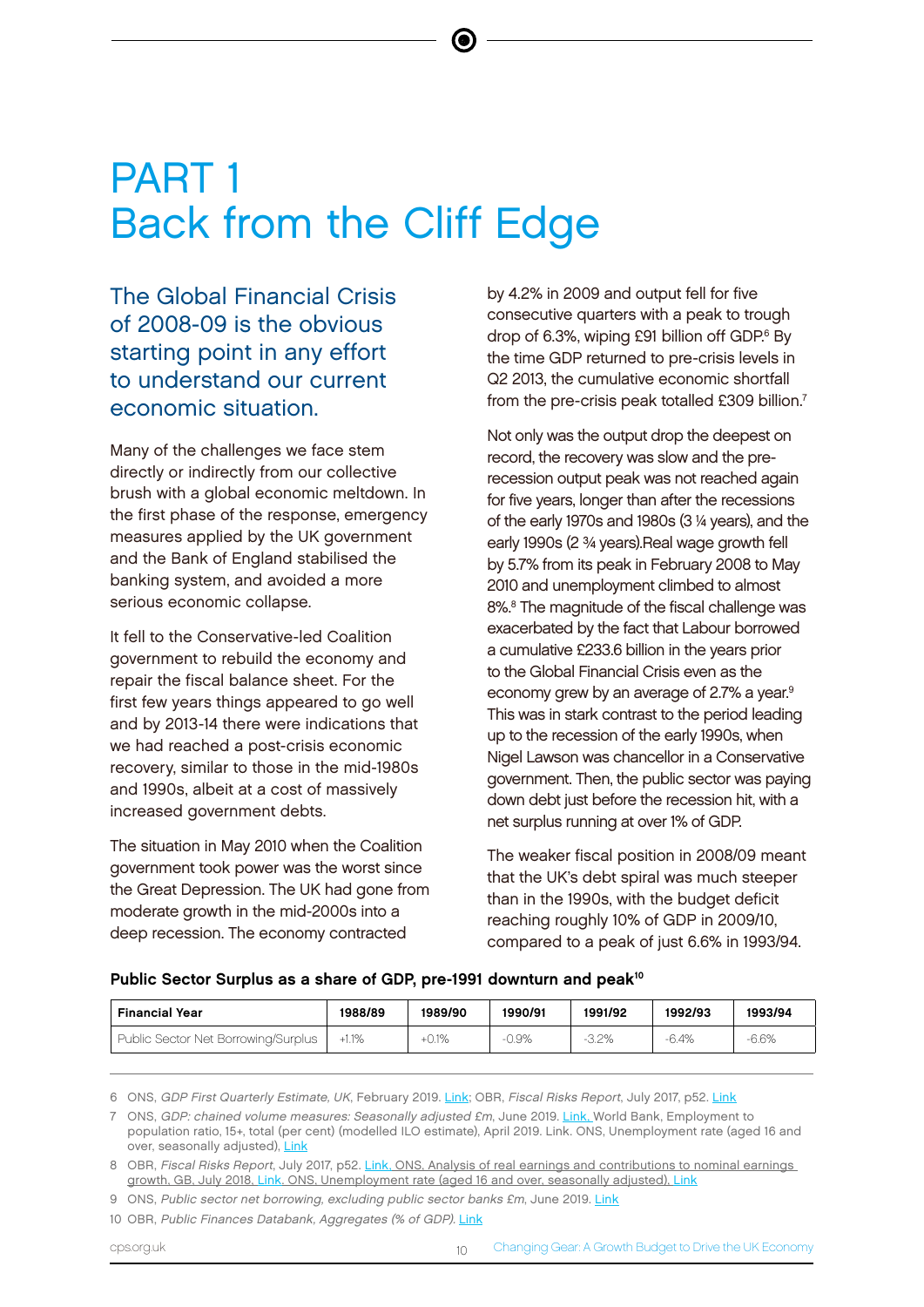| <b>Financial Year</b>               | 2005/06  | 2006/07 | 2007/08 | 2008/09 | 2009/10 | 2010/11 |
|-------------------------------------|----------|---------|---------|---------|---------|---------|
| Public Sector Net Borrowing/Surplus | $-2.9\%$ | $-2.6%$ | $2.8\%$ | 7.3%    | $-9.9%$ | $-8.5%$ |

e

#### Public Sector Surplus as a share of GDP, pre-2008 downturn and peak

This meant that there was far less room for manoeuvre on fiscal policy when the 2008- 09 downturn hit. The legacy of pre-crisis borrowing in 2008 contributed to higher deficits for a longer period, despite the fiscal consolidation agenda pursued by the Coalition government and the significant monetary stimulus brought forward by the Bank of England.

The interventions starting in 2008-09 to stabilise the economy were on a scale never seen before in peacetime. This entailed deficit spending totalling more than £1 trillion from 2008 to 2018; public sector net debt trebling from £557.2bn in 2007-08 to £1.8 trillion in 2018-19;<sup>11</sup> the lowest interest rates in over 300 years; and an unprecedented decision by the Bank of England to purchase £435 billion of new UK government debt in the open market as well as £9.6 billion of corporate debt. Critically, the initial emergency measures provided liquidity to a highly-stressed banking system and immediate support for the economy at the moment of maximum danger. In that sense these measures did the job in alleviating pressures in the short term.



#### Policy Rates Before and After the Global Financial Crisis

SOURCE: US Federal Reserve; European Central Bank; Bank of England; Bank of Japan; McKinsey Global Institute analysis

<sup>11</sup> OBR, Public Finances Databank, Aggregates (£bn). [Link](https://obr.uk/data/)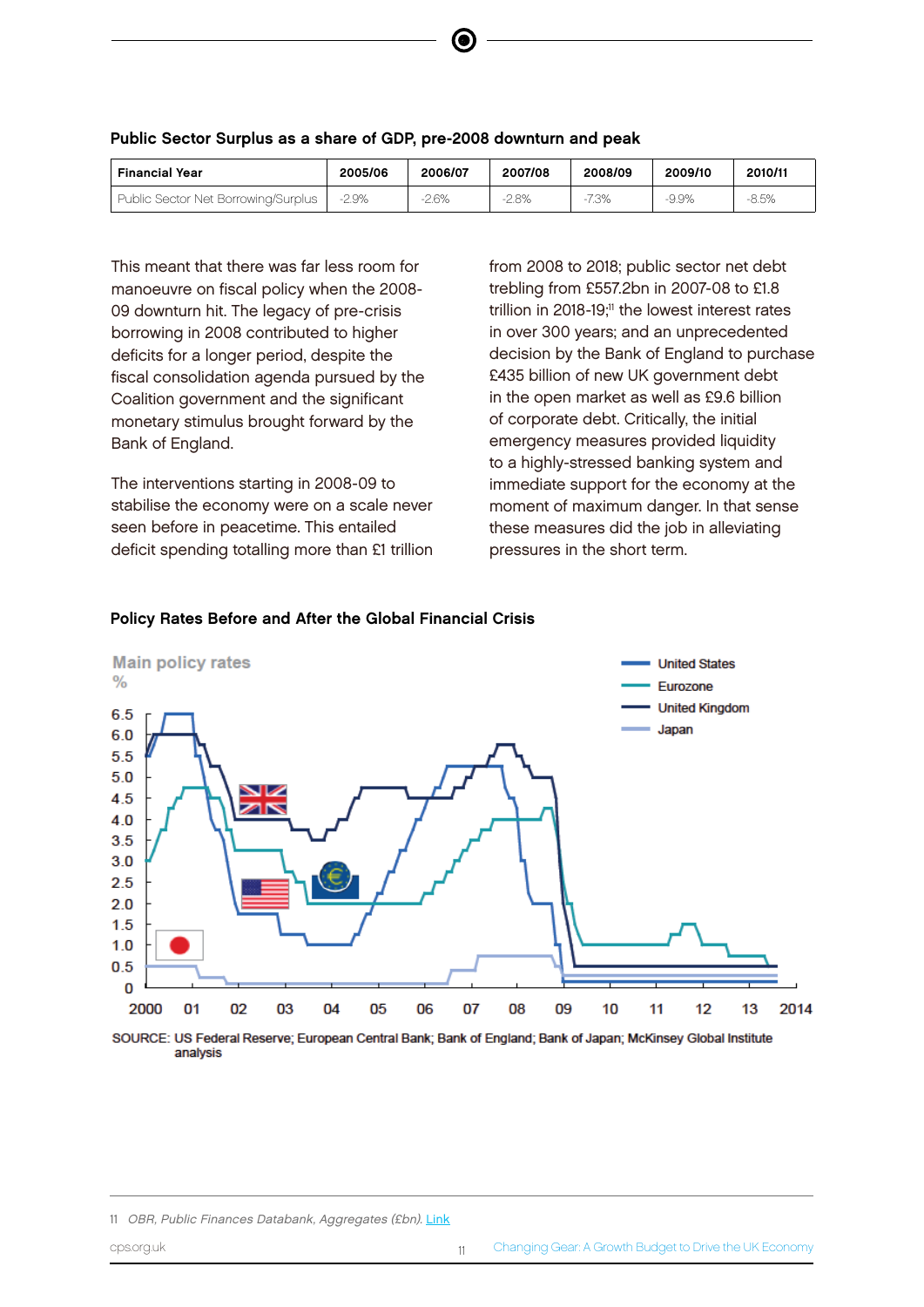But there was a cost to the rescue effort. The high budget deficit has slowly fallen from the near 10% of GDP noted above to less than 2%, with borrowing currently at its lowest level in 17 years.<sup>12</sup> But the journey to get to this position has been far more protracted than during recoveries from

previous financial shocks and crises. Despite a significant increase in tax receipts – from £542.1 billion in 2009-10 to £786.9 billion in 2018-19 $13 -$  total government debt rose sharply from 41% of GDP in 2007-08 to 76% by 2010-11, peaked in 2014-15 at 86.5%, and has only now begun a slow decline.<sup>14</sup>



e

#### 14

# An apparent return to normality toward the middle of this decade

Despite continued ultra-low interest rates, economic growth has been disappointing, to say the least. Over the 2010-12 period growth ran at just 1.6%, which was unusually low given the severe downturn that had

preceded it. But in 2013 and 2014, the average growth rate was around 2% and then 3%, apparently showing a clear upward trend.<sup>15</sup> This suggested that the UK economy was on the mend, and that it was moving into a new period of higher growth, just as it had after recessions in the early 1980s and 1990s. The average growth rate was 4.2% from 1983- 88 and 3.2% from 1993-98, and expectations were that this pattern would repeat.<sup>15</sup>



#### UK GDP growth year on year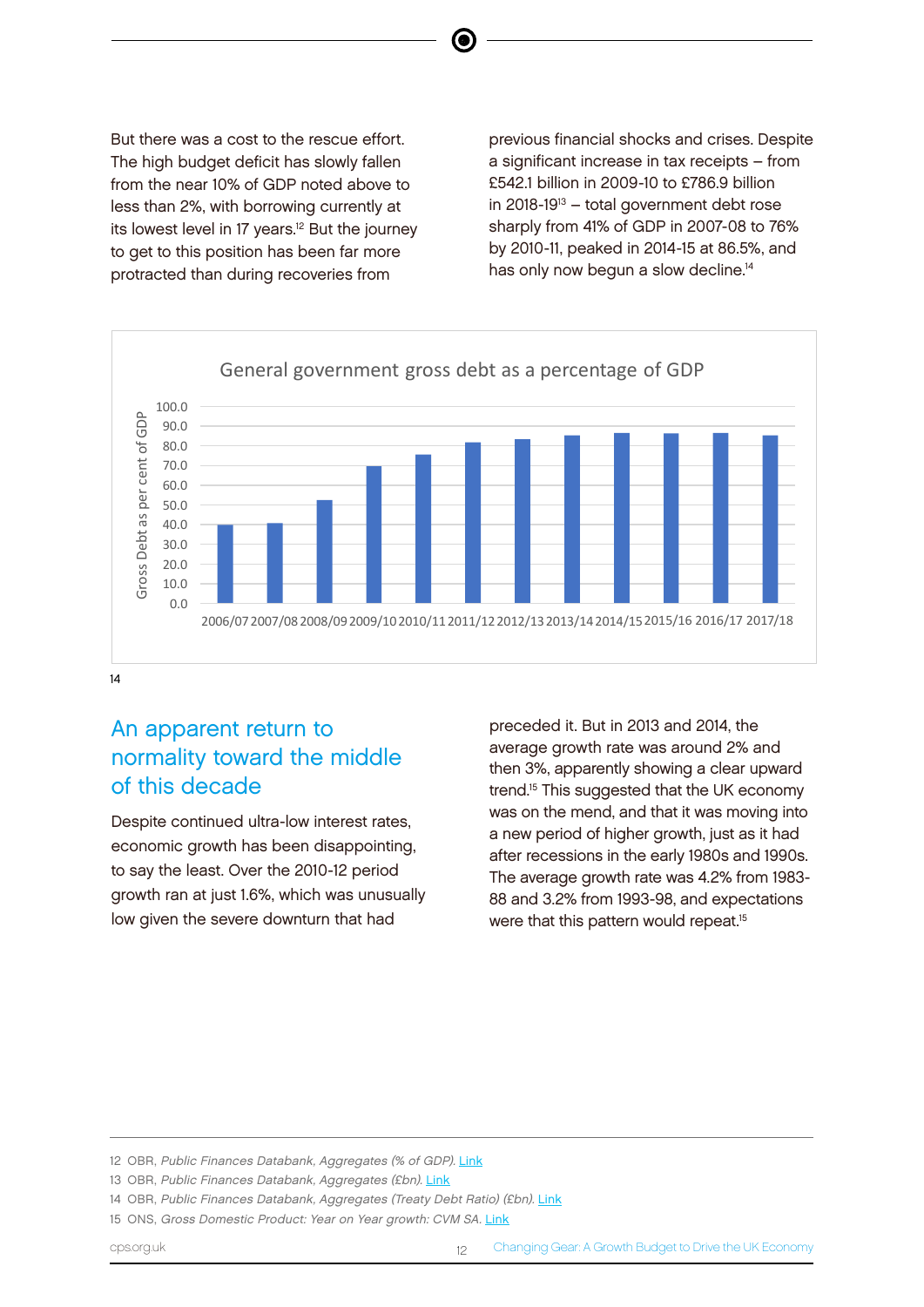

e

16

Even more impressive was the recovery in the worker participation rate, which now deeper stands at over 76% – the highest since **While** the **While** records began in the mid-1970s, and 3.2% higher than before the recession. Indeed, this rate is one of the highest in the world.<sup>17</sup> Unemployment has steadily fallen as well, reaching 3.9% by January 2019 – the lowest level since January 1975.

Ultimately, the Government achieved many of its key economic and fiscal objectives following the financial crisis.

Emergency measures helped avoid a far deeper recession and possible deflation, while the trajectory of the budget deficit was brought under control. Overall, a measure of confidence returned to the country, economic growth picked up, the employment picture improved, and we appeared to be on the path to recovery. By the end of 2014 it seemed as if the UK economy had turned a corner, and that a brighter future was on the horizon. But it turned out to be a false dawn.

16 ONS, Gross Domestic Product: Year on Year growth: CVM SA. [Link](https://www.ons.gov.uk/economy/grossdomesticproductgdp/timeseries/ihyp/pn2)

17 World Bank, Employment to population ratio, 15+, total (per cent) (modelled ILO estimate), April 2019. [Link](https://data.worldbank.org/indicator/SL.EMP.TOTL.SP.ZS?end=2017&locations=GB-US-FR-DE-EU&start=2007)

cps.org.uk Changing Gear: A Growth Budget to Drive the UK Economy 13 Changing Gear: A Growth Budget to Drive the UK Economy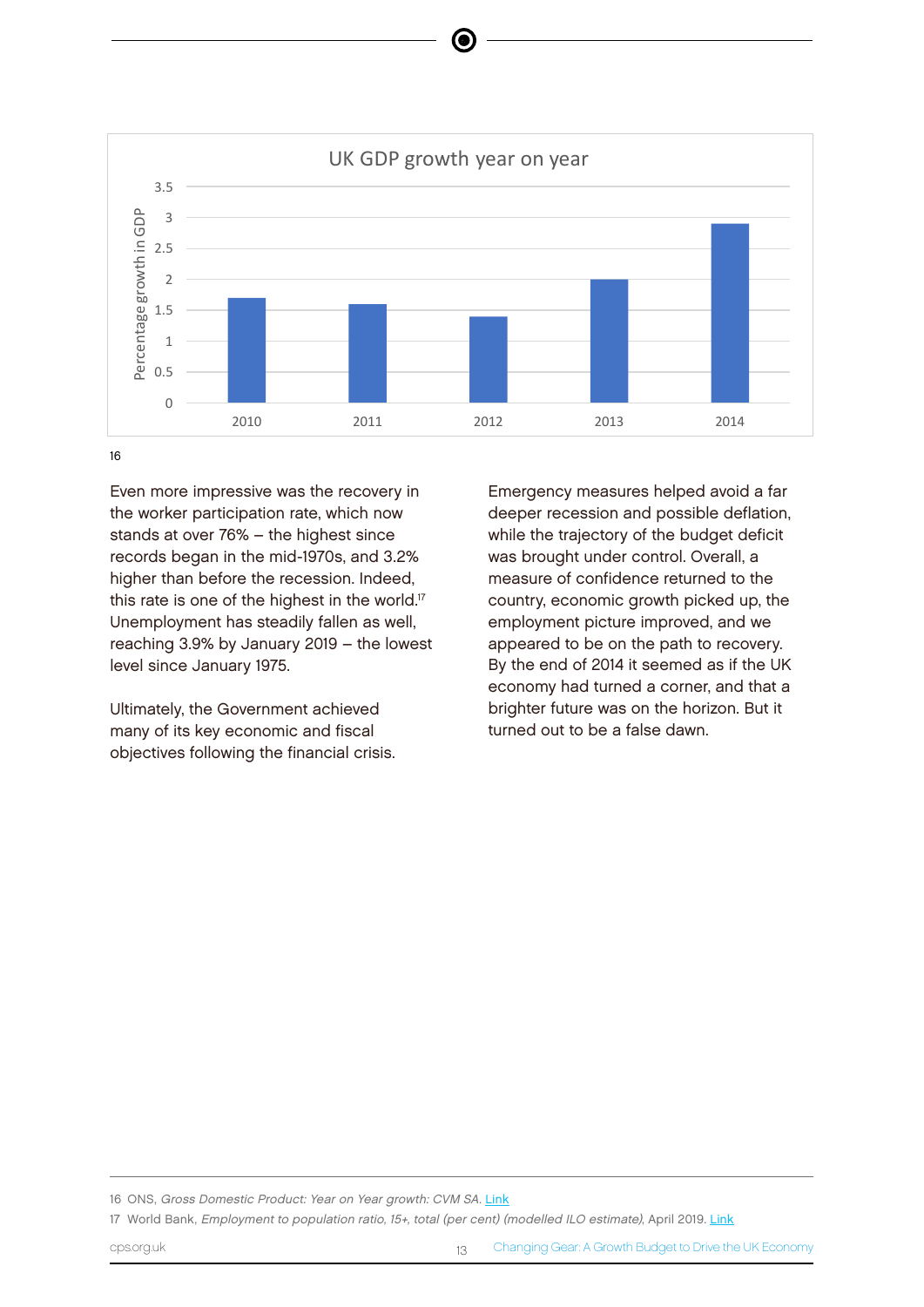# PART 2 Stuck in Low Gear

Emergency fiscal and monetary policy successfully prevented a depression following the financial crisis.

But ten years on, despite the continuation of extraordinary, expansionary monetary policy, economic growth remains anaemic, suggesting at least that loose monetary policy alone is insufficient, and that we need an alternative growth policy. Initially it was hoped that low interest rates and what was actually a fairly slow deficit reduction would stimulate growth. This has not worked. Moreover, this is not a Brexit issue – the UK economy is not an outlier and, indeed, had slowed down well before the 2016 referendum. There are clearly wider forces holding the UK back which must be tackled.

Additionally, there is some evidence that monetary policy might, perversely, be contributing to poor growth, and creating other economic ills. While it is impossible to directly link low interest rates to some of the behaviours we outline below, it is clear at the very least that low interest rates do not seem to strongly support the positive goals – such as higher business investment – that we are aiming for or prevent the negative behaviours (such as excessive short-termism in the corporate world) that we want to avoid.

### Extraordinary Monetary Policy

Few would deny that expansionary fiscal and monetary policies were necessary in the immediate aftermath of the financial crisis. But fewer still would also have predicted that, ten years on, while fiscal policy has been relatively normalised, monetary policy remains extraordinary. At the time of writing, the Bank of England's base rate is 0.75% and safe assets like government bonds have negative real yields. The £435 billion of government bonds that the Bank purchased as part of its Quantitative Easing programme (just less than a quarter of the total stock of outstanding government debt) remain on its balance sheet, as do £10 billion of corporate bonds.

Monetary policy remains extraordinary globally. In the US, Federal Reserve asset purchases increased its balance sheet from \$0.8 trillion in 2008 to \$4.5 trillion in 2014, equivalent to 25.7% of US GDP,<sup>18</sup> it has soldoff only \$0.7 trillion since, so that its balance sheet is now \$3.8 trillion.<sup>19</sup> The European Central Bank purchased €2.5 trillion in European Union government and corporate debt from 2015-18, equivalent to around 30% of GDP,<sup>20</sup> and has only just stopped expanding its balance sheet. At present around \$10 trillion worth of government bonds globally yield negative real rates.<sup>21</sup>

19 US Federal Reserve, Credit and Liquidity Programs and the Balance Sheet. [Link](https://www.federalreserve.gov/monetarypolicy/bst_recenttrends.htm)

<sup>18</sup> US Federal Reserve, Credit and Liquidity Programs and the Balance Sheet. [Link](https://www.federalreserve.gov/monetarypolicy/bst_recenttrends.htm)

<sup>20</sup> European Central Bank, Asset Purchase Programmes. [Link](https://www.ecb.europa.eu/mopo/implement/omt/html/index.en.html)

<sup>21</sup> Cecile Gutscher, The \$10 Trillion Pool of Negative Debt Is a Late-Cycle Reckoning. [Link.](https://www.bloomberg.com/news/articles/2019-03-25/the-10-trillion-pool-of-negative-debt-is-a-late-cycle-reckoning)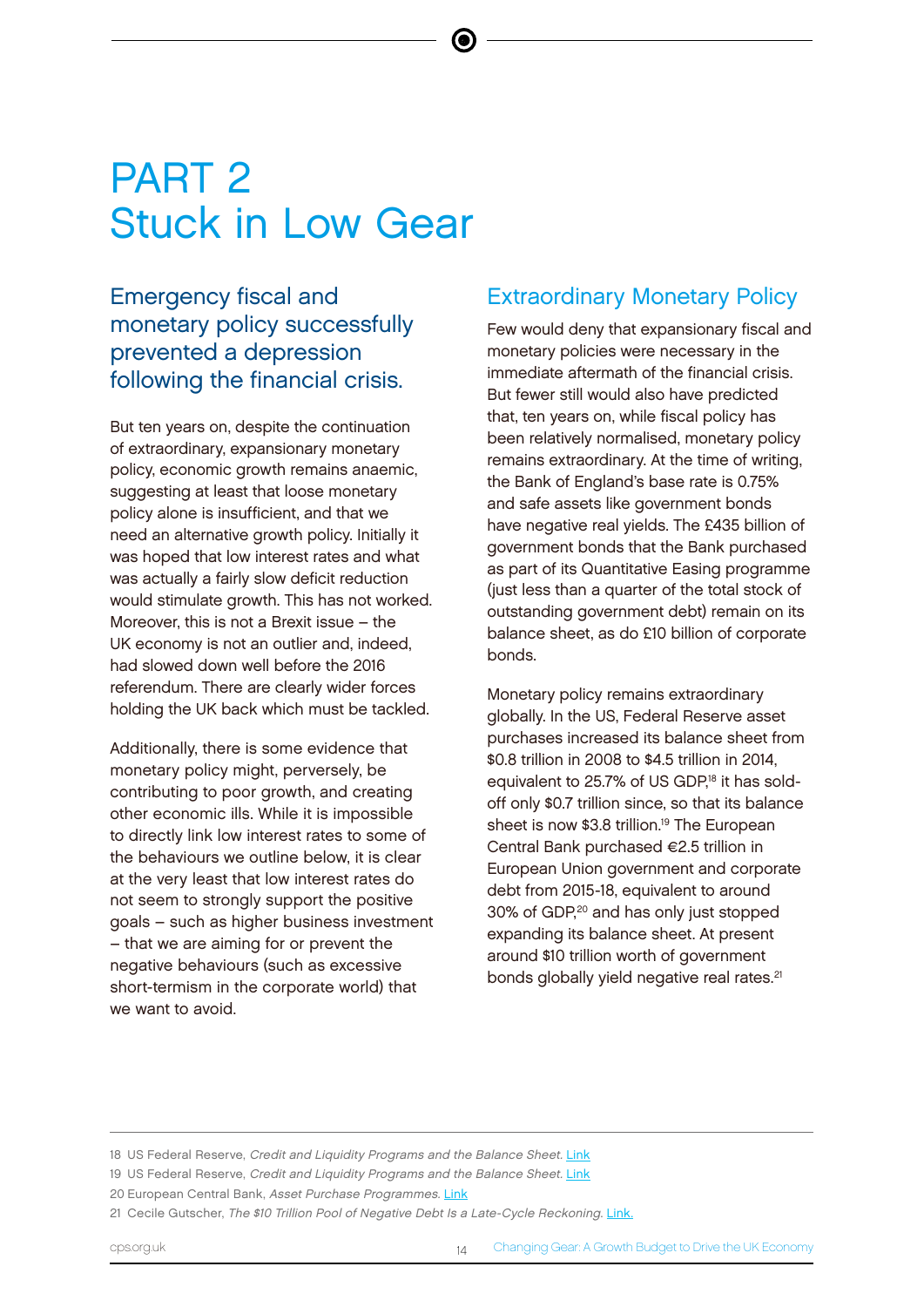### Nonetheless: Economic Failure

In spite of this extraordinary monetary expansion, economic growth remains poor ten years on from the financial crisis.

What looked like a return to healthy growth rates has been seen to be a mirage. As the graph below shows, the UK's growth spurt in the middle of the decade has ebbed away.<sup>22</sup> It began to do so before the Brexit referendum, heading back more toward the lower growth seen at the start of this decade. It looks like the UK's trend-rate of growth has fallen.



G

In addition, this slow growth is common across developed, Western economies for across developed, western economy ( $\chi$  GDP growth year pointed, year UK economic growth from 2008 compares reasonably well internationally, but poorly historically. 3

The UK has grown slightly faster even than Germany, considered the European powerhouse, and faster than France, Italy, Japan and the EU average.<sup>23</sup>

0.5 1 1.5 2 2.5 Percentage growth in GDP

22 Source: ONS, Gross Domestic Product: Year on Year growth: CVM SA; OBR, Economic and Fiscal Outlook, March 2019 [link](https://obr.uk/efo/economic-fiscal-outlook-march-2019/) 2010<br>23 World Bank, GDP growth (annual %). [Link.](https://data.worldbank.org/indicator/NY.GDP.MKTP.KD.ZG?end=2017&locations=DE-FR-GB-US-EU&start=1995)  $2012$  2011 2011 2012 2013 2014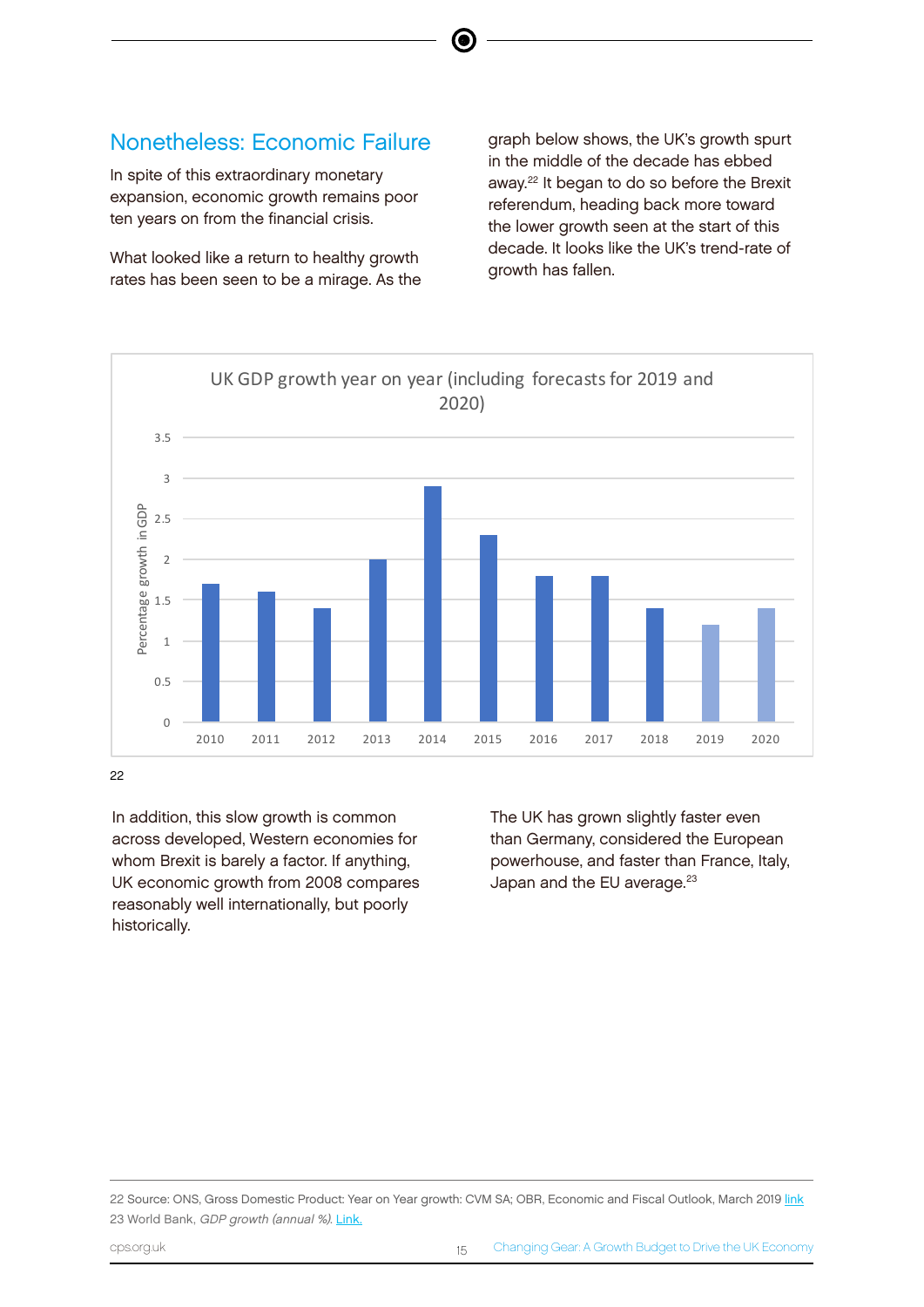

Total GDP Growth (Percentage), G7 + EU, 2008 – 2018







Source: OECD, G20 GDP growth Quarterly National Accounts, June 2019 [link](https://www.oecd.org/sdd/na/g20-gdp-growth-Q1-2019.pdf)

In addition, cobspite Brexit", the most recent and EU, 2008-2018 data make clear that the UK is growing fast than most other economies (see chart) – indeed, better than all similar, large, and developed economies except for the USA.

UK productivity growth, the main determinant of economic growth in the long run, has

15

20

25

been particularly poor, despite cheap capital being available for investment and research and development. Output per hour was only 2% higher at the end of 2018 than at the end of 2007, such that it was 18% below trend – that is, below where it would have been if it had continued to grow at its pre-crisis rate.<sup>24</sup>

3 10 ercentage growth in GDP ercentage growth in GDP 2.5 5 2 24 ONS, Labour Productivity: UK, April 2019. [Link](https://www.ons.gov.uk/employmentandlabourmarket/peopleinwork/labourproductivity/bulletins/labourproductivity/octobertodecember2018) 0 cps.org.uk Changing Gear: A Growth Budget to Drive the UK Economy 16 and 16 and 16 and 16 and 16 and 16 and 16  $\pm$ 1.5 -5 1 US Canada UK Germany EU France Japan Italy

2010 2011 2012 2013 2014 2015 2016 2017 2018 2019 2020

 $\overline{0}$ 

3.5

1

2

3

3.5

**UKG** 

0.5

1

1.5

Percentage growth in GDP

growth

in GDP

 $\overline{2}$ 

2.5

3

3.5

0

2010 2011 2012 2013 2014 2015 2016 2017 2018 2019 2020

 $UKG$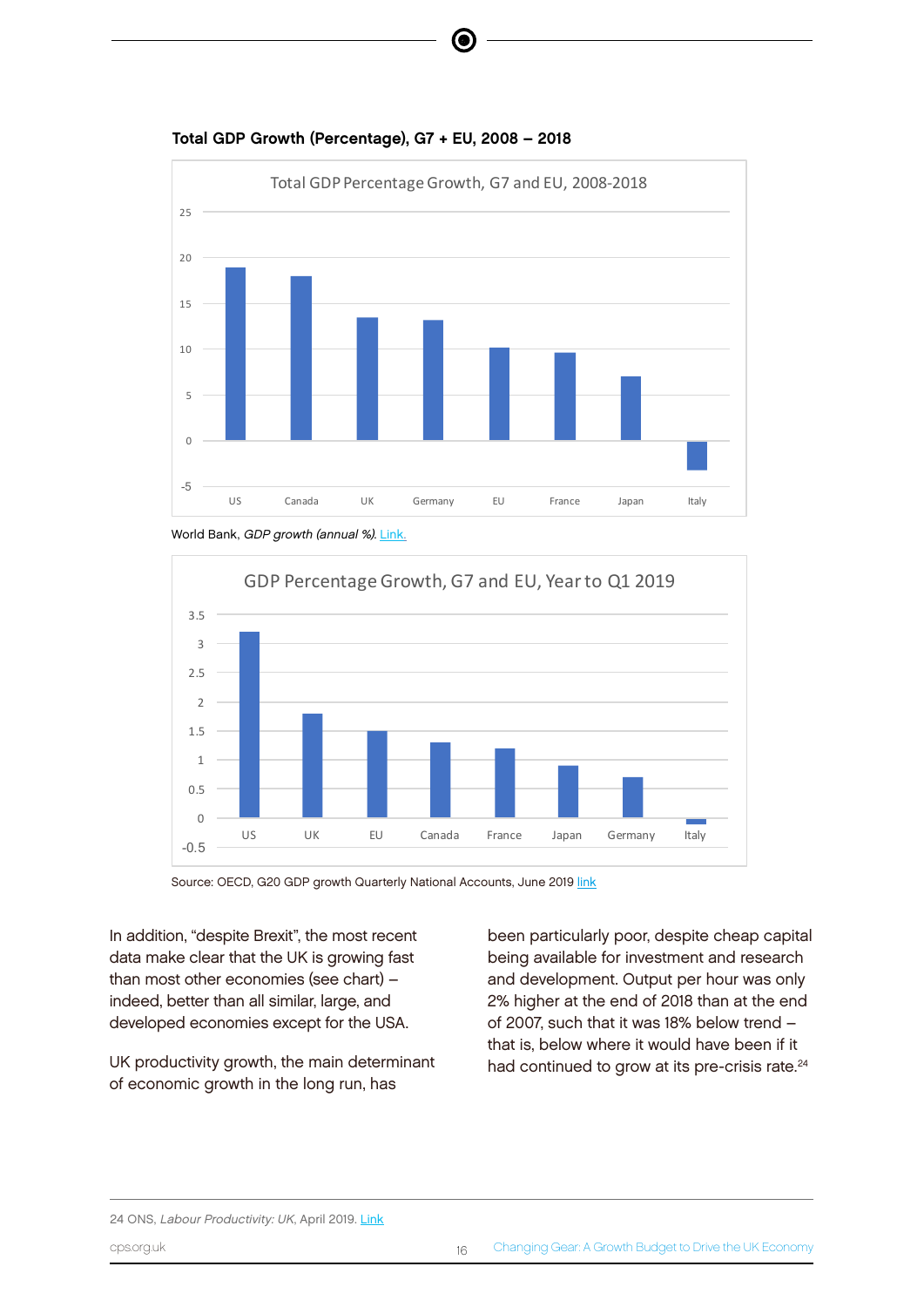



Nor can slow growth be blamed on overlyrapid deficit reduction. The Coalition and Conservative governments largely followed the path that Alistair Darling, then Labour Chancellor, mapped out in 2009-10. As noted, the UK's national debt has more than doubled as a share of GDP, from 42% in 2007-08.<sup>26</sup>

This was hardly going against the typical  $\frac{2}{3}$ Keynesian advice, as by 2009 the economy was out of the recession and there was a need to slowly reduce the deficit. But according to the original plan, by now, the Government and the Bank of England should have eased off the accelerator and taken a victory lap. That was the hope across all Western economies, but it has not worked.

In addition, growth is not our only problem: real wage growth has been sluggish and – despite low unemployment – ten years on from the

financial crisis real wages are lower than they were before it, despite the recent uptick in early 2019.<sup>27</sup> Direct tax cuts have supported disposable incomes throughout the period very strongly, with incomes growing between 2012-17 faster than they did between 2002-07.<sup>28</sup> However, while reductions in the tax burden to support disposable income and take home pay are welcome, sluggish and stagnant wage growth has harmful consequences to household incomes.

In addition, home ownership has fallen back (more on this below), with the youngest seeing their home-ownership rates halved. Savings, too, are at an all-time low: in the 1990s, the household savings ratio moved between 10% and 15%; from 2000-2015 it moved between 5% and 10%; and since 2016 has been below 5% 29

<sup>25</sup> ONS, Labour Productivity: UK, April 2019. [Link](https://www.ons.gov.uk/employmentandlabourmarket/peopleinwork/labourproductivity/bulletins/labourproductivity/octobertodecember2018)

<sup>26</sup> OBR, Public Finances Databank, Aggregates (Treaty Debt Ratio) (£bn) [Link](https://obr.uk/data/)

<sup>27</sup> ONS, The 2008 recession 10 years on, April 2018. [Link](https://www.ons.gov.uk/economy/grossdomesticproductgdp/articles/the2008recession10yearson/2018-04-30). GB only. Regular pay excludes bonuses.

<sup>28</sup> IFS, Five years of recovery in living standards: middle incomes rise by more than for higher or lower income households. [Link.](https://www.ifs.org.uk/uploads/BN228.pdf)

<sup>29</sup> ONS, Households' saving ratio (per cent). [Link](https://www.ons.gov.uk/economy/grossdomesticproductgdp/timeseries/dgd8/ukea).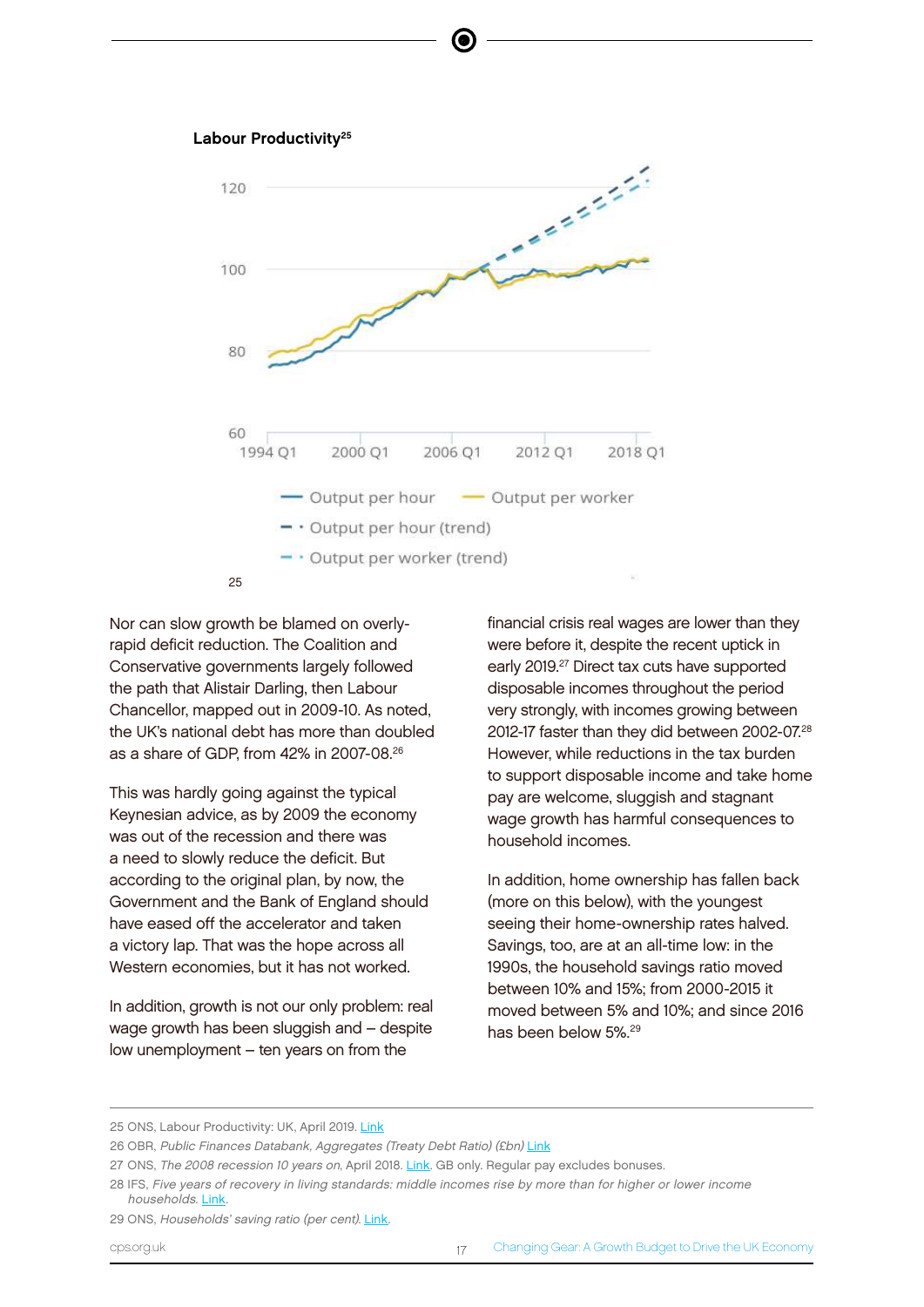## Monetary Policy and economic failure

#### a.) Unproductive Activity Versus Productive Investment

The economy appears to be stuck in a lowgrowth, low-ownership, low-savings trap. And in many areas, low interest rates and loose monetary policy, which were seen as key to economic recovery, have not had the anticipated positive impacts. Nor do they seem to have impeded some negative behaviours across a series of areas. I do not mean to claim, of course, that ultra-low interest rates are the only, or even largest factor in some of these negative behaviours. But it is hard to see, given the record so far, how continued low or even lower rates can achieve the goals we want and stop poor or negative outcomes we wish to avoid.

#### i.) Bank Lending: Production Versus Consumption

Goal: to increase lending to businesses and companies and increase construction

Current behaviours: limited lending to business and small increase in construction

A key goal of low interest rates was to substantially boost lending to business, particularly smaller businesses, and increase construction.

The small business sector accounts for 20% of UK GDP and one third of private sector jobs. But while from 2013-17 total lending outstanding to consumers grew by 30%, and to large businesses by 11%, total lending outstanding to SMEs actually declined by 7%.<sup>30</sup> For micro and small businesses the situation is even worse. In evidence submitted to the Treasury Committee on SME Finance, annual bank lending approved to micro-andsmall businesses dropped by 39%.<sup>31</sup>

These developments are troubling: the banking system ought to be backing young, small businesses to disrupt and innovate, but instead the recipients of the new money created by our expansionary monetary policies appear to be a small number of large and established firms – and, even more so, consumers.

Even more troubling is the banking system's move away from lending to business as its primary activity, and towards lending to consumers to buy houses instead. In 1928, mortgage lending accounted for only 16% of total bank lending; by 1970 it was 52% and by 2007 it was 63%. Since the financial crisis, mortgage lending has continued to grow faster than other lending, as the graph below shows.



<sup>30</sup> Treasury Select Committee, *Written evidence submitted by iwoca, SME Finance Inquiry, March 2018*. Link. 

#### Bank Lending

Commer **FOOTNO** 

CONOR?

30 Treasury Select Committee, Written evidence submitted by iwoca, SME Finance Inquiry, March 2018. [Link.](http://data.parliament.uk/writtenevidence/committeeevidence.svc/evidencedocument/treasury-committee/sme-finance/written/81034.pdf) 31 Treasury Select Committee, Written evidence submitted by iwoca, SME Finance Inquiry, March 2018. [Link.](http://data.parliament.uk/writtenevidence/committeeevidence.svc/evidencedocument/treasury-committee/sme-finance/written/81034.pdf)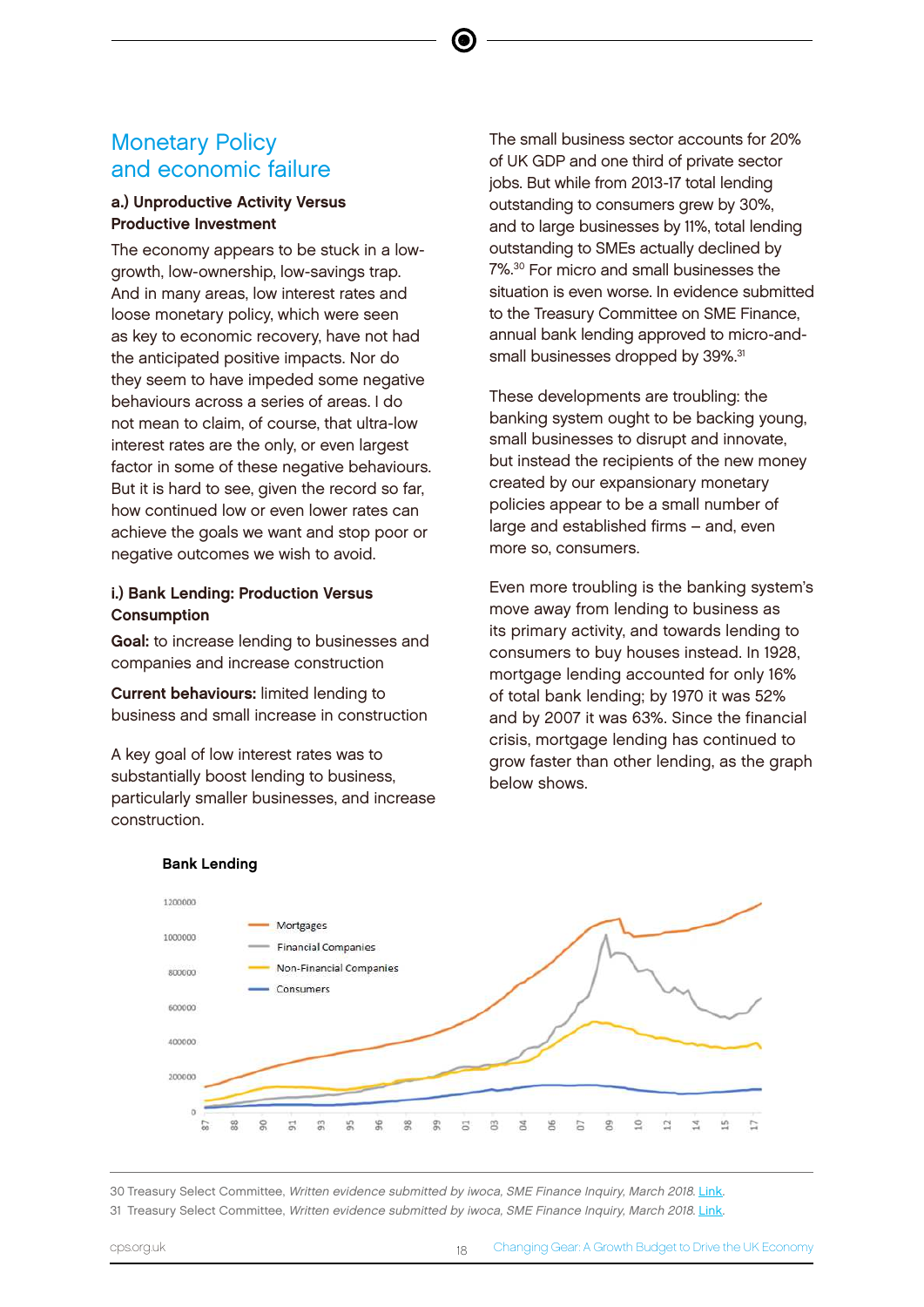The historical evolution might be partly a result of financial regulations which have relatively underrated mortgage risk and overrated business risk (the Basel system), and which have been recently amended but may still bias lending decisions away from business and toward mortgage risk.<sup>32</sup>

Similarly, it was hoped that lower interest rates might stimulate housing supply, since they make purchasing a home easier. But while current expansionary policy has resulted in a growth in mortgage lending and so housing demand, housing construction and so supply has failed to respond, as supply has been constrained by the unreformed planning system. Housing completions in 2018 were just over 160,000 – still below the pre-crisis level, and very low by historical standards.<sup>33</sup> Today, by stimulating demand but not supply, low interest rates have mostly inflated prices, which has serious distributional impacts, as I discuss further on.

#### ii.) Corporations

Goal: To increase business investment

Current behaviours: Cash stockpiling and high dividend pay-outs as well as zombie firms

The hope was that corporations would increase their investment if interest rates were held at low levels. But they appear to have instead increased cash piles and dividends. In addition, there has been a rise in so-called 'zombie firms.

Despite historically low borrowing costs, business investment has been weak, and barely grown since 2015: for all four quarters of 2018, it declined.<sup>34</sup> There did appear to be growth in the period up to late 2014, but again, well before the Brexit referendum, this trailed off.



#### Business Investment

32 Data from Bank of England Table A.4.3. Sectoral Analysis of M4 lending. To add, the Basel Two system that was in place until at least 2013 had a standardised asset risk-weighting approach that weighted residential mortgages at 35per cent and loans to unrated corporations (small and medium sized firms are likely to be unrated) at 100 per cent. Basel Three, the updated regulations implemented in stages after 2013, takes a more complex approach than the standardised one, but has tried to correct for this underrating of mortgage risk. It remains to be seen whether this will decrease the relative size of mortgage versus business loans on bank balance sheets.

33 MHCLG, House building; new build dwellings, England: March Quarter 2019, July 2019. [Link](https://assets.publishing.service.gov.uk/government/uploads/system/uploads/attachment_data/file/814487/House_Building_Release_March_2019.pdf)

34 ONS, Business investment in the UK: January to March 2019 revised results, June 2019. [Link](https://www.ons.gov.uk/economy/grossdomesticproductgdp/bulletins/businessinvestment/januarytomarch2019revisedresults)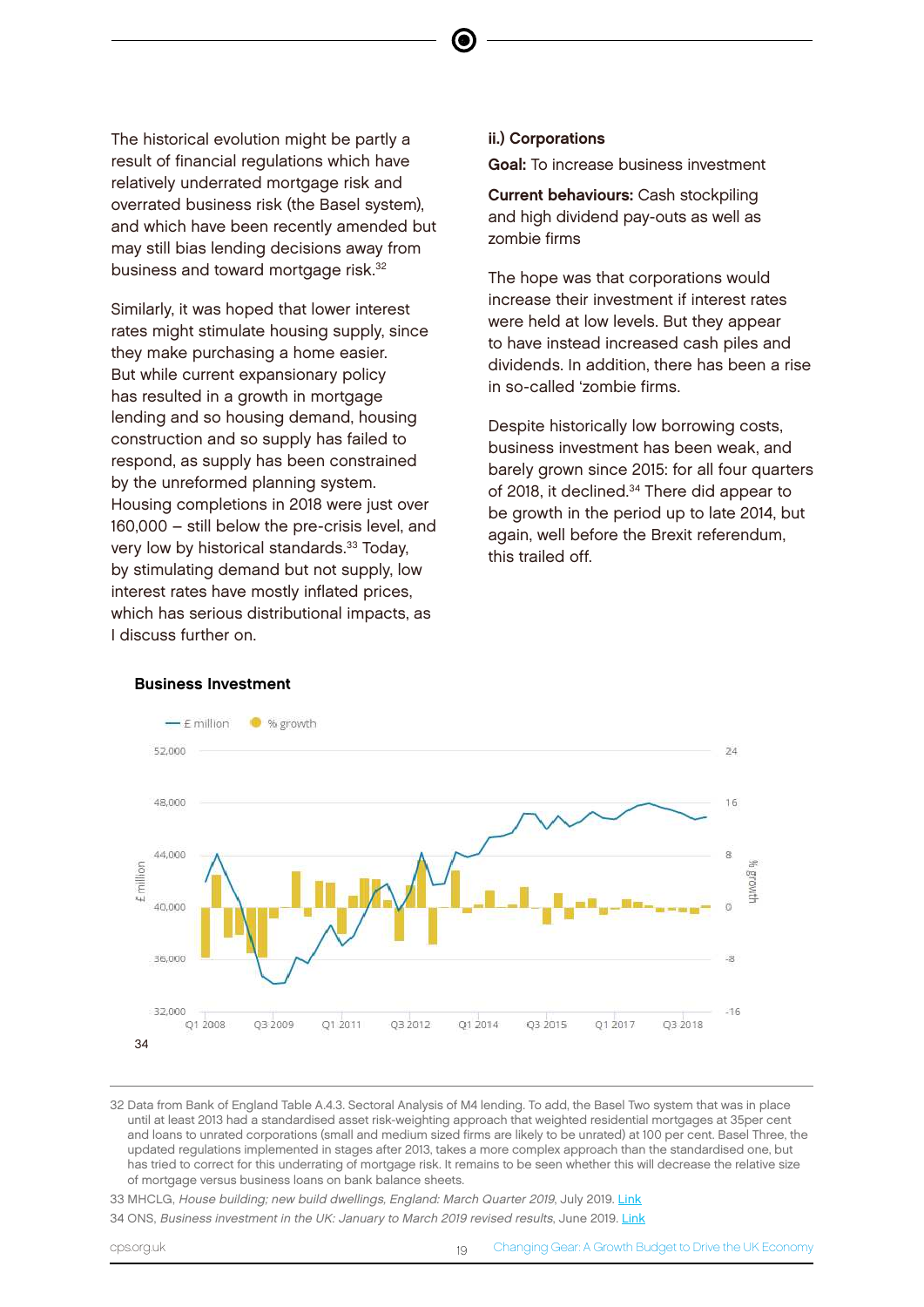In addition, low interest rates do not appear to have rescued research and development: economists Erixon and Weigel note that "the growth of real R&D spending in the US is on a declining trend… Europe's R&D intensity has been following the same direction".<sup>35</sup> While this trend was discernible before the crash, low interest rates since have failed to reverse it.

UK non-financial corporation debt as a proportion of GDP was 58.2% in 1990, reached a peak of 101.8% in 2008, and is now  $83.6\%$ <sup>36</sup> – still high by historical standards. Corporations cut debt back slowly, rolling much over, despite benefitting from a significant reduction in headline corporation tax rates. They have also accumulated large cash reserves. Bank of England economists estimated nonfinancial corporate cash reserves at £500 billion in 2014, about 26% of GDP at the time.<sup>37</sup> Deposits by non-financial corporations in UK banks have grown by 57% since 2010<sup>38</sup>

The existence of these large cash reserves is evidence that financing constraints are not holding back the corporate sector, and instead it must be reluctant to invest for other reasons – low interest rates, as such, are proving insufficient in encouraging the sector to spend.

Corporations have, however, been paying large dividends to shareholders. UK company dividends have grown at an annualised rate of 7.8% since 2010, almost four times the average growth in GDP.39

Some of the UK's largest corporations now play a quasi-banking role in the provision of steady income streams when traditional bank deposit rates are at rock bottom. In 2018, FTSE companies provided an average dividend yield of 4.8% compared to 0.7% for a one-year bank deposit or 0.82% for government bonds.

Corporations have also rewarded their shareholders by buying back their own shares, so increasing their price. In 2017 UK companies spent close to £15 billion doing so, a new high, according to research by Goldman Sachs. A 2014 OECD paper argues that low interest rates encourage buybacks: combined with preferential tax treatment, they make debt financing much cheaper than equity financing.<sup>40</sup> A 2016 NBER paper found that buybacks are preventing capital from being allocated to the highest-growth-potential industries,<sup>41</sup> with negative implications for efficiency and economic growth – though some other economists contest how strong an impact this is.<sup>42</sup>

#### iii.) Zombies

One issue that is less contested is the undesirable results of the growth of socalled 'zombie firms', a term which first entered the economic lexicon after the asset collapse in Japan in the late 1980s and an extended move to low interest rates by the Bank of Japan in the 1990s. Zombie firms are generally defined as mature companies (10+ years) that would never be able to repay their debts, and so cannot usually

<sup>35</sup> Frederik Erixon and Björn Weigel, The Innovation Illusion. Yale University Press, 2016.

<sup>36</sup> BIS, Total credit to non-financial corporations (core debt), as a percentage of GDP. [Link](https://stats.bis.org/statx/srs/table/f4.1)

<sup>37</sup> Katie Farrant and Magda Rutkowska, Are firms ever going to empty their war chests, July 2015. [Link](https://bankunderground.co.uk/2015/07/24/are-firms-ever-going-to-empty-their-war-chests/)

<sup>38</sup> Bank of England, Monthly amounts outstanding of UK resident monetary financial institutions' sterling and all foreign currency deposits and repos from non-financial corporations (in sterling millions) not seasonally adjusted (RPMB2H9), March 2019. [Link](https://www.bankofengland.co.uk/boeapps/database/fromshowcolumns.asp?Travel=NIxAZxSUx&FromSeries=1&ToSeries=50&DAT=RNG&FD=1&FM=Jan&FY=2010&TD=11&TM=May&TY=2025&FNY=Y&CSVF=TT&html.x=66&html.y=26&SeriesCodes=RPMB2H9&UsingCodes=Y&Filter=N&title=RPMB2H9&VPD=Y)

<sup>39</sup> Link, UK Dividend Monitor, Issue 36, Q4 2018, p5. [Link](https://www.linkassetservices.com/file.axd?pointerid=5c48a2118bcbe70e4068f57b&DocumentName=UK%20Dividend%20Monitor%20Q4%202018.PDF)

<sup>40</sup> Adrian Blundell-Wignall and Caroline Roulet, Long-term investment, the cost of capital and the dividend and buyback puzzle, OECD Journal, August 2013. [Link](https://www.oecd-ilibrary.org/content/paper/fmt-2013-5k41z8t05l8s)

<sup>41</sup> Dong Lee, Han Shin, René M. Stulz, Why does capital no longer flow more to the industries with the best growth opportunities, NBER, December 2016. [Link](https://www.nber.org/papers/w22924.pdf)

<sup>42</sup> Joseph W. Gruber and Steven B. Kamin, Corporate Buybacks and Capital Investment: An International Perspective, Federal Reserve Discussion Paper, April 2017. [Link](https://www.federalreserve.gov/econres/notes/ifdp-notes/corporate-buybacks-and-capital-investment-an-international-perspective-20170411.pdf)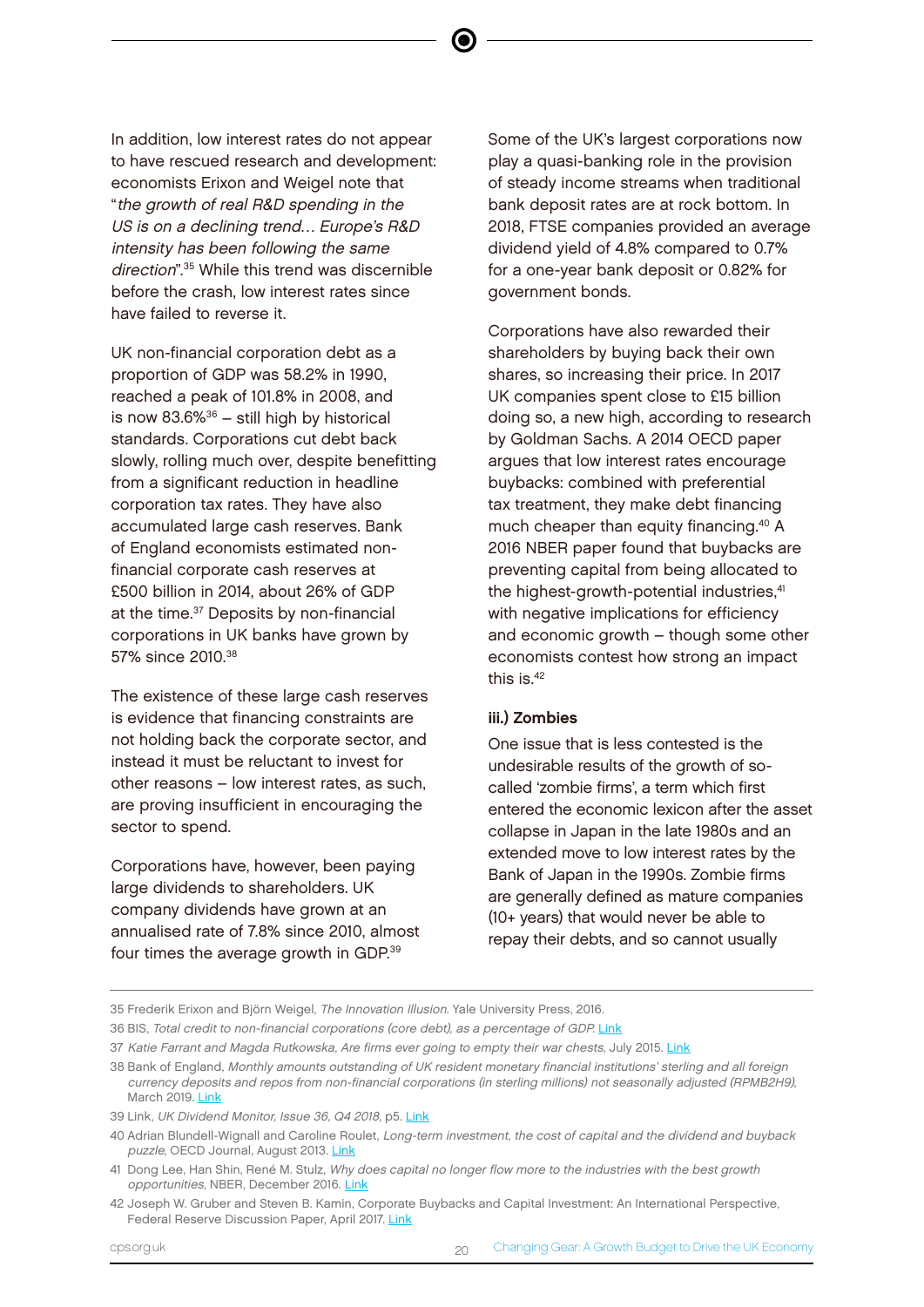invest or grow, but can in a low-interest-rate environment manage to repay the interest on their loans. Thus they are not quite dead or alive- they can't grow but also do not need to liquidate or restructure. Since the liquidation of unviable companies would lead to layoffs, zombie firms help artificially suppress the rate of unemployment, but at the cost of keeping people trapped in unproductive employment. Of course, they also lock in credit resources.<sup>43</sup> The percentage of zombies in the economy and the interest rate have a strong inverse relationship.<sup>44</sup>

Research by the Bank for International Settlements shows, using data from 14 advanced economies, that zombie firms have a negative impact on private sector productivity. Zombies are unlikely to invest in new technology or productive capacity or provide significant wage increases for workers. A recent study by the Bank of England on lending to zombie companies across the EU, which they believe accounted for around 10% of all firms in the immediate aftermath of the financial crisis, estimated that without such 'forbearance lending' aggregate output would have been higher, along with investment and productivity.<sup>45</sup>

#### b. Distributional impacts

Even if radical monetary intervention was necessary, it has created winners and losers, which has had difficult political consequences, and the longer intervention continues, the more these impacts grow. A 2013 study by the McKinsey Global Institute analysed the distributional impacts of ultra-low interest

rates, by considering changes in net interest income and asset prices.<sup>46</sup> The winners are governments, who can take on more debt at lower cost, corporations who can do the same, and consumers with secured assets, such as houses, who can obtain mortgages at historically low rates, and the wealthiest, who tend to own assets outright and so benefit from higher asset prices.

Amongst the losers are those who rely on interest income, such as older savers: McKinsey estimates that UK households missed out on almost £70 billion in interest income between 2007 and 2012 alone.<sup>47</sup> As an illustration: £1,000 saved in a one-year fixedinterest-rate cash ISA beginning in January 2011 and rolled over each year until withdrawn in January 2018 would have yielded a nominal £1,129, but in real terms would have been worth only  $£943 - or$  less than the original sum deposited.<sup>48</sup> Likewise, pension funds and insurance companies who need relatively safe long-term income sources and so prefer bonds to equities have suffered, as acknowledged by the Bank of England itself.<sup>49</sup>

Furthermore, as discussed above, by stimulating the monetary demand-side whilst the supply-side has been unresponsive due to the planning system, monetary policy has contributed to house price inflation. Since 2013, average UK house prices have risen by 30%, much faster than consumer price inflation or nominal incomes.<sup>50</sup> Prices have grown fastest in London and have increased by almost 100% from the bottom of the market in 2009-17.<sup>51</sup>

cps.org.uk 21 Changing Gear: A Growth Budget to Drive the UK Economy

<sup>43</sup> Joseph W. Gruber and Steven B. Kamin, Corporate Buybacks and Capital Investment: An International Perspective, Federal Reserve Discussion Paper, April 2017. [Link](https://www.federalreserve.gov/econres/notes/ifdp-notes/corporate-buybacks-and-capital-investment-an-international-perspective-20170411.pdf)

<sup>44</sup> BIS, Panel remarks by Claudio Borio, A blind spot in today's macroeconomics? p9. [Link](https://www.bis.org/speeches/sp180110.pdf)

<sup>45</sup> Bank of England, Staff Working Paper No. 783, The real effects of zombie lending in Europe, Belinda Tracey, March 2019. [Link.](https://www.bankofengland.co.uk/-/media/boe/files/working-paper/2019/the-real-effects-of-zombie-lending-in-europe)

<sup>46</sup> QE and ultra-low interest rates: Distributional effects and risks. McKinsey Global Institute Report, November 2013. 47 Ibid.

<sup>48</sup> Own calculations using Bank of England, Statistical Interactive Database – interest and exchange rates data. [Link](http://www.bankofengland.co.uk/boeapps/iadb/index.asp?first=yes&SectionRequired=I&HideNums=-1&ExtraInfo=true&Travel=NIxIRx); Bank of England, Inflation calculator. [Link](https://www.bankofengland.co.uk/monetary-policy/inflation/inflation-calculator).

<sup>49</sup> Bank of England. Staff Working Paper No. 714. Growing pension deficits and the expenditure decisions of UK companies by Philip Bunn, Paul Mizen and Pawel Smietanka. February 2018. [Link.](https://www.bankofengland.co.uk/-/media/boe/files/working-paper/2018/growing-pension-deficits-and-the-expenditure-decisions-of-uk-companies)

<sup>50</sup> Nationwide, House Price Index. [Link.](https://www.nationwide.co.uk/about/house-price-index/download-data#%5D)

<sup>51</sup> UK Land Registry data used by ONS in UK House Price Index. [Link.](https://www.ons.gov.uk/economy/inflationandpriceindices/bulletins/housepriceindex/march2019)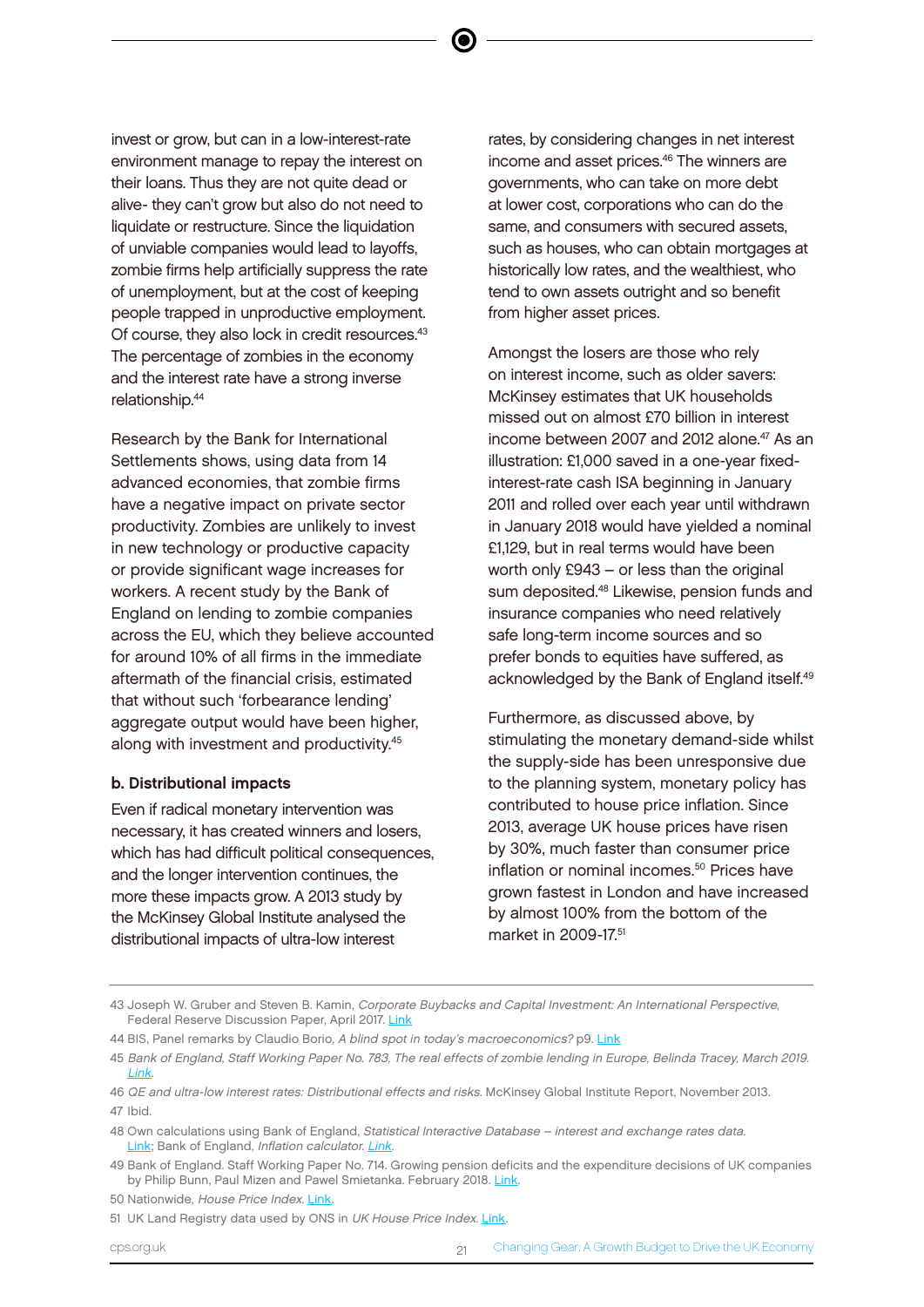

This high level of house price inflation has made it difficult for ordinary earners to become first-time buyers in large parts of the country. The UK now has the fourth-lowest rate of homeownership in the European Union,<sup>52</sup> and the generation born between 1981-2000 currently have the lowest homecomparies by philophilip Taulo and Paul Companies and Paul Companies of any generation since 1926.<sup>53</sup> The proportion of owner-occupiers among The households led by a 16-24-year-old was 25% \_\_\_\_\_\_\_\_\_ the most treacherous in 2006 and 10% in 2016; for those led by a 25-34-year-old the proportion fell from 60% to 39%; and for those led by a 35-44-year-old the proportion fell from 72% to 58%.<sup>54</sup> Many of those who do buy houses rely on their parents to provide funds for the deposit. In 2017, had the 'Bank of Mum and Dad' been a commercial lender, it would be the ninthlargest mortgage lender in the country.<sup>55</sup>  $52.2$  Figures  $\frac{1}{2}$  and  $\frac{1}{2}$  and  $\frac{1}{2}$  are  $\frac{1}{2}$  and  $\frac{1}{2}$  and  $\frac{1}{2}$  and  $\frac{1}{2}$  and  $\frac{1}{2}$  and  $\frac{1}{2}$  and  $\frac{1}{2}$  and  $\frac{1}{2}$  and  $\frac{1}{2}$  and  $\frac{1}{2}$  and  $\frac{1}{2}$  and  $\frac{1}{2}$ 

### Real Growth and More of It

At the very least, expansionary monetary policy cannot be relied on as the sole vehicle for delivering long-run economic growth. By now, it may even be holding the economy back. This view is not as

controversial as it once was, and even the former Governor of the Bank of England Mervyn King has argued that current policy is failing to deal with underlying failures: "If all you do with painkillers is keep taking them but never deal with the underlying ly have the lowest home- symptoms you do not get better."<sup>56</sup>

The Government since 2010, has navigated the most treacherous period of economic f in 2016: for those led by a **home interpretive in** ling memory, and avoided a collapse of the banking system and with it, the UK economy. It has brought down public spending from unsustainable levels and managed a recovery of GDP to precrisis levels, while unemployment has fallen and consumer price inflation has normalised. But now, economic growth is anaemic, productivity growth is likewise, and both business investment and research and development are too low. Ownership is moving in the wrong direction and the savings rate is at record lows. The British economy, along with other large economies, is trapped, and needs radical action to break out. Voters will not accept permanent stagnation in living standards.

<sup>52</sup> Figures for EU/EEA countries (including UK) taken from latest available Eurostat data: Distribution of population by tenure status, type of household and income group - EU-SILC survey, 2018. [Link.](http://appsso.eurostat.ec.europa.eu/nui/show.do?dataset=ilc_lvho02&lang=en)

<sup>53</sup> Adam Corlett and Lindsay Judge, Home affront: Housing across the generations. [Link](https://www.resolutionfoundation.org/app/uploads/2017/09/Home-Affront.pdf).

<sup>54</sup> House of Commons Library, Home ownership and renting: demographics. [Link](http://researchbriefings.files.parliament.uk/documents/CBP-7706/CBP-7706.pdf).

<sup>55</sup> UK Finance, Largest mortgage lenders 2017 – challengers and specialists lead the way. Link; Legal and General, The bank of mum and dad. [Link](https://www.ukfinance.org.uk/blogs/largest-mortgage-lenders-2017-%E2%80%93-challengers-and-specialists-lead-way).

<sup>56</sup> This Is Money, 'If all you do with painkillers is keep taking them, you do not get better': Mervyn King warns on permanent low interest rates. [Link.](https://www.thisismoney.co.uk/money/news/article-3479159/It-sensible-cut-rates-says-Mervyn-King-warns-painkiller-immune.html)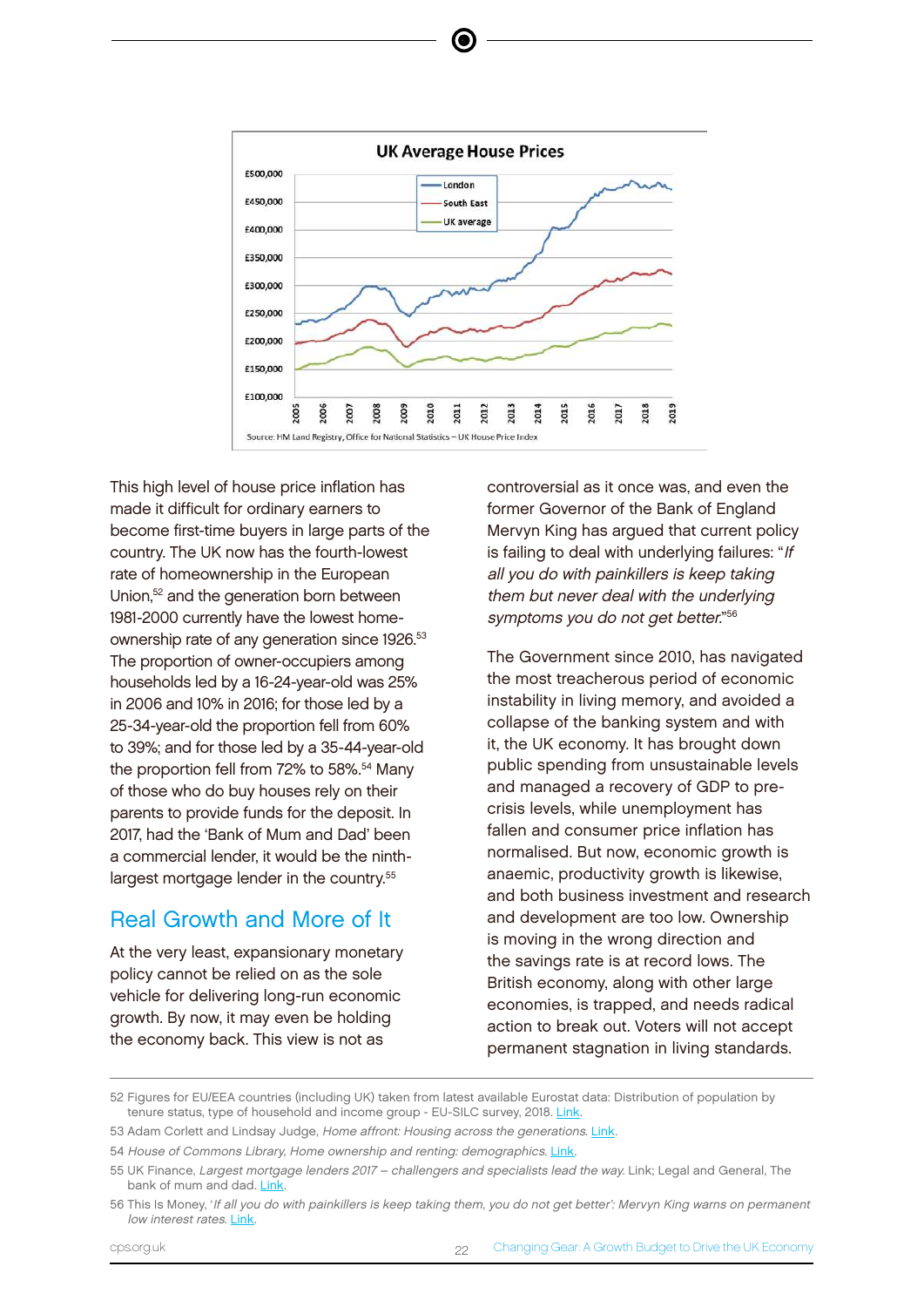# PART 3 - A Growth Budget to Drive the UK Economy

(⊜

At the heart of our current recent economic, fiscal challenge is a lack of any positive vision from our political leaders.

As we have seen, in the initial aftermath of the 2008-09 crash, the UK government was understandably in 'firefighting' mode, with extraordinary monetary measures bringing stability to the banking system, helping to pull the economy out of recession, and warding off the threat of deflation. Unprecedented levels of deficit spending were embraced by the UK government to help the economy weather the immediate storm.

While there was subsequent action on the deficit, there was no concerted effort to boost the growth rate of the economy. Indeed, it may be that the spurt of growth in 2013 and 2014 was even unfortunate as it led to overconfidence about the underlying strength of the economy. At the same time, a decade after the Global Financial Crisis, there has still been no real attempt to normalise monetary policy.

Governments since 2010 deserve credit for stabilising the UK economy and removing the drag of the deficit. But the current rate of growth is not sufficient, and in the long term ultra-low interest rates may have caused more harm than good. At the very least, the positive side effects of expansionary monetary policy are overestimated and the negative ones underestimated.

What we need now is a budget for growth, consisting of four elements:

- 1) Supply-side reforms to the private sector.
- 2) Supply-side reforms to the public sector.
- 3) Pro-growth tax cuts.
- 4) Normalisation of monetary policy.

Taken together, these policies should shift the UK to a higher rate of growth. They should also be self-reinforcing. Supply-side reforms to the private sector should boost growth. This, combined with public sector reform, should support pro-growth tax cuts. These in turn should allow the normalisation of monetary policy, which should itself then boost growth further.

A gear shift of this sort would fundamentally raise our growth rate to a healthier and more acceptable level, ameliorating the corrosive political environment that has taken hold in recent years. We could create a virtuous cycle that would lead to a higher trend rate of growth over the coming decades. This paper does not provide every detail of this four-part scheme, but it does sketch out some of the reforms that would be necessary, as well as a few thoughts on how they might be undertaken.

#### 1. Supply-side reforms to the private sector

Supply-side reform can boost the rate of growth of the economy. Some of the key areas here are regional free market policy, reducing tax and legal complexities, childcare, housing, and infrastructure. This list is not meant to be exhaustive, but rather to show where and how reforms can boost growth and incomes. It should also be clear from what follows that such reforms are well within the realm of political possibility.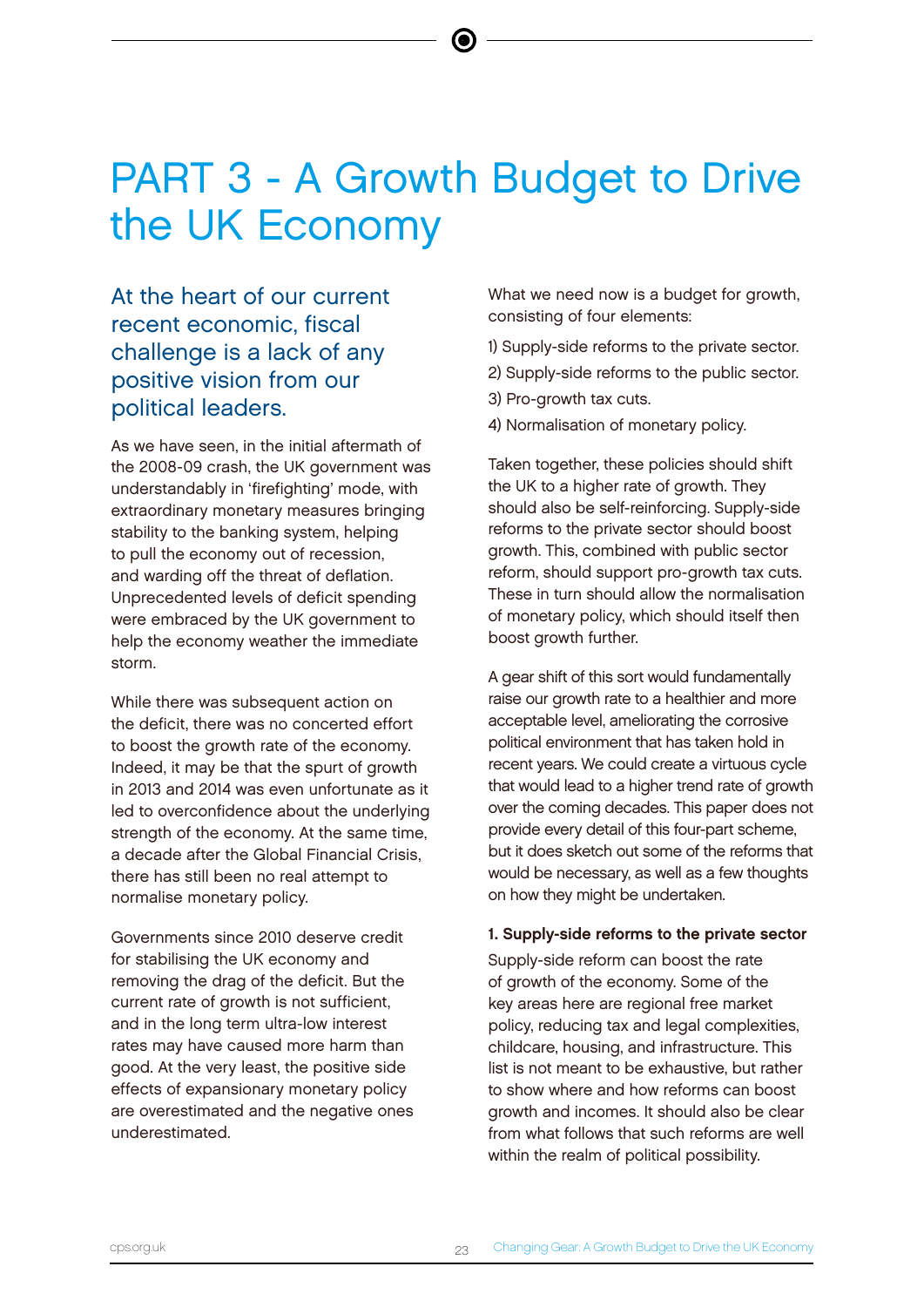#### Regional free market policy

Free Ports – as advocated by Rishi Sunak MP in a previous paper for the CPS – offer a perfect example of free market regional policy.<sup>57</sup>

A Free Port is a defined geographical location deemed to be outside a country's customs territory and therefore not subject to its customs policy. The primary advantage for domestic producers is that they can import inputs without tariffs, use them to produce final goods, and then export those final goods tariff free. The Free Port can also be made a deregulated zone, with easier planning laws, and lower rates of corporation, employment, and property taxes. In the UK, creating such zones around our sea ports makes sense, as they handle 96% of all trade by volume, are privately owned, highly productive, and geographically dispersed.

Indeed, turning some of the UK's sea ports into free economic zones would have a huge impact on regional regeneration. Only 9% of freight tonnage came via London in 2013, but 35% came via the north of England. Of the UK's 30 largest ports, 17 are located in the bottom quartile of the government's deprivation index, with three quarters located in areas below the median. A Free Port initiative could help spur a "renaissance of the regions", and encourage trade and economic growth beyond London and the south of England. What's more, Free Ports are likely to encourage growth in manufacturing, where productivity and wages are usually higher than in services.

Two substantial economic clusters already exist in the north east of England: the automotive industry served by the Port of Tyne, which exports 80% of its output, and the chemical industry served by Teesport, which exports over 75% of its output but pays tariffs up to 6.5% on its imported inputs. Senior

executives from both industries have spoken in favour of free zones.<sup>58</sup>

In addition, Special Economic Zones inland could be trialled with a range of different powers over planning, taxation and business regulation, across multiple different deprived areas. Such an approach has been trialled elsewhere: China's Special Economic Zones combine most of those elements and today account for 20% of China's GDP – as well as roughly half its foreign direct investment.<sup>59</sup>

We will not know in advance which policy changes will have the greatest impact – Special Economic Zones make it possible to trial a series of approaches across different deprived areas, find out what works, and then replicate it elsewhere. In the long run, of course, we could apply any particularly effective policy changes across the whole economy.

#### Reducing tax and legal complexities

In recent years, businesses' administrative costs have risen significantly. Of course, lawyers and accountants have always been necessary to a smoothly functioning market economy, and some business spending on such services is inevitable and, in many cases, welcome. However, we must not lose sight of the fact that such professional services are a means to an end – and not an end in themselves (unlike, say, the production of consumer goods, or even the provision of public services like education or healthcare). Unfortunately, as our legal and accounting frameworks have become ever more complex, the cost of these services – as well as the scope for arbitrage – has grown. This slows the economy by diverting resources away from satisfying the wants and needs of consumers.

<sup>57</sup> Rishi Sunak, The Free Ports Opportunity: How Brexit could boost trade, manufacturing and the North. [Link](https://www.cps.org.uk/files/reports/original/161114094336-TheFreePortsOpportunity.pdf). 58 Rishi Sunak, The Free Ports Opportunity: How Brexit could boost trade, manufacturing and the North. [Link](https://www.cps.org.uk/files/reports/original/161114094336-TheFreePortsOpportunity.pdf). 59 Ibid.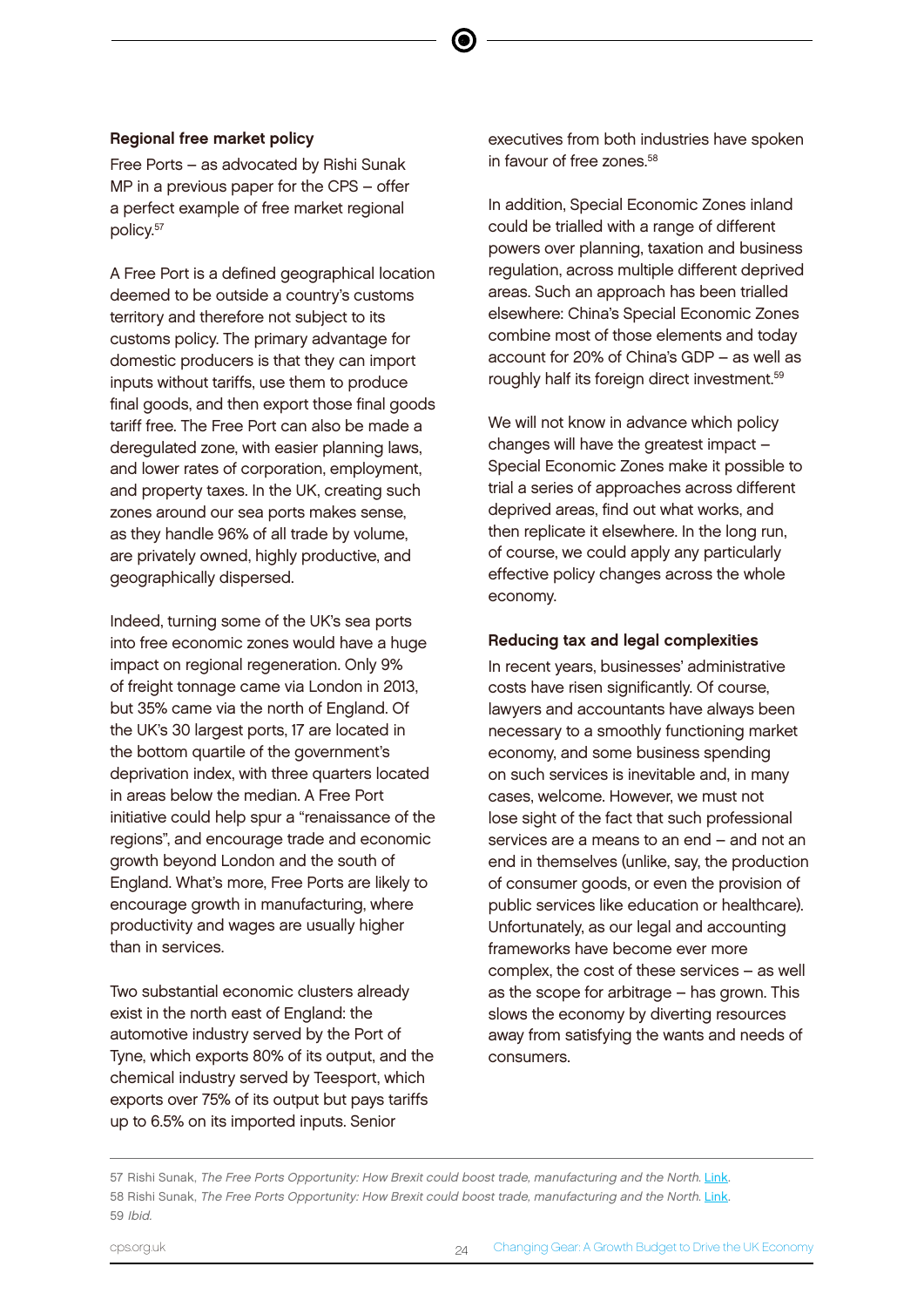Writing for the CPS, Jim Diamond documented an enormous increase in the price of legal services that has occurred in recent decades.<sup>60</sup> In real terms, average hourly rates for partners at top commercial law firms increased by around 50% between 2003 and 2015. Diamond identifies increased complexity as the single biggest factor: "the primary cause of the escalation in rates [is] the increasing complexity of the UK tax and legal systems." 61

The legal framework underpinning the tax system offers a good example of this phenomenon in action: Tolley's Yellow Tax Book, the standard reference guide since 1916, was 759 pages in 1965-66 but grew to 15,686 pages by 2017-18.<sup>62</sup> Similarly, Finance Acts have more than doubled in size since the 1970s and today often exceed 500 pages.<sup>63</sup>

The Government needs to create a regulatory environment in which compliance is simple. Yet the escalating cost of tax administration places a heavy burden on the economy and dampens productivity. In 2018, research by the British Chambers of Commerce showed that 75% of UK businesses believe the cost of complying with the tax system has escalated in recent vears.<sup>64</sup>

The current Government's Making Tax Digital programme will be a step in the right direction, but ministers should look favourably upon calls to delay its full implementation until 2020-21 to make sure that small businesses, approximately 500,000 of whom use non-compliant spreadsheets or manual recording, are not unduly hurt financially by the need to invest in compliant software and become familiar with its processes.<sup>65</sup>

Another recent report by the CPS, "Think Small", made the case for reducing the burden of legal and taxation administration on the vast majority of small businesses, which make up 99% of all businesses in the UK.<sup>66</sup> Specifically, it proposed a Simple Consolidated Tax (SCT) that would replace Corporation Tax, Employer's National Insurance, VAT and business rates with a simple levy on turnover – available to businesses with annual revenue below £1 million, if they decided to opt in. The revenueneutral tax rate was estimated at 12.5%.

Crucially, the SCT would reduce the burden of compliance associated with the present system: polling of small business owners and managers by the CPS found that 75% found the current system too complicated while 75% said they would sign up to the SCT if it meant paying the same amount of tax.

#### Childcare

Childcare represents a major cost to the economy because it makes it harder for parents who want to return to work to do so. Very often, parents end up working fewer hours than they would like, and earning less as a result, because they cannot afford childcare or rely on family members beyond a certain point.

In recent years, childcare costs have been pushed up by domestic regulations on staffto-child ratios and staff qualifications that are far stricter than in most EU countries.<sup>67</sup> This has resulted in a big expansion of expensive formal care and a contraction of cheap informal care. The number of registered childminders has fallen by over 60%, from 103,000 in the mid-1990s to 39,700 in 2018 – markedly decreasing competition in the market.<sup>68</sup>

<sup>60</sup> Jim Diamond, The Price of Law. [Link.](https://www.cps.org.uk/files/reports/original/160203155938-ThePriceofLaw.pdf)

<sup>61</sup> Ibid.

<sup>62</sup> Office of Tax Simplification, Length of Tax Legislation as a Measure of Complexity. [Link](https://assets.publishing.service.gov.uk/government/uploads/system/uploads/attachment_data/file/603470/OTS_length_of_legislation_paper_published_Apr12.pdf). 63 Ibid.

<sup>64</sup> British Chambers of Commerce, BCC: Cut tax complexity and 'red tape' holding back businesses. [Link](https://www.britishchambers.org.uk/news/2018/07/bcc-cut-tax-complexity-and-red-tape-holding-back-businesses).

<sup>65</sup> Ibid.

<sup>66</sup> Nick King, Think Small: A blueprint for supporting UK small businesses. [Link.](https://www.cps.org.uk/files/reports/original/190515134827-20190516ThinkSmall.pdf)

<sup>67</sup> Department for Education, More great childcare: Raising quality and giving parents more choice. [Link](https://assets.publishing.service.gov.uk/government/uploads/system/uploads/attachment_data/file/219660/More_20Great_20Childcare_20v2.pdf).

<sup>68</sup> Liz Truss, Affordable quality: new approaches to childcare. [Link](https://www.cypnow.co.uk/digital_assets/affordable-quality.pdf); Ofsted, Childcare providers and inspections. [Link.](https://assets.publishing.service.gov.uk/government/uploads/system/uploads/attachment_data/file/813765/Childcare_providers_and_inspections_main_findings_as_at_31_December_2018.pdf)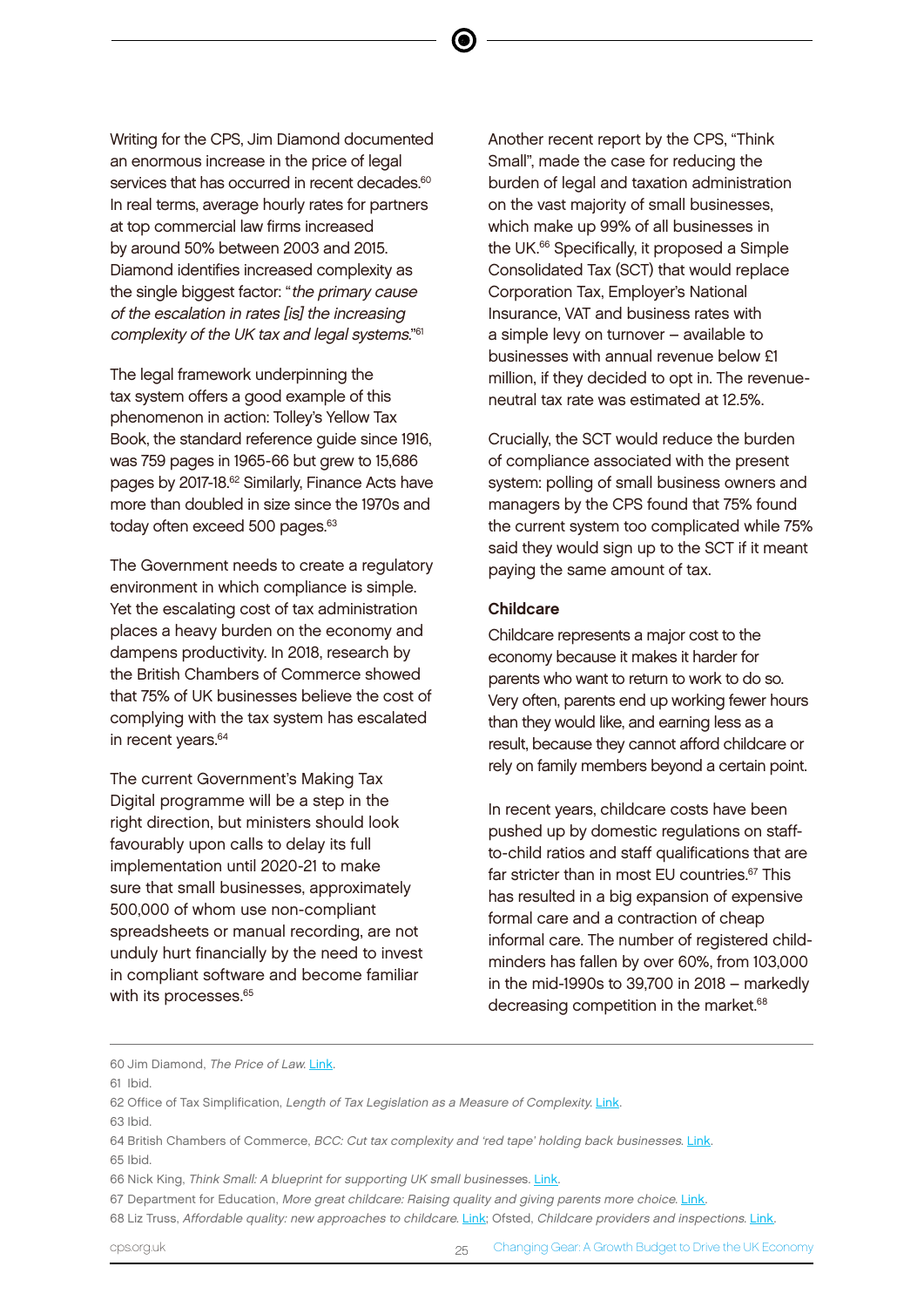According to the OECD, average childcare fees for two children in the UK are 55% to 64% of the average wage, compared to an average of just 27% across all OECD nations.<sup>69</sup> Yet having created a regulatory failure, the Government has until now papered over the mistake with cash, rather than pursuing regulatory reform that would lower prices. In 2019, the taxpayer had to stump up £6 billion for childcare.<sup>70</sup>

Other EU countries all enjoy much cheaper childcare – without any noticeable difference in the educational outcomes or child safety. Bearing this in mind, I believe the Government should commit to substantially reducing UK childcare costs by adopting similar standards to other European countries. Doing so could potentially cut UK childcare costs in half – down to 32% of the average wage – leading to a substantial saving for families (around £3 billion) and a similar saving for the British taxpayer.



71

#### Housing policy

Perhaps the biggest failure of governments in recent years on "supply-side" policy relates to housing. As discussed above, the unprecedented drop in mortgage interest rates after the Global Financial Crisis helped spark a rapid rise in the price of housing but also a decrease in house construction and house sales, which have yet to recover after over a decade.

Significantly higher house prices have negative economic, social, and political implications. In London and the south east, in particular, housing costs have an impact on labour mobility and make it difficult for workers to move from lower priced parts of the country to take up unfilled jobs in more expensive areas.<sup>72</sup>

<sup>69</sup> OECD, Childcare support. [Link](http://www.oecd.org/els/soc/PF3_4_Childcare_support.pdf).

<sup>70</sup> Department for Education, 30 hours free childcare launches. [Link.](https://www.gov.uk/government/news/30-hours-free-childcare-launches)

<sup>71</sup> Adapted from OECD, Childcare support. [Link](http://www.oecd.org/els/soc/PF3_4_Childcare_support.pdf). Data for countries marked with an asterisk are based on estimates for a specific region or city, rather than for the country as a whole.

<sup>72</sup> London Chamber of Commerce and Industry, Getting our house in order: the impact of housing under supply on London businesses, (2014) [Link.](http://www.londonchamber.co.uk/DocImages/12438.pdf)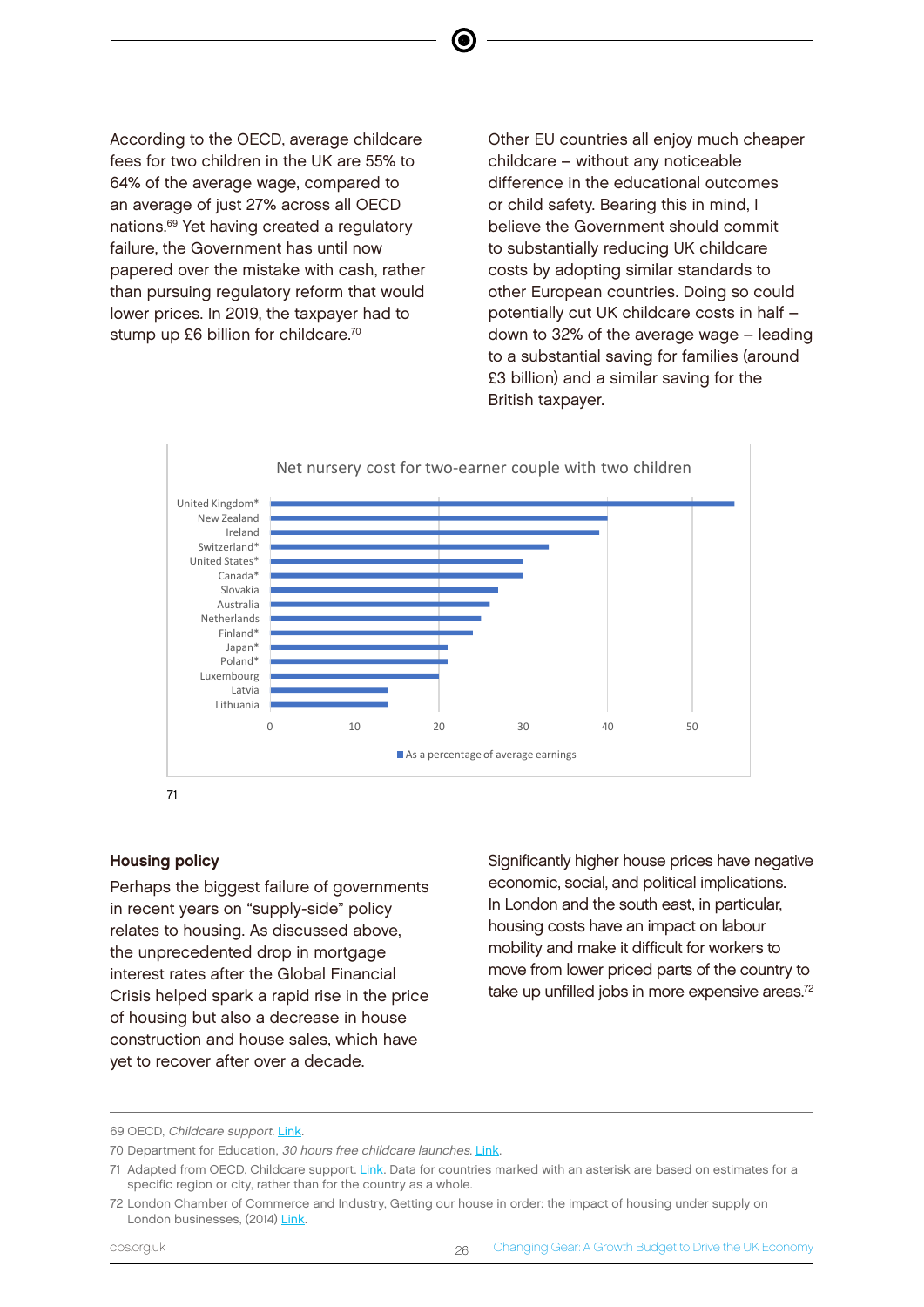Higher house prices put upward pressure on rents and thus disposable income and have had a detrimental effect on the ability of younger generations to buy their first home.

Not surprisingly, the benefits of low mortgages and high prices fall largely to existing home owners. In the latest analysis of the distribution of wealth covering the period June 2014 to June 2016, the ONS estimates that the net value of median housing in London increased by 37% over the previous two years, while mortgage debt only increased by 8%.<sup>73</sup>

As touched upon earlier, the principal reason for the lack of any price response in housing construction goes back to yet another decades-long supply-side issue: the lack of suitable land. When the government opened the liquidity spigot without ensuring

an adequate supply of land, the result was inevitable: higher prices for existing houses and much higher land prices, which does little to boost the overall economy.

Land use regulation is significantly more important even than any genuine land scarcity. Removing all planning constraints is neither practical nor desirable, but if just the Southeast (the most regulated region) adopted the regulatory restrictiveness of the Northeast (less regulated but still highly regulated from an international perspective) it would make a considerable impact on house prices.<sup>74</sup>

As a percentage of the overall cost of building a house, as of 2015 land costs comprised around <sup>2</sup>/<sub>3</sub> of overall costs, with only  $\frac{1}{3}$  linked to the actual structure – an almost complete reversal of the ratio in 1957.<sup>75</sup>



75

74 Christian Hilber and Wouter Vermeulen, Regulation is to blame for England's surging house prices. [Link](https://voxeu.org/article/regulation-blame-england-s-surging-house-prices) 75 James Gleeson, Historical housing and land values in the UK. [Link](https://jamesjgleeson.wordpress.com/2017/04/03/historical-housing-and-land-values-in-the-uk/).

<sup>73</sup> ONS, Wealth in Great Britain Wave 5: 2014 to 2016. [Link](https://www.ons.gov.uk/releases/wealthingreatbritainwave52014to2016).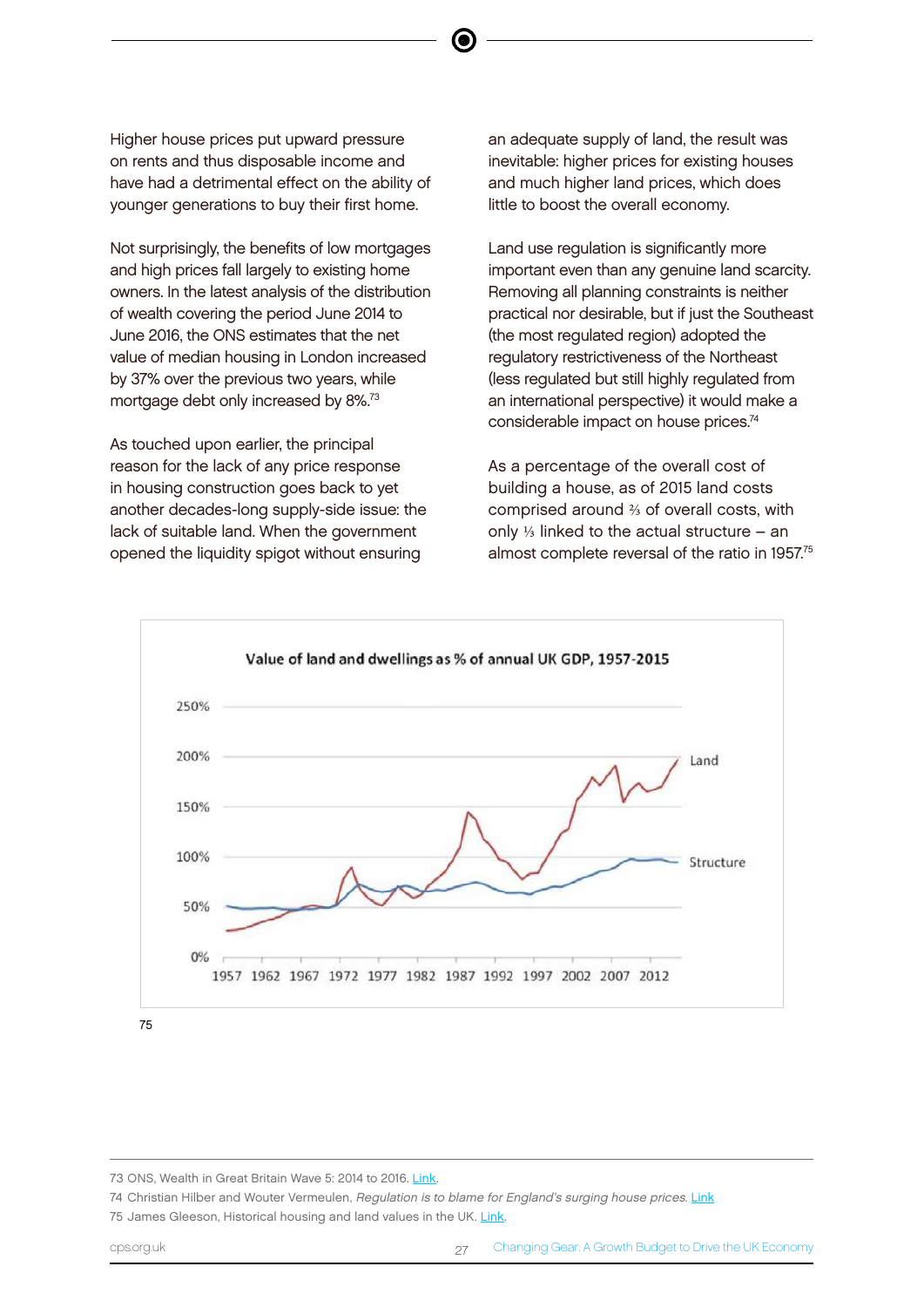Perhaps it is therefore more accurate to say that rapid inflation in the housing market since the early 1990s has been in the price of land more than it has been in the price of houses themselves.

Even if you adjust for the rise in wages over time, the total value of housing land versus housing structures as a percentage of GDP shows this same land price acceleration.<sup>76</sup> Land accounts for 50% of the country's net wealth of over £10 trillion, the highest amongst G7 countries.<sup>77</sup>

Two of the key factors driving land cost are the system of planning permission and the rules by which property, especially farmland, comes into the market. Local and national restrictions, including access to the Green Belt around London, and the slow process of approval increase the time required for new development, leading to complexity and higher costs.

The rules regarding changes in land use, which are at the heart of the issue, reach back to the Attlee government's Town and Country Planning Act of 1947 and the New Towns Act of 1946. Under these Acts, local authorities could acquire land for development at "existing use value." For example, even though land was worth substantially more when used for new housing, the landowner was compensated only for its value as farmland. The difference in value was pocketed by the local authorities who, it was hoped, would

use the "profit" to provide the new services required to support the new homes. Thus, the immediate post-war building boom relied on cheap land.<sup>78</sup>

After pressure from landowners this came to an end during Macmillan's Conservative government, with the Land Compensation Act of 1961, which mandated that the landowner should be paid for the value of the land and any "hope value" if developed. This essentially constituted a windfall for the property owner and gave nothing to local authorities, and led to a more speculative land environment. By some estimates, a hectare of land approved for development is currently worth 100 times more than land used for farming.<sup>79</sup>

Clearly, a balance should be established between the needs of the local community – for land in which to expand and the cost of associated infrastructure – and the commercial rights of the landowner. We need something in-between the nearconfiscatory legislation of the post-war years and the speculative free-for-all we have seen more recently. Given the current dysfunctional nature of the housing land market, this relationship and the associated legislation needs to be reviewed to determine whether it is still fit for purpose.

77 Gavin Jackson, More than half of UK's wealth is tied up in land. [Link](https://www.ft.com/content/91530110-ab88-11e8-89a1-e5de165fa619).

<sup>76</sup> ONS, The UK national balance sheet estimates: 2018. [Link](https://www.ons.gov.uk/economy/nationalaccounts/uksectoraccounts/bulletins/nationalbalancesheet/2018).

<sup>78</sup> Daniel Bentley, The Land Question: Fixing the dysfunction at the root of the housing crisis. [Link](https://www.civitas.org.uk/content/files/thelandquestion.pdf).

<sup>79</sup> Land Value Estimates for Policy Appraisals 2017, MHCLG, [Link.](https://assets.publishing.service.gov.uk/government/uploads/system/uploads/attachment_data/file/710539/Land_Values_2017.pdf)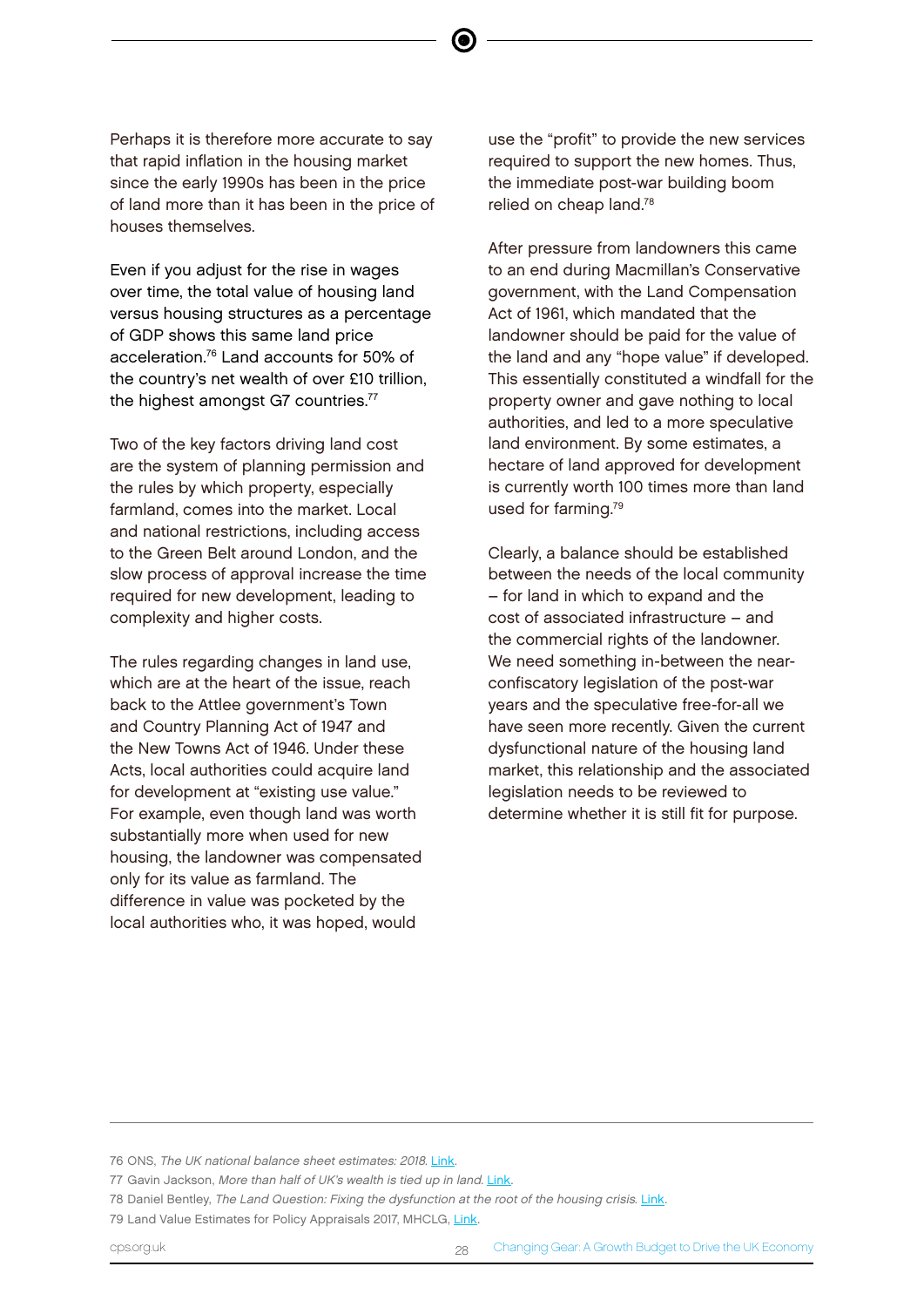#### 2. Supply-side reforms to the public sector

We also need to reform the public sector. This means focusing on boosting productivity per worker, improving the integration of IT into public service delivery, and increasing the efficiency of public sector infrastructure spending. If these three objectives can be met, it would allow public spending to grow at a lower rate than the economy as a whole, thus freeing up money for tax cuts – even while improving the service that is delivered to the public.

#### Public sector productivity

The Conservative and Coalition governments deserve credit for reducing the overall size of the public sector, but also for reviving public sector productivity. In terms of overall numbers of public employees, there has been a steady decline since the highwatermark reached in 2009-10 – around 6.5 million, which was spurred by an expansion of almost 700,000 workers under Labour after 1997<sup>80</sup>



e

Under the Labour governments from 1997 to 2010, public sector output per worker fell; productivity dropped by 0.6% in total over those 13 years. By contrast, from 2010 to 2018, public sector productivity improved by 5.2% (0.7% per year) as the number of public administration workers fell by 17%.<sup>82</sup>

Despite these recent gains, it is absolutely critical that we continue to push for greater efficiency in the public sector, since the cumulative impact of these gains is so powerful. For example, NHS productivity

grew at 0.8% annually between 1995 and 2015 according to the ONS.<sup>83</sup> Yet productivity fluctuated quite significantly over that period. CPS research suggests that if we could replicate the highest five-year productivity gains from that period, we could increase NHS output by 73% in the next decade. But if we were only to match the weakest five-year productivity period, output would only grow by 20%. The difference is equivalent to the cost of 150,000 additional nurses.<sup>84</sup>

<sup>80</sup> ONS, Pubic sector employment, UK: March 2019. [Link;](https://www.ons.gov.uk/employmentandlabourmarket/peopleinwork/publicsectorpersonnel/bulletins/publicsectoremployment/march2019) Jonathan Cribb, Richard Disney and Luke Sibieta, The public sector workforce: past, present and future. [Link.](https://www.ifs.org.uk/publications/7113)

<sup>81</sup> Adapted from ONS, Public sector employment, UK: March 2019. Link

<sup>82</sup> ONS, Public service productivity: quarterly, UK, October to December 2018 (Experimental Statistics). [Link.](https://www.ons.gov.uk/employmentandlabourmarket/peopleinwork/labourproductivity/articles/quarterlypublicserviceproductivityexperimentalstatistics/octobertodecember2018) 83 Centre for Policy Studies, Why the Health of the NHS Depends on Growth and Reform. [Link](https://www.cps.org.uk/research/ons-analysis/) 84 Ibid.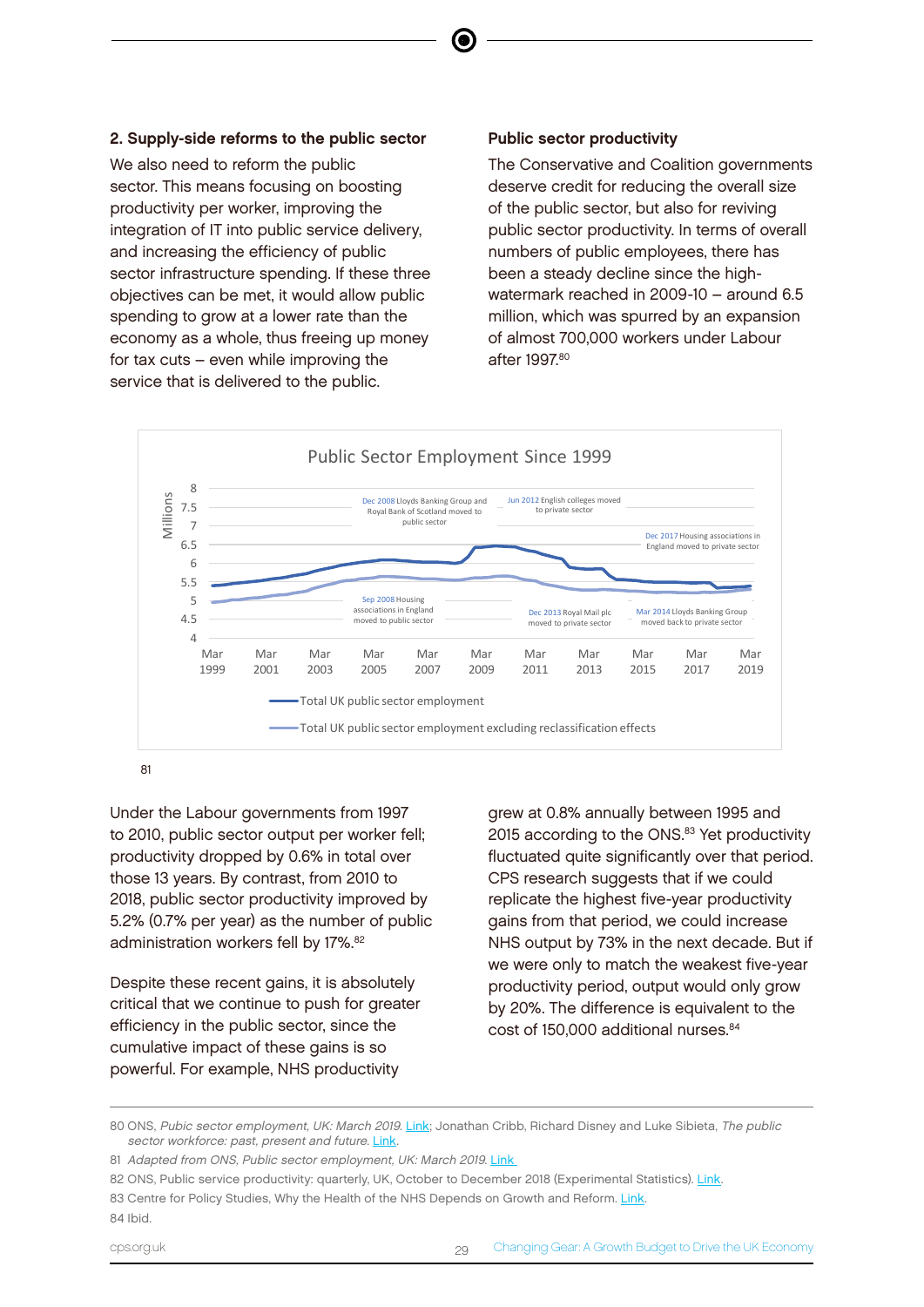Unfortunately, there is no magic bullet for improving public sector productivity. Nevertheless, as part of the next Comprehensive Spending Review process, all Departments should be required to set out a plan for how they will improve output per worker, using lessons learned over the past few decades. Without such measures, there is a real risk that productivity will slide backward again.

#### Reforms to improve public sector IT

Public sector inefficiency is especially apparent in its struggles with large IT projects. This has been the case for the past two decades, unfortunately spanning Labour, Coalition and Conservative governments.

The National Programme for IT in the NHS was certainly ambitious, including "a broadband network, electronic appointment booking and prescription services, and a local care records system".<sup>85</sup> Before it was abandoned, the programme ran up costs of £9.8 billion, but only yielded benefits of £3.7 billion.<sup>86</sup>

Similarly, in 2007 the UK Border Agency launched its e-Borders programme, which included a new integrated system with the ability to check passport information in advance, with completion initially scheduled for 2010. Over the course of the work the Major Projects Authority issued e-Borders seven warnings as costs rose from £600 million to over £1 billion and completion was pushed back to 2019.<sup>87</sup> The National Audit Office criticized the project on a range of issues including "Over ambitious and poorly understood complexities …" and an "illconceived procurement strategy."<sup>88</sup>

There is obviously a direct cost to these IT failures, but they also prevent good policy being implemented. For example, Universal Credit is based on sound and popular principles. By reducing the complexity of the benefits system and making sure that work always pays, it will significantly improve welfare provision in the country. Yet the construction of the IT necessary to roll Universal Credit out has come under significant pressure. Eight years after the start of the project in 2010, only 10% of all potential claimants were enrolled.<sup>89</sup> Now, Universal Credit is not expected to be fully rolled out until 2023 – five years behind schedule – due to "a series of problems with managing the programme and developing the necessary technology."<sup>90</sup>

IT makes for a useful comparison between the private and public sectors, because often those who defend large government departments argue that they have to manage projects on a scale that the private sector does not. But this does not ring true. Amazon, for example, sells 12 million products, generating 5 billion transactions per year in 16 countries. Its revenue grew by 580% between 2010 and 2018 $91$  to a total of \$232 billion – more than the size of the UK's welfare budget outside of the state pension.<sup>92</sup> Amazon has 647,000 employees, making it almost twice the size of the core UK Civil Service, and operates 61 interconnected data centres in the US and 14 in Europe.

<sup>85</sup> Committee of Public Accounts, The dismantled National Programme for IT in the NHS. [Link.](https://publications.parliament.uk/pa/cm201314/cmselect/cmpubacc/294/294.pdf) 86 Ibid.

<sup>87</sup> Ibid and Committee of Public Accounts, e-Border and successor programmes. [Link.](https://publications.parliament.uk/pa/cm201516/cmselect/cmpubacc/643/643.pdf)

<sup>88</sup> National Audit Office, E-borders and successor programmes. [Link](https://www.nao.org.uk/report/home-office-e-borders-and-successor-programmes/).

<sup>89</sup> National Audit Office, Rolling out Universal Credit. [Link](https://www.nao.org.uk/wp-content/uploads/2018/06/Rolling-out-Universal-Credit.pdf).

<sup>90</sup> Ibid.

<sup>91</sup> Statista, Annual net revenue of Amazon from 2004 to 2018 (in billion U.S. dollars). [Link](https://www.statista.com/statistics/266282/annual-net-revenue-of-amazoncom/).

<sup>92</sup> OBR. An OBR guide to welfare spending. [Link](https://obr.uk/forecasts-in-depth/brief-guides-and-explainers/an-obr-guide-to-welfare-spending/).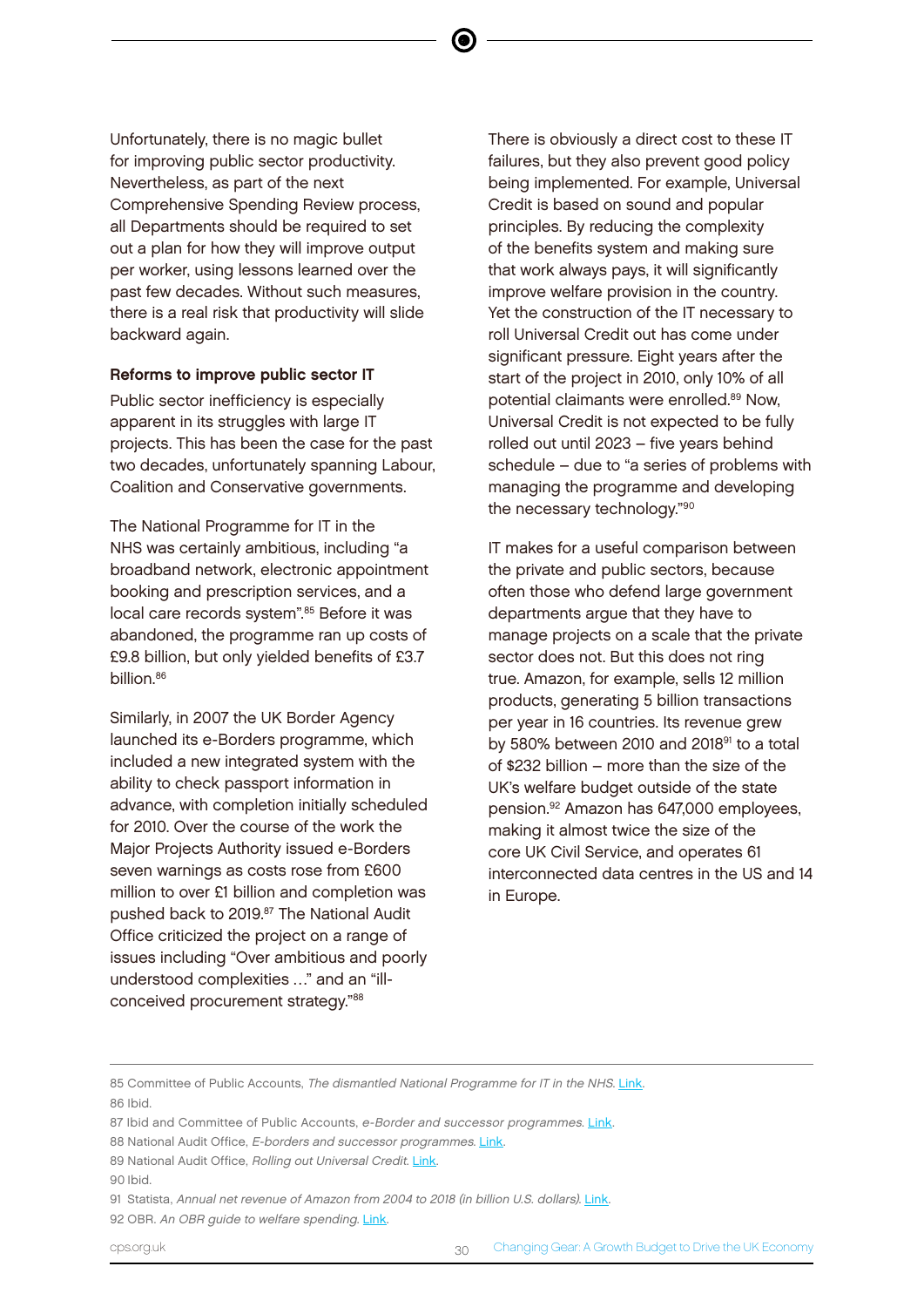This Government needs to learn from successful tech companies like Amazon, and apply the lessons learned to the public sector. But we should also learn from those parts of the public sector that had the greatest IT success in recent years. Take e-prescribing for pharmacies as an example. This saw the Department of Health drive change without trying to control the process. The centre managed standards, pushed timescales and ensured interoperability, but it also used multiple suppliers and did not try to run every single aspect of the project. Unlike other NHS IT programmes, this one has been broadly successful, and by 2016 e-prescriptions were running at 43% of primary care prescriptions and growing rapidly.93

#### Improving public sector infrastructure spending

In 2018, the World Economic Forum ranked Britain 11 for the quality of its infrastructure, which meant that it trailed behind five other European countries.<sup>94</sup> The British Chambers of Commerce have urged the Government

to support growth by speeding up progress through the "long list of business-boosting infrastructure projects".<sup>95</sup>

In 2006 the Eddington transport study was published. It offered the then Labour government the following advice:

"Smaller projects which unblock pinchpoints, variable infrastructure schemes to support public transport in urban areas, and international gateway surface access projects are likely to offer the very highest returns, sometimes higher than £10 for every pound spent. However, large projects with speculative benefits and relying on untested technology are unlikely to generate attractive returns."<sup>96</sup>

Alas, recent governments have failed to heed that advice, and have pursued headline-grabbing grand projets, such as HS2, with low benefit to cost ratios. Indeed, recent analysis by the National Audit Office and the Department for Transport show that it is the smaller projects that have the highest return on investment.<sup>97</sup>



93 Ulrike Deetjen, European E-Prescriptions: Benefits and Success Factors. [Link](https://www.politics.ox.ac.uk/materials/publications/15224/workingpaperno5ulrikedeetjen.pdf).

94 World Economic Forum, Global Competitiveness Index 4.0. [Link](http://reports.weforum.org/global-competitiveness-report-2018/competitiveness-rankings/).

- 95 Reuters, UK must speed up infrastructure plans to cope with Brexit hit BCC. [Link](https://uk.reuters.com/article/uk-britain-euemployers-idUKKCN11H0S7).
- 96 Department for Transport, The Eddington Transport Study, [Link](https://webarchive.nationalarchives.gov.uk/20081230093524tf_/http:/www.dft.gov.uk/about/strategy/transportstrategy/eddingtonstudy/).
- 97 National Audit Office, High Speed 2: A review of early programme preparation. [Link](https://www.nao.org.uk/wp-content/uploads/2013/07/Full-Report.pdf); Department for Transport, Road Investment Strategy: Economic analysis of the investment plan. [Link.](https://assets.publishing.service.gov.uk/government/uploads/system/uploads/attachment_data/file/411417/ris-economic-analysis.pdf)

<sup>98</sup> Adapted from National Audit Office, High Speed 2: A review of early programme preparation. [Link;](https://www.nao.org.uk/wp-content/uploads/2013/07/Full-Report.pdf) and Department for Transport, Road Investment Strategy: Economic analysis of the investment plan. [Link.](https://assets.publishing.service.gov.uk/government/uploads/system/uploads/attachment_data/file/411417/ris-economic-analysis.pdf)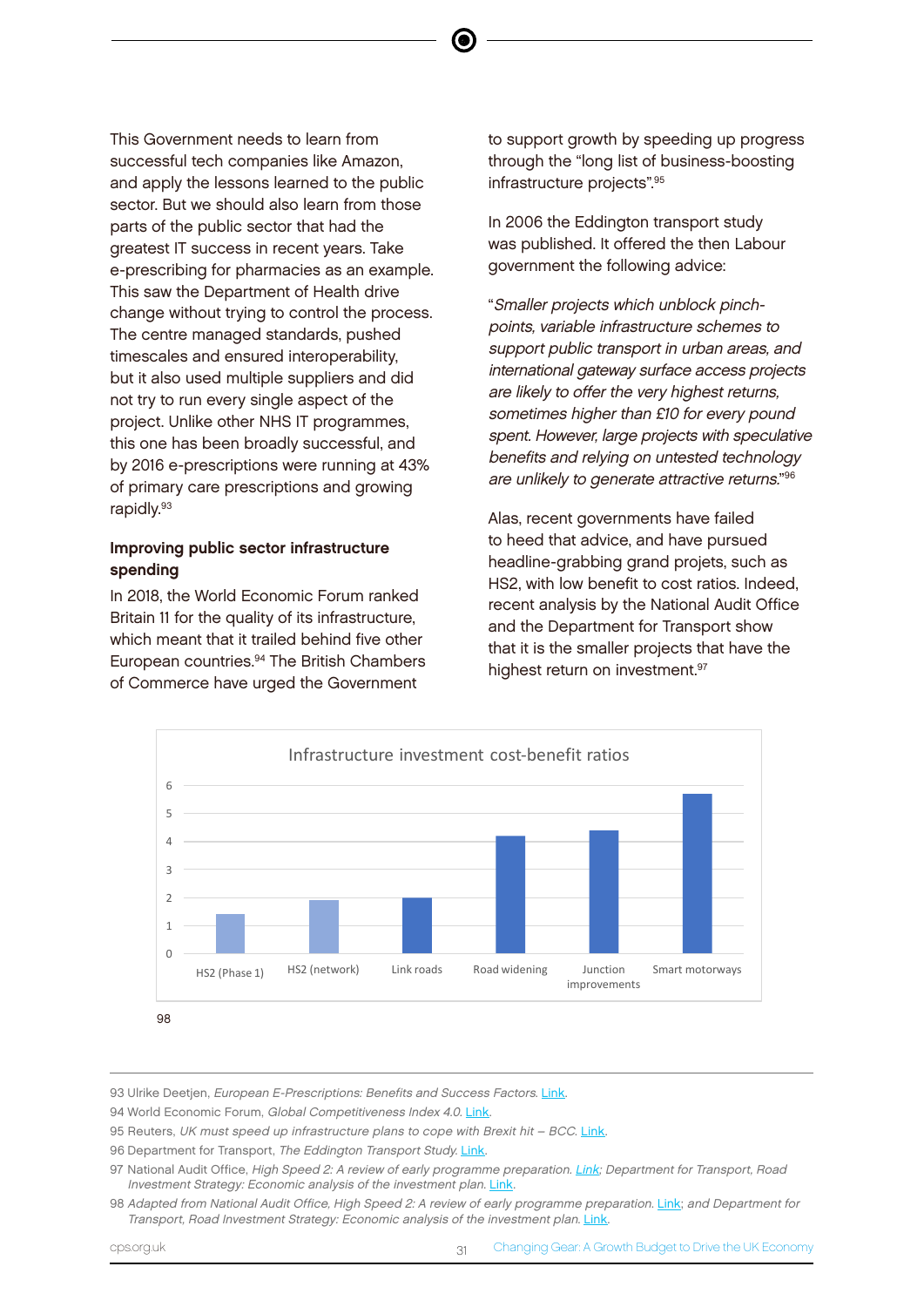The data illustrated above is from a 2013 assessment of HS2 with a top end cost estimate of £17.3 billion for Phase 1 (to Birmingham). This was increased to £27.2 billion by the end of 2018 and is likely to go higher still.<sup>99</sup> Rather than concentrating on mega-projects, there is no shortage of productive work to be done on improving road and rail efficiency throughout the country. The National Infrastructure Commission believes that over £37 billion in additional funds need to be committed for work on the country's road system and over £100 billion more on the rail system.<sup>100</sup>

Looking longer term, I recommend that the National Productivity Investment Fund continues to be expanded. Beyond transport, this fund has supported schemes like the 5G Testbeds and Trials Programme, which encourages innovative pilots to improve

digital connectivity.<sup>102</sup> I also welcome the establishment of the National Infrastructure Commission and the publication of its inaugural National Infrastructure Assessment and look forward to the Government publishing its National Infrastructure Strategy in response. The Government should take this opportunity to develop an evidence-based, growth maximising infrastructure strategy, in place of the ad-hoc, headline-driven approach of the past.

Indeed, it may even be that once we have put in place a better model of infrastructure investment, we should aim to spend more. However, this should be done if possible in partnership with the private sector – and only done at all once we have developed a better way of getting value-for-money from our infrastructure spending.



101

99 High Speed Two (HS2) Limited, HS2 Phase One: High Speed Rail (London to West Midlands) Bill. [Link](https://www.gov.uk/government/collections/high-speed-rail-london-west-midlands-bill).

100 Institute of Civil Engineers, State of the Nation 2018: Infrastructure Investment. [Link.](https://www.ice.org.uk/news-and-insight/policy/state-of-the-nation-2018-infrastructure-investment)

101 Institute of Civil Engineers, State of the Nation 2018: Infrastructure Investment. [Link.](https://www.ice.org.uk/news-and-insight/policy/state-of-the-nation-2018-infrastructure-investment)

102 Department for Digital, Culture, Media and Sport, 5G Testbeds and Trials Programme. [Link](https://www.gov.uk/government/collections/5g-testbeds-and-trials-programme).

cps.org.uk 32 Changing Gear: A Growth Budget to Drive the UK Economy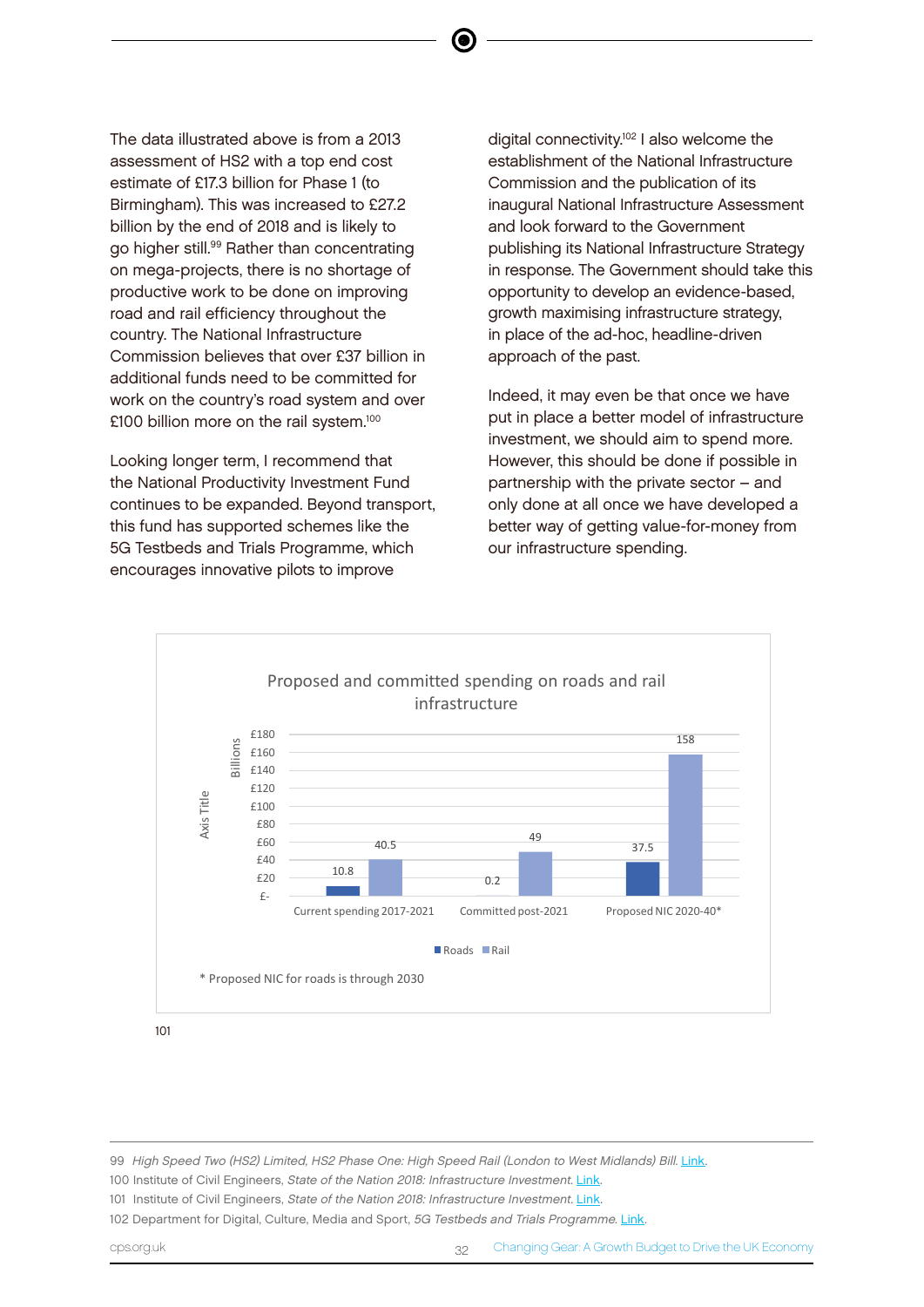#### 3. Pro-growth tax cuts

Reforms that boost growth in the private sector and which make the public sector more efficient are, of course, extremely welcome in their own right. However, they also come with a secondary benefit – that they create fiscal headroom for tax cuts. With the UK tax burden at a five-decade high, and many of our citizens struggling to make ends meet, it is absolutely right that we seek to directly reduce the tax burden on ordinary households. At the same time, we should also pursue a tax reform agenda aimed squarely at making the UK more competitive and boosting economic growth.

#### The rising tax burden needs to be reversed

One problem in recent years has been a constant increase in the level of taxation. Even with targeted reductions in some areas of taxation, the overall burden as a share of GDP has risen to a 49-year high. Research by the TaxPayers' Alliance in 2018 showed that the bottom 10% of wage earners have a total tax burden of 49.5% of their income.<sup>103</sup>



The consequences of being over-taxed are serious for our economy and our politics. Given the current situation, those taxes that should be cut in the short term are those which are likely to have clear incentive effects, and to increase investment, effort, and mobility – all of which both have the greatest dynamic effects and will boost growth.

Too many of our political leaders are blind to the underlying truths of economics and human behaviour. They are stuck with models which predict that cutting rates by, say, 25%, will reduce revenues by an equal and opposite amount, or that raising taxes by 25% will deliver correspondingly higher revenues. In reality, cuts tend to cost less, and raising taxes tends to raise less, than a simple static analysis would suggest.

103 TaxPayers' Alliance, Tax burden at 50-year high, finds TaxPayers' Alliance. [Link](https://www.taxpayersalliance.com/tax_burden_at_a_50_year_high_finds_taxpayers_alliance).

<sup>103</sup> TaxPayers' Alliance, *Tax burden at 50-year high, finds TaxPayers' Alliance*. Link. 

cps.org.uk 33 Changing Gear: A Growth Budget to Drive the UK Economy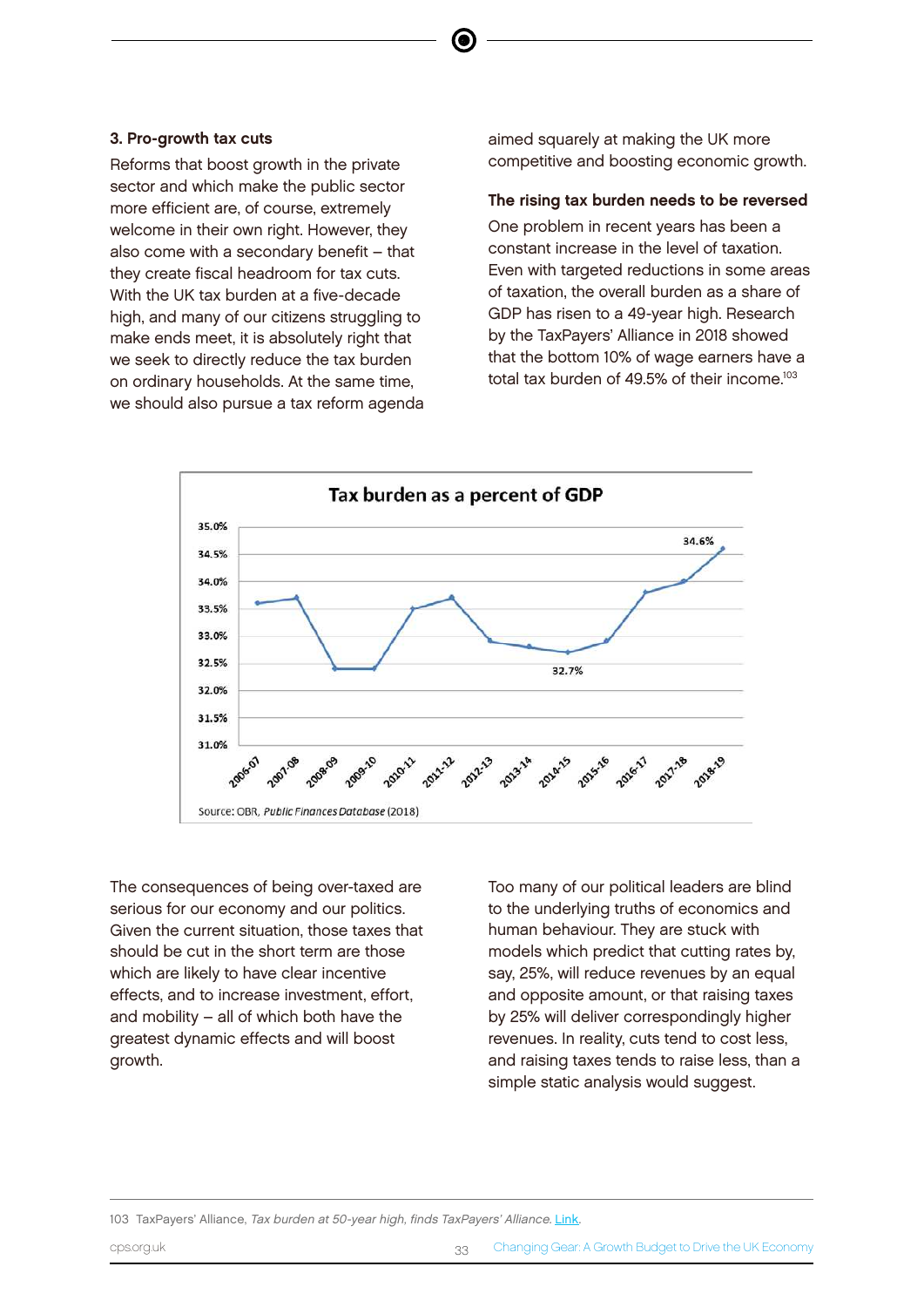To take one well-known example: in 2009, Gordon Brown announced a 50% income tax rate band for income over £150,000. Within a year, the number of truly high earners (those with a declared income of over £1 million) fell by 63%. The IFS estimate that the total amount actually raised was around £1 billion – compared to a static estimate of £2.7 billion.<sup>104</sup>

Similarly, after a series of corporation tax cuts starting in 2010-11, tax receipts from onshore companies increased by 46% by 2017-18, three times faster than growth in the economy and far higher than the gloomy predictions of the Treasury. There are many reasons for this revenue growth that are independent of the rate change, including growing corporate profits, anti-avoidance measures, and less generous capital allowances (more on this below). However, Treasury analysis does suggest that for a given corporation tax rate cut, within 20 years, 45-60% of lost revenue is likely to be recovered through higher receipts resulting from increased economic activity.<sup>105</sup>

#### A £460 tax cut for ordinary workers

One of the most successful policies pursued by the coalition and Conservative governments since 2010 is the rise in the personal allowance – the point at which earners start paying income tax – from £6,475 in 2010-11 to £12,500 today. That's a real-terms increase of more than 50%.

Indeed, between 2011-12 and 2016-17 there was average annual growth of 1.6% in median post-tax incomes – faster than the 1.2% recorded in the five years before the recession of 2008-09.<sup>106</sup> This was hugely helped by that increase in the tax threshold, which helped deliver rising incomes for almost all workers.

As Conservatives, we should always welcome measures that let ordinary people keep more of their hard-earned money. After all, it is much better that people get to spend money on themselves and their families than it is for government to spend the money on their behalf. We should also recognise that although wages are finally increasing again in real terms, Britain's cost of living crisis is hardly over. Many households still struggle, through no fault of their own, to make ends meet. Our priority should therefore be further measures to reduce the tax burden for ordinary workers. There is no point in prioritising tax cuts which will boost growth the most in the medium term only to find that the political ground has been lost to those, such as Jeremy Corbyn, who will raise taxes across the board and reverse any such positive effects.

The CPS proposed a good way of doing this in their 2018 report "Make Work Pay", which noted that there were 2.4 million people currently paying National Insurance even though they did not earn enough to pay income tax. We should fix this unfairness by raising the National Insurance threshold to the same level as the personal allowance – from the current level of £8,636 to £12,500 per year.

A tax cut of this magnitude would give everyone from a minimum-wage earner up an extra £460 a year after taxes. It would help to improve work incentives for the lowest earners – especially those trying to get off welfare and into work – and second earners who are considering increasing their hours. In short, it is the perfect starting point for a genuinely Conservative tax policy.

<sup>104</sup> James Browne, The 50p income tax rate. [Link](https://www.ifs.org.uk/budgets/budget2012/budget2012jamesbrowne.pdf).

<sup>105</sup> Helen Miller, What's been happening to corporation tax? [Link.](https://www.ifs.org.uk/publications/9207)

<sup>106</sup> IFS, Five years of recovery in living standards: middle incomes rise by more than for higher or lower income households. [Link.](https://www.ifs.org.uk/uploads/BN228.pdf)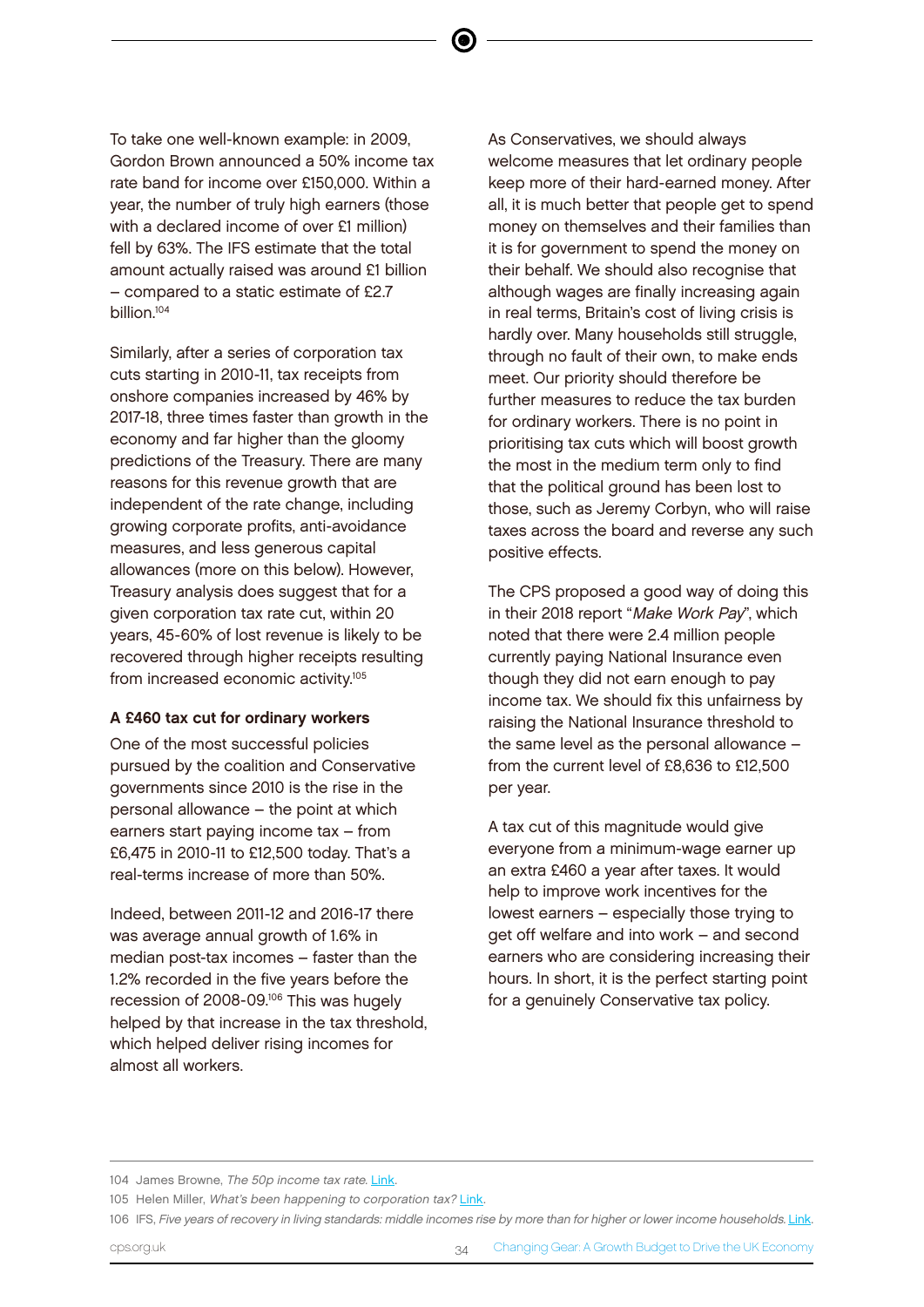#### Building a pro-growth tax system for business

By improving work incentives and boosting disposable incomes, you would expect raising National Insurance threshold to have a modest pro-growth effect on the economy as a whole, while also sending an important signal about the importance of work. However, if we really want to turbocharge UK Plc, we need to look at the taxes that are holding back investment and mobility, and therefore damaging our productivity and international competitiveness.

On this point, it's striking to note that the Tax Foundation's International Tax Competitiveness Index, which compares the 35 tax systems of the OECD, ranked us 23rd in 2018 – much lower than I think most people would expect.<sup>107</sup> It is particularly worrying 19 EU or EEA countries rank above us in the Index. With Brexit on the horizon, we really must do much, much better.

We score particularly badly on property taxes. In fact, we raise more as a percentage of GDP from property taxes than any other country in the OECD – and, worse, we do it in a way that seems almost calculated to inflict the maximum economic damage.<sup>108</sup> The big problems here are stamp duty land tax and business rates.

Stamp duty land tax is, to be blunt, a terrible tax. By significantly raising the cost of housing transactions, stamp duty gums up the market. People with too much space are discouraged from downsizing, while others find they can't afford to move where the best job opportunities are. As upcoming work by the CPS will show, the number of transactions in the housing market also tends to reduce the number of new houses that are built – which makes the rest of the housing stock correspondingly more

expensive. The net effect of all this is that people's lives are less comfortable and less prosperous than they otherwise might be.

In fact, the Adam Smith Institute have found that the £12 billion stamp duty land tax raises from house-buyers every year is actually accompanied by £10 billion in deadweight economic costs.<sup>109</sup> That is an extraordinary figure that serves to underline how destructive stamp duty has become. Clearly, the best option would be to abolish the tax altogether – at least for primary residences (second homes and buy-to-let properties are less of an immediate priority).

If complete abolition of stamp duty land tax was considered too much, too soon, the Government could consider setting a much higher threshold – of at least £500,000. or even £1,000,000 – to take the vast majority of home-buyers out of the system. It should also look to reduce the very high marginal rates that were, rather ill-advisedly, introduced by George Osborne in 2015. The current top rate is simply much too high and has very distortionary effects on the market. Capping stamp duty land tax rates at 5% would be sensible. Indeed, we would do well to remember that the top rate back in 1997 was only 1%.

Business rates are also a problem. For one thing, the rates are too high, which makes them a very significant cost for many small businesses to bear. Secondly, business rates are a poorly designed tax, because they can discourage businesses from investing in and improving their premises.

<sup>107</sup> Daniel Bunn, Kyle Pomerleau and Scott Hodge, International Tax Competitiveness Index 2018. [Link.](https://files.taxfoundation.org/20190213134207/ITCI_2018.pdf)

<sup>108</sup> OECD, Tax on property. [Link.](https://data.oecd.org/tax/tax-on-property.htm)

<sup>109</sup> Ben Southwood, Beyond the call of duty: Why we should abolish Stamp Duty Land Tax. [Link.](https://static1.squarespace.com/static/56eddde762cd9413e151ac92/t/59f35a84f9619a618714a5df/1509120655818/Beyond+the+Call+of+Duty+.pdf)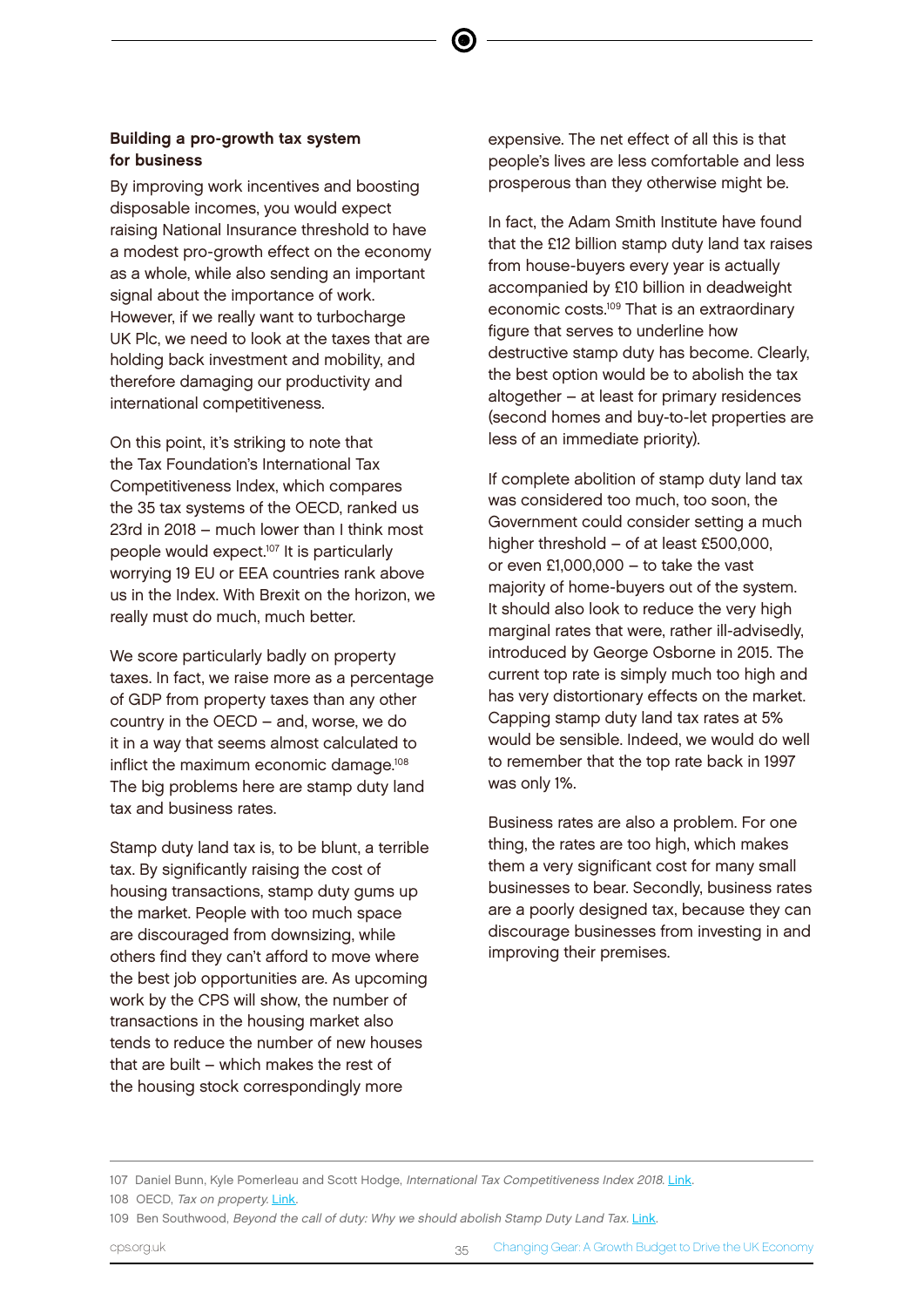We therefore need a two-pronged approach to reforming business rates. First, we should make it a tax paid by commercial landowners rather than tenants, and base it on the underlying value of the site rather than any structures, plant, or machinery that sit on it. Second, we should cut the burden of the tax, perhaps 10% or 20% overall. Taxing land in this way would mean that less prosperous parts of the country would likely face a lower overall tax bill. This would therefore be a good move for regional growth and economic rebalancing.

Finally, the Government should take another look at corporation tax. Since 2010, we have obviously made great progress on the headline rate of corporation tax, reducing it from 28% to 19% (with a further decrease to 17% scheduled for next April). This has been an enormous positive for Britain's global brand and has helped to attract high levels of foreign direct investment.

However, headlines can sometimes be misleading – and the Tax Foundation's "International Tax Competitiveness Index" suggests that this might be the case for Britain's corporation tax system. Despite having the second lowest rate among the OECD countries ranked by the Index, our overall position on corporate taxes is 16th – solidly mid-table. What lets us down is something called "cost recovery" – basically, the extent to which companies are able to write off capital investment against their taxes – on which we rank second-from-last.

What many people missed is that just as we were lowering the headline corporation tax rate, we were also significantly tightening up on capital expensing – the result being that the effective marginal tax rate on new investments fell by far less than headline corporation tax rate. This means that the corporation tax cuts did not have nearly as

strong of a growth effect as they might have done.

To its credit, the Government began to address this at the last budget. Philip Hammond raised the Annual Investment Allowance (AIA) to £1 million and reintroduced a (still rather miserly) capital allowance for investment in buildings. But I think we should go further and faster. It's worth noting here that in the United States, President Trump's big tax reform allowed companies to write off all short-lived capital investments, in full, as soon as they were made – a policy usually referred to as "full expensing". We should follow that American lead.

At the very least, we should make the £1 million AIA permanent, and introduce a broader, simpler, and much more generous system of capital allowances outside that limit. Were it considered feasible from a fiscal standpoint, however, it would be best to make the AIA unlimited – as the CPS proposed in their "Budget for No Deal" earlier this year.

The great virtue of "full expensing" along these lines is that it essentially reduces the effective marginal tax rate on new investment to zero. This means it is perfectly targeted at addressing Britain's longstanding weakness when it comes to business investment and can be expected to have a significant, positive effect over time on productivity, growth, and real wages. It's therefore precisely the kind of reform we should be prioritising after Brexit.

#### 4. Normalisation of monetary policy

Part 2 of this report showed that a decade of ultra-low interest rates and quantitative easing has failed to generate sustained economic growth – a role that, frankly, should never have been ascribed to it. Of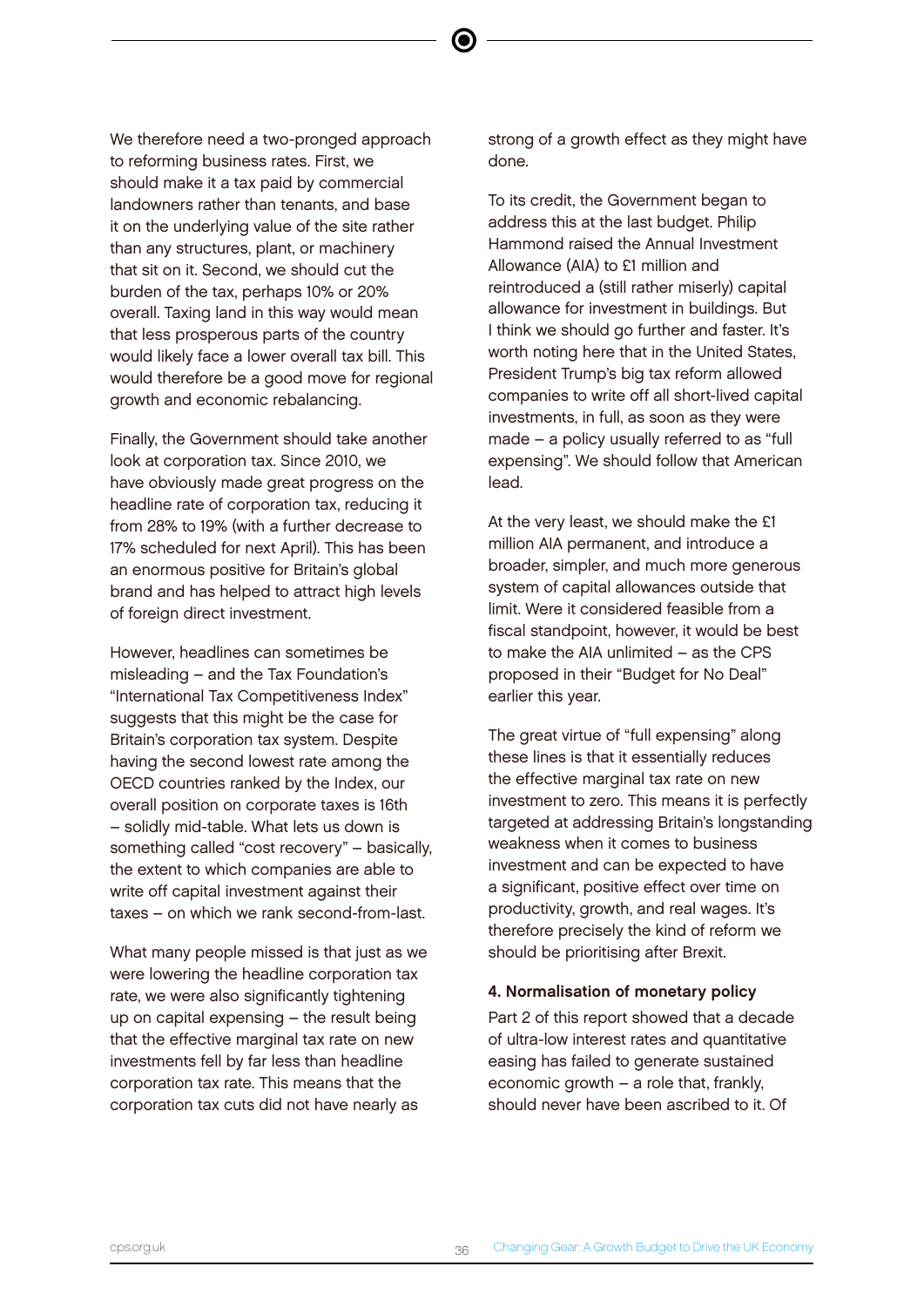course, we cannot and should not pin the blame for our current economic malaise solely on the Bank of England. As this paper has shown, there are many factors at play.

However, what we can say is that expansionary monetary policy has failed to generate the positive behaviours we wanted – such as lending to SMEs and construction, business investment, and research and development – even as less productive economic activities have continued apace with the growth of zombie firms, borrowing for consumption and so on. The contemporary approach to monetary policy also has had unfortunate distributional effects, increasing the gulf between asset owners and the rest of society.

There are two further considerations that should push us towards normalising monetary policy, or at least making a start in that direction, as the other pro-growth policies I have outlined above begin to take effect.

The first is that we are now so far into the current economic cycle that another downturn – perhaps one driven by global factors – seems almost inevitable in the short- to medium-term. When that downturn arrives, we need to have some monetary tools left in our arsenal to ward off recession. The trouble is, with interest rates pinned to the floor, and the Bank of England's balance sheet in its current, bloated state, we will have little room for manoeuvre. This suggests that normalising monetary policy now is a prudent move that will help ensure our monetary policymakers aren't powerless at some point in the future when we really need them.

The second consideration revolves around what the Bank of International Settlements (BIS) calls 'financial imbalances'.<sup>110</sup> In a

nutshell, their argument is that inflation does not provide a reliable guide as to whether interest rates are at their 'equilibrium level' – which ought to be goal of monetary policy.

Indeed, BIS's research shows that harmful financial imbalances often build up precisely when inflation is low and stable. What's more, "the hallmarks of these imbalances are booming credit and asset prices, particularly property prices".<sup>111</sup> This is what happened in the build-up to 2008, but also before the Great Depression, when consumer prices were sometimes falling, and in Japan in the 1980s and East Asia in the mid-1990s.

The implication of this analysis is that, far from driving growth, loose monetary policy is, even now, sowing the seeds of the next crisis.

But if we want to normalise monetary policy, how should we go about it? One option that should certainly be ruled out is a return to politicians dictating changes in interest rates, or the composition of the Bank of England's balance sheet. Even though the Bank of England sometimes gets it wrong, we mustn't undermine its day-today independence, or its credibility with the financial markets. What those of us in Parliament can do, however, is change the framework within which the Bank of England – and specifically its Monetary Policy Committee (MPC) – operates.

On this point, we certainly shouldn't regard the current inflation targeting regime, which has been in effect since 1997, as sacrosanct. On the contrary, inflation targeting let interest rates stay too low for too long in the run up to the Global Financial Crisis (cheap imports from a rising China kept consumer price inflation low, even as an enormous asset bubble built up). Then inflation targeting hampered the response

<sup>110</sup> Bank for International Settlements 85th Annual Report, 2015. [Link.](https://www.bis.org/publ/arpdf/ar2015e.pdf) 111 Ibid p14.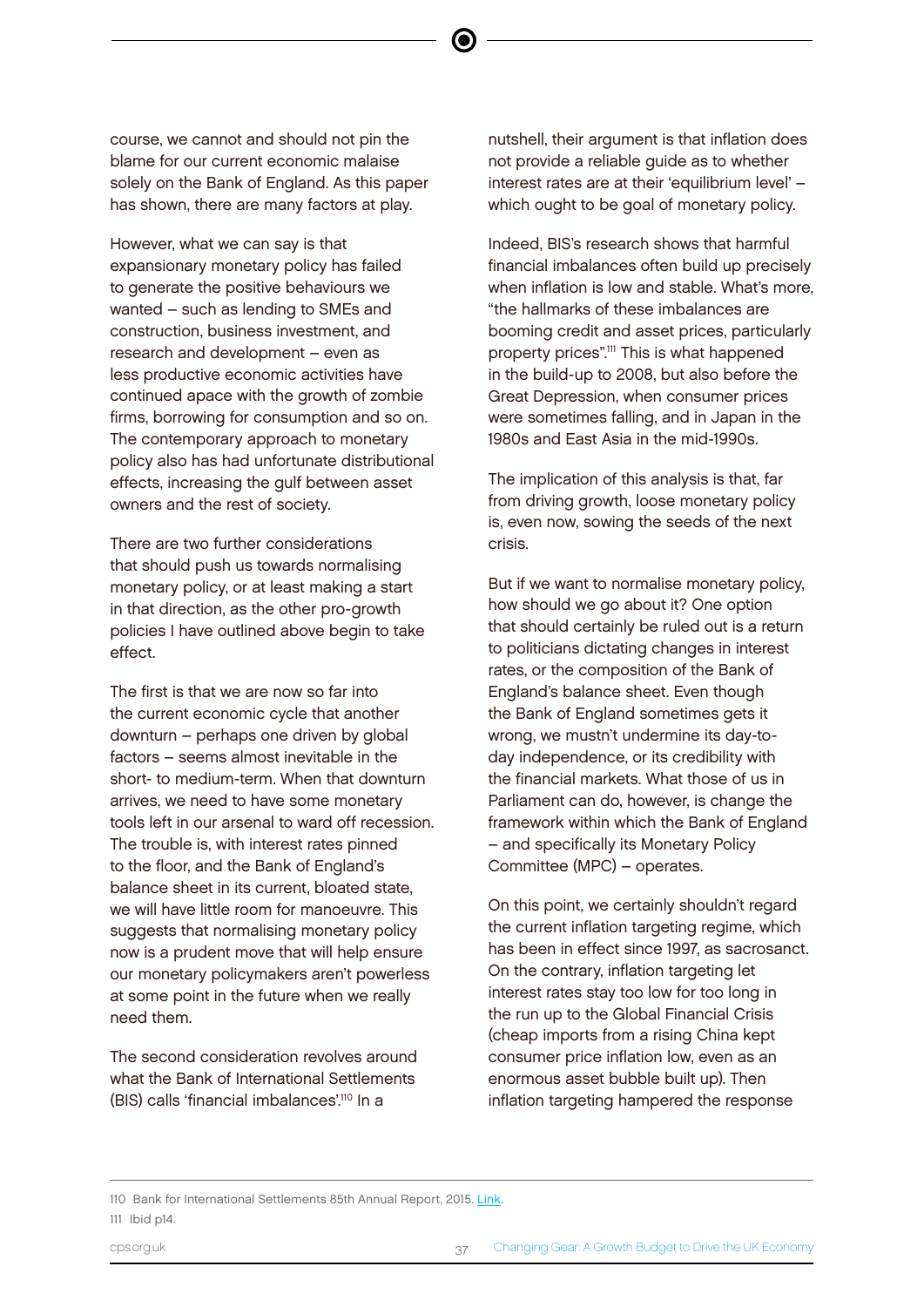to the crisis, as temporarily high inflation made monetary policymakers wary of immediate easing. Since then, the inflation target has been honoured as much in the breach as in the observance, with the MPC tolerating persistent under- and overshoots. In short, inflation targeting isn't an effective guarantee of financial stability, or a reliable guide to good monetary policy. We need an alternative.

Precisely what form that alternative should take is something that needs further research and robust debate. Many economists think that nominal GDP – effectively total spending in the economy – would make a better, more comprehensive, and more symmetrical target for monetary policy than consumer price inflation. So that's one option we should consider. Others think we should pay more attention to monetary aggregates, as the famous "monetarists" did in the 1980s.

What I think is most important is that any new monetary framework takes account of asset price inflation and the financial imbalances that can take root even while the economy seems, on the surface, to be chugging along smoothly. We also need monetary policymakers to take a longer-term view: there's no point setting monetary policy to hit your targets tomorrow, if at the same time you are storing up trouble for the future. This means that our monetary framework should explicitly take account of private debt and asset price growth, and should require the MPC to tolerate deviations from inflation or output targets if they are necessary to keep those financial imbalances under control.

Were such a framework in effect today, I have little doubt that it would encourage the MPC to gradually raise interest rates to more normal levels, and to begin shrinking its balance sheet. In other words, the extraordinary measures taken to fight the Global Financial Crisis and subsequent recession would finally start to be unwound. Going forward, a monetary policy that was conscious of private debt and asset prices would be one in which interest rates were, on average, slightly higher, but which was also less prone to generating wild booms and busts. It may be in the immediate aftermath of Brexit rates should remain low, but they should slowly begin to normalise after this.

Taken together, supply-side reforms to the public and private sectors, pro-growth tax policy, and the gradual normalisation of monetary policy should help to shift the UK economy up a gear. More than a decade on from the Global Financial Crisis, it's high time we moved on from the policies and debates of those difficult years, and started fighting for a better, brighter future for Britain, its people, and its economy. Driving change isn't impossible – far from it – but it will require decisive, coordinated action across a variety of policy areas. As I said before, the proposals made in this paper are not meant to be comprehensive. They are simply meant to get the ball rolling – and perhaps provide the intellectual foundation for a radical budget for growth.